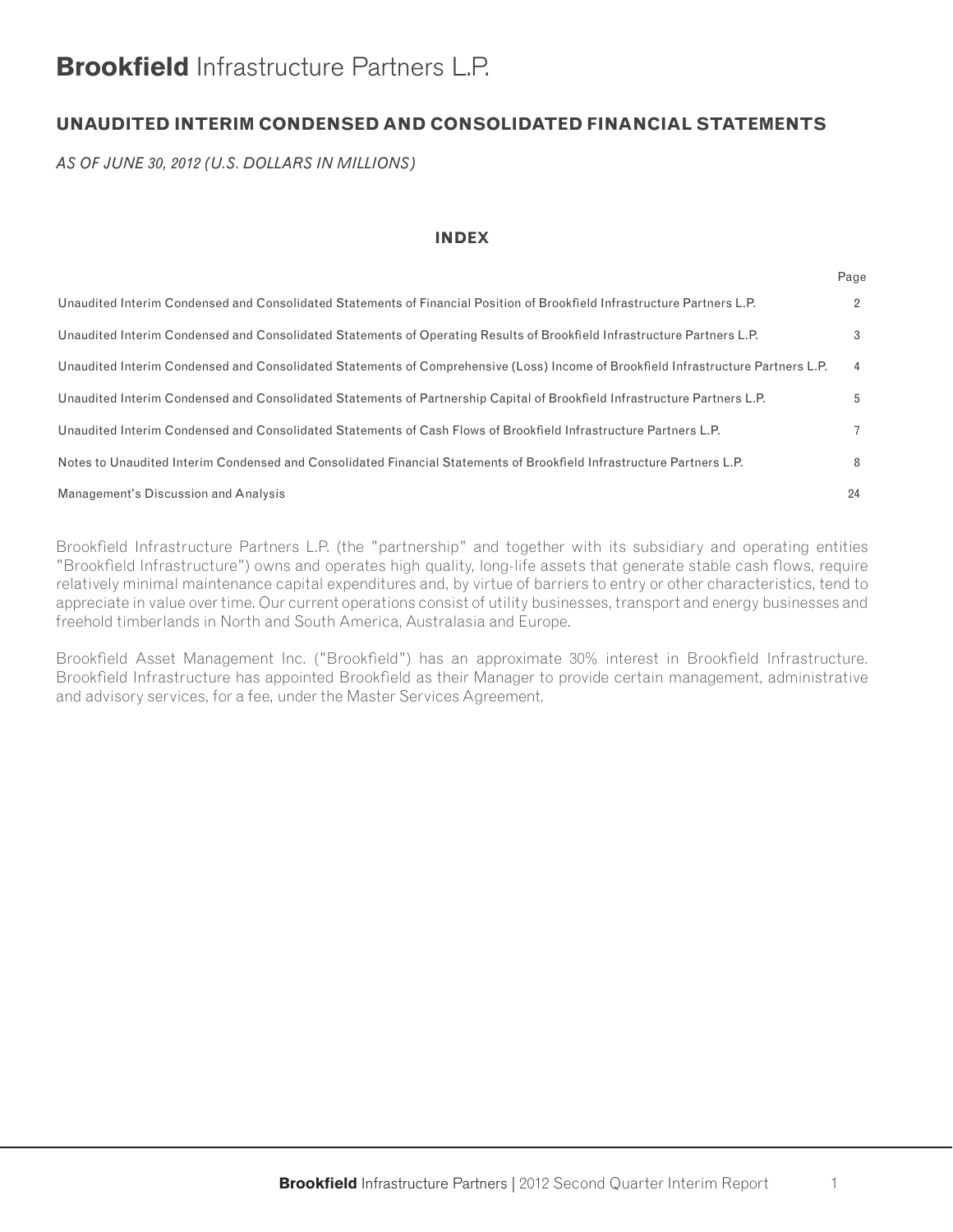### **UNAUDITED INTERIM CONDENSED AND CONSOLIDATED STATEMENTS OF FINANCIAL POSITION**

|                                           |              | As of           |                |
|-------------------------------------------|--------------|-----------------|----------------|
|                                           |              | <b>June 30,</b> | December 31,   |
| <b>US\$ MILLIONS, UNAUDITED</b>           | <b>Notes</b> | 2012            | 2011           |
| <b>Assets</b>                             |              |                 |                |
| Cash and cash equivalents                 |              | \$<br>128       | \$<br>153      |
| Accounts receivable and other             |              | 318             | 215            |
| Inventory                                 |              | 92              | 87             |
| <b>Financial assets</b>                   |              | 107             | 23             |
| Current assets                            |              | 645             | 478            |
| Property, plant and equipment             | 4            | 5,100           | 4,073          |
| Intangible assets                         | 5            |                 |                |
| Standing timber                           | 6            | 2,931<br>2,876  | 2,924<br>2,890 |
| Investments in associates                 | 7            |                 |                |
| Goodwill                                  |              | 1,581<br>607    | 1,400<br>591   |
| Investment properties                     |              | 194             | 194            |
| Financial assets (non-current)            |              | 149             | 114            |
| Other assets (non-current)                |              | 229             | 200            |
| Deferred income tax assets                |              | 31              | 405            |
| Total assets                              |              | \$<br>14,343    | \$<br>13,269   |
|                                           |              |                 |                |
| Liabilities and partnership capital       |              |                 |                |
| Accounts payable and other                |              | \$<br>459       | \$<br>370      |
| Non-recourse borrowings                   | 8            | 1,252           | 145            |
| <b>Financial liabilities</b>              |              | 122             | 11             |
| <b>Current liabilities</b>                |              | 1,833           | 526            |
|                                           |              |                 |                |
| Corporate borrowings                      |              | 377             |                |
| Non-recourse borrowings (non-current)     | 8            | 4,097           | 4,740          |
| Financial liabilities (non-current)       |              | 228             | 234            |
| Other liabilities (non-current)           |              | 440             | 300            |
| Deferred income tax liabilities           |              | 1,284           | 1,560          |
| <b>Preferred shares</b>                   |              | 20              | 20             |
| <b>Total liabilities</b>                  |              | 8,279           | 7,380          |
| Partnership capital                       |              |                 |                |
| Non-controlling interest                  |              | 1,994           | 1,683          |
| Limited partners' capital                 | 11           | 3,541           | 3,539          |
| General partner capital                   | 11           | 19              | 19             |
| Retained earnings                         |              | 102             | 260            |
| Reserves                                  |              | 408             | 388            |
| Total partnership capital                 |              | 6,064           | 5,889          |
| Total liabilities and partnership capital |              | \$<br>14,343    | \$<br>13,269   |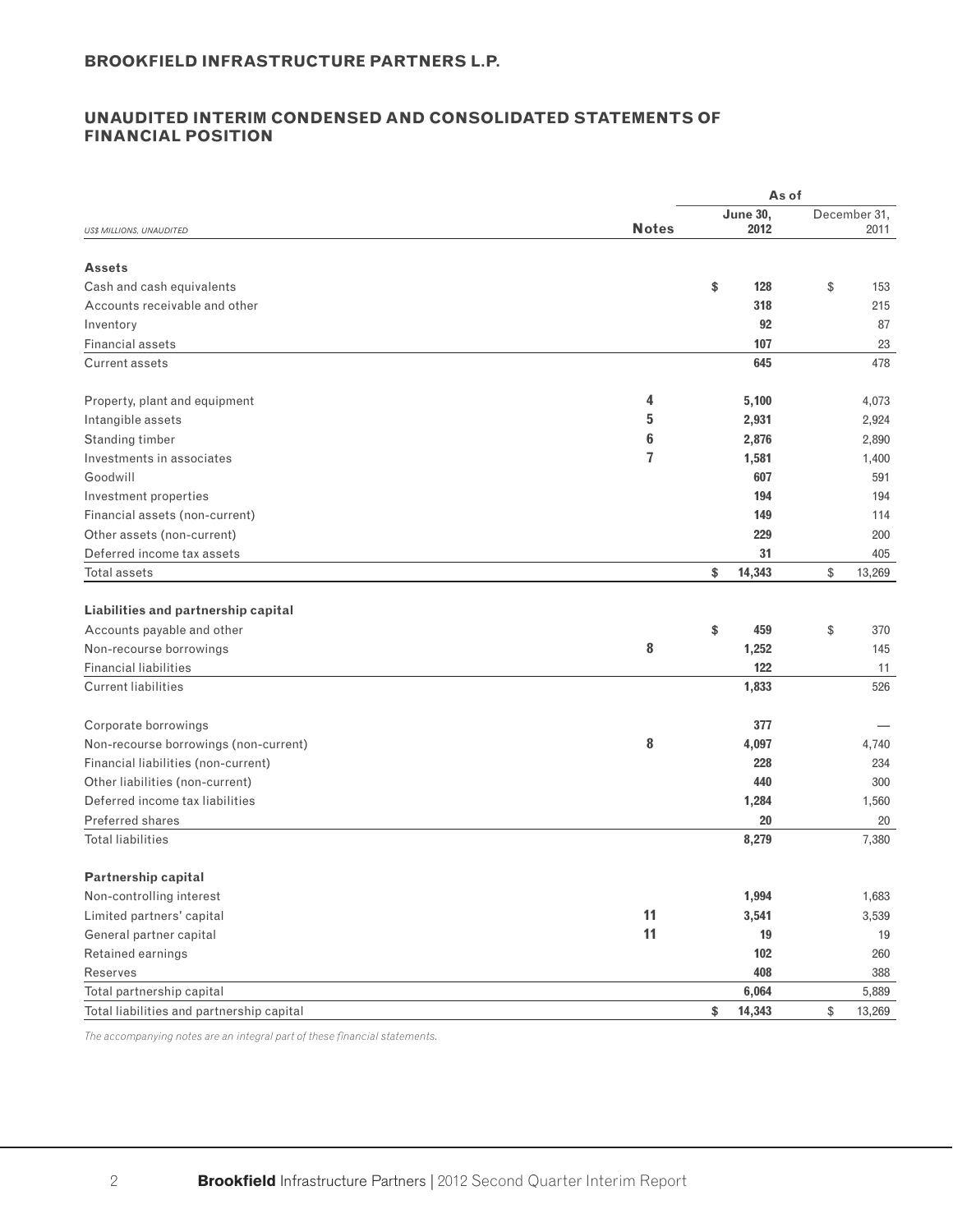### **UNAUDITED INTERIM CONDENSED AND CONSOLIDATED STATEMENTS OF OPERATING RESULTS**

|                                                                                                |                | For the three month period ended |        | June 30    | For the six month period ended | June 30    |
|------------------------------------------------------------------------------------------------|----------------|----------------------------------|--------|------------|--------------------------------|------------|
| <b>US\$ MILLIONS, UNAUDITED</b>                                                                | <b>Notes</b>   |                                  | 2012   | 2011       | 2012                           | 2011       |
| Revenues                                                                                       |                | \$                               | 493    | \$<br>428  | \$<br>944                      | \$<br>818  |
| Direct operating costs                                                                         |                |                                  | (271)  | (235)      | (511)                          | (437)      |
| General and administrative expenses                                                            |                |                                  | (22)   | (15)       | (42)                           | (28)       |
| Depreciation and amortization expense                                                          |                |                                  | (54)   | (31)       | (103)                          | (56)       |
|                                                                                                |                |                                  | 146    | 147        | 288                            | 297        |
| Interest expense                                                                               |                |                                  | (96)   | (82)       | (191)                          | (165)      |
| Share of (losses) earnings from investments in associates                                      | $\overline{7}$ |                                  | (32)   | 12         | (31)                           | 24         |
| Fair value adjustments                                                                         |                |                                  | (12)   | (18)       | (18)                           | (23)       |
| Other (expense) income                                                                         |                |                                  | (27)   | 26         | (49)                           | 21         |
| (Loss) income before income tax                                                                |                |                                  | (21)   | 85         | (1)                            | 154        |
| Income tax recovery (expense)                                                                  |                |                                  | 14     | (27)       | 17                             | (25)       |
| Net (loss) income                                                                              |                |                                  | (7)    | 58         | 16                             | 129        |
| Less: Net income attributable to non-controlling interests                                     |                |                                  | (19)   | (32)       | (28)                           | (58)       |
| Net (loss) income attributable to partnership                                                  |                | \$                               | (26)   | \$<br>26   | \$<br>(12)                     | \$<br>71   |
| Net (loss) income per partnership unit                                                         |                | \$                               | (0.14) | \$<br>0.17 | \$<br>(0.06)                   | \$<br>0.45 |
| Calculation of Limited partners' interest in net (loss)<br>income attributable to partnership: |                |                                  |        |            |                                |            |
| Net (loss) income attributable to partnership                                                  |                | \$                               | (26)   | \$<br>26   | \$<br>(12)                     | \$<br>71   |
| Less: General partner interest                                                                 |                |                                  | (4)    |            | (8)                            |            |
| Limited partners' interest in net (loss) income                                                |                |                                  | (30)   | 26         | (20)                           | 71         |
| (Loss) earnings per unit:                                                                      |                |                                  |        |            |                                |            |
| Basic and diluted (loss) earnings per unit attributable to:                                    |                |                                  |        |            |                                |            |
| Limited partners                                                                               |                | \$                               | (0.16) | \$<br>0.17 | \$<br>(0.11)                   | \$<br>0.45 |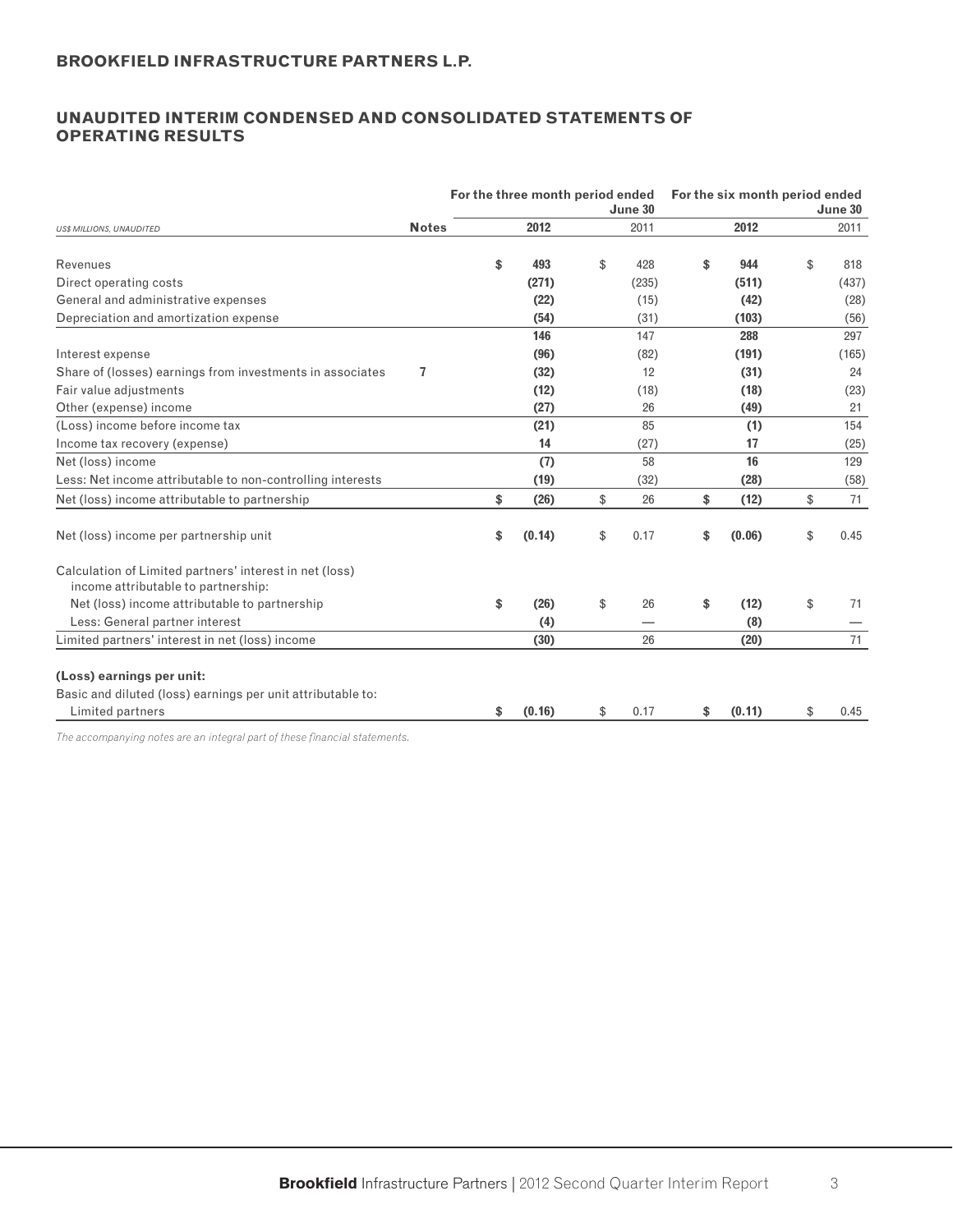### **UNAUDITED INTERIM CONDENSED AND CONSOLIDATED STATEMENTS OF COMPREHENSIVE (LOSS) INCOME**

|                                              | For the three month period ended |      | June 30   |          | For the six month period ended | June 30 |
|----------------------------------------------|----------------------------------|------|-----------|----------|--------------------------------|---------|
| <b>US\$ MILLIONS, UNAUDITED</b>              |                                  | 2012 | 2011      | 2012     |                                | 2011    |
| Net (loss) income for the period             | \$                               | (7)  | \$<br>58  | \$<br>16 | \$                             | 129     |
| Other comprehensive (loss) income:           |                                  |      |           |          |                                |         |
| Revaluation of property, plant and equipment |                                  |      |           | 5        |                                |         |
| Foreign currency translation                 |                                  | (67) | 92        | 21       |                                | 136     |
| Cash flow hedges                             |                                  | (33) | 13        | (17)     |                                | (5)     |
| Net investment hedges                        |                                  |      | (30)      | (1)      |                                | (44)    |
| Available-for-sale securities                |                                  | 5    |           | 5        |                                |         |
| Other <sup>1</sup>                           |                                  |      |           | (1)      |                                |         |
| Taxes on the above items                     |                                  | 8    |           | 6        |                                |         |
| Investments in associates                    |                                  | 26   | (5)       | 11       |                                | (2)     |
|                                              |                                  | (54) | 70        | 29       |                                | 85      |
| Comprehensive (loss) income                  | \$                               | (61) | \$<br>128 | \$<br>45 | \$                             | 214     |
| Attributable to:                             |                                  |      |           |          |                                |         |
| Non-controlling interest                     | \$                               | 12   | \$<br>50  | \$<br>37 | \$                             | 82      |
| General partner                              |                                  | 4    |           | 8        |                                |         |
| Limited partners                             |                                  | (77) | 77        |          |                                | 131     |

*1. Other reserves relate to unrealized actuarial losses.*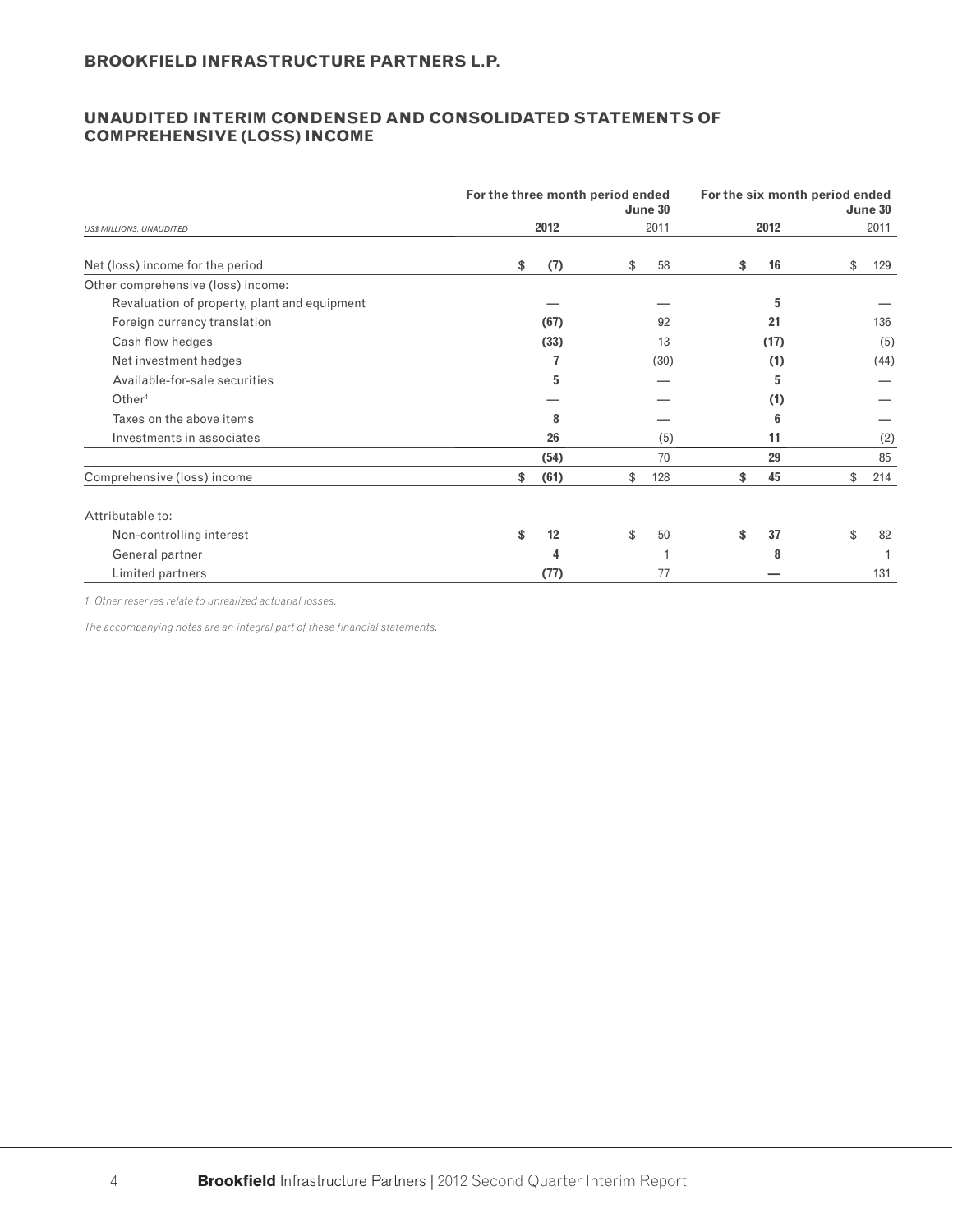### **UNAUDITED INTERIM CONDENSED AND CONSOLIDATED STATEMENTS OF PARTNERSHIP CAPITAL**

|                                                                     |                                 |                               |          |                                             |         |                                      | <b>Limited Partners'</b> |                                             |                    |                              |     |                             |          | General Partner |                |                  |                                             |
|---------------------------------------------------------------------|---------------------------------|-------------------------------|----------|---------------------------------------------|---------|--------------------------------------|--------------------------|---------------------------------------------|--------------------|------------------------------|-----|-----------------------------|----------|-----------------|----------------|------------------|---------------------------------------------|
|                                                                     |                                 |                               |          |                                             |         | Reserves                             |                          |                                             |                    | Investments in<br>Associates |     |                             |          |                 |                |                  |                                             |
| <b>US\$ MILLIONS, UNAUDITED</b><br>THREE MONTHS ENDED June 30, 2012 | Limited<br>partners'<br>capital | General<br>partner<br>capital | earnings | Retained Revaluation<br>surplus translation | Foreign | Net<br>currency investment<br>hedges | Cash flow                | Available-<br>for-sale<br>hedges securities | Other<br>reserves' | Revaluation<br>surplus       |     | Hedges<br>(losses)<br>gains | Retained | earnings        | OCI            | Non-<br>interest | Total<br>controlling partnership<br>capital |
| Balance as of March 31, 2012                                        | \$3,540                         | 19                            | 198      | 230                                         | 199     | (80)                                 | (44)                     |                                             | 10                 | 162                          | \$. | (24)                        | \$       | 3               | $\mathfrak{p}$ | \$1,947          | \$6,162                                     |
| Net (loss) income                                                   |                                 |                               | (30)     |                                             |         |                                      |                          |                                             |                    |                              |     |                             |          |                 |                | 19               | (7)                                         |
| Other comprehensive (loss) income                                   |                                 |                               |          |                                             | (61)    |                                      | (23)                     | 5                                           |                    |                              |     | 25                          |          | –               |                | (7)              | (54)                                        |
| Comprehensive (loss) income                                         |                                 |                               | (30)     | –                                           | (61)    | $\overline{7}$                       | (23)                     | 5                                           |                    |                              |     | 25                          |          | Δ               | –              | 12               | (61)                                        |
| Distributions to unitholders                                        |                                 |                               | (69)     |                                             |         |                                      |                          |                                             |                    |                              |     |                             |          | (4)             |                |                  | (73)                                        |
| Issuance of partnership units                                       |                                 |                               |          |                                             |         |                                      |                          |                                             |                    |                              |     |                             |          |                 |                |                  |                                             |
| Acquisition of interests (Note 3)                                   |                                 |                               |          |                                             |         |                                      |                          |                                             |                    |                              |     |                             |          |                 |                | 57               | 57                                          |
| Subsidiary distributions to non-controlling interest                |                                 |                               |          |                                             |         |                                      |                          |                                             |                    |                              |     |                             |          |                 |                | (22)             | (22)                                        |
| Balance as of June 30, 2012                                         | \$3,541                         | 19                            | 99       | 230                                         | 138     | (73)<br>э                            |                          |                                             |                    | 162                          |     |                             |          |                 |                | \$1,994          | \$6,064                                     |

*1. Other reserves relate to unrealized actuarial gains.*

|                                                                     |                                 |                               |                                  |   |                                            | <b>Limited Partners'</b>    |                     |                   |                              |   |                             | <b>General Partner</b> |     |                  |                                             |
|---------------------------------------------------------------------|---------------------------------|-------------------------------|----------------------------------|---|--------------------------------------------|-----------------------------|---------------------|-------------------|------------------------------|---|-----------------------------|------------------------|-----|------------------|---------------------------------------------|
|                                                                     |                                 |                               |                                  |   |                                            | Reserves                    |                     |                   | Investments in<br>Associates |   |                             |                        |     |                  |                                             |
| <b>US\$ MILLIONS, UNAUDITED</b><br>THREE MONTHS ENDED JUNE 30, 2011 | Limited<br>partners'<br>capital | General<br>partner<br>capital | Retained Revaluation<br>earnings |   | Foreign<br>currency<br>surplus translation | Net<br>investment<br>hedges | Cash flow<br>hedges | Other<br>reserves | Revaluation<br>surplus       |   | Hedges<br>gains<br>(losses) | Retained<br>earnings   | OCI | Non-<br>interest | Total<br>controlling partnership<br>capital |
| Balance as of March 31, 2011                                        | 2,88'<br>\$.                    |                               | 290                              |   | 188                                        | (56)                        | (2)                 |                   | 32                           |   |                             |                        |     | 1,569            | \$4,945                                     |
| Net income                                                          |                                 |                               | 26                               |   |                                            |                             |                     |                   |                              |   |                             |                        |     | 32               | 58                                          |
| Other comprehensive income (loss)                                   |                                 |                               |                                  |   | 81                                         | (30)                        | 6                   |                   |                              |   | (6)                         |                        |     | 18               | 70                                          |
| Comprehensive income (loss)                                         |                                 |                               | 26                               | _ | 81                                         | (30)                        | $6\phantom{1}$      |                   |                              |   | (6)                         |                        |     | 50               | 128                                         |
| Distributions to unitholders                                        |                                 |                               | (49)                             |   |                                            |                             |                     |                   |                              |   |                             |                        |     |                  | (49)                                        |
| Subsidiary distributions to non-controlling interest                |                                 |                               |                                  |   |                                            |                             |                     |                   |                              |   |                             |                        |     | (57)             | (57)                                        |
| Balance as of June 30, 2011                                         | 2,881<br>s                      |                               | 267                              |   | 269                                        | (86)                        |                     |                   | 32                           | s | (2)                         |                        |     | 1,562<br>s.      | \$4,967                                     |

*1. Other reserves relate to unrealized actuarial gains.*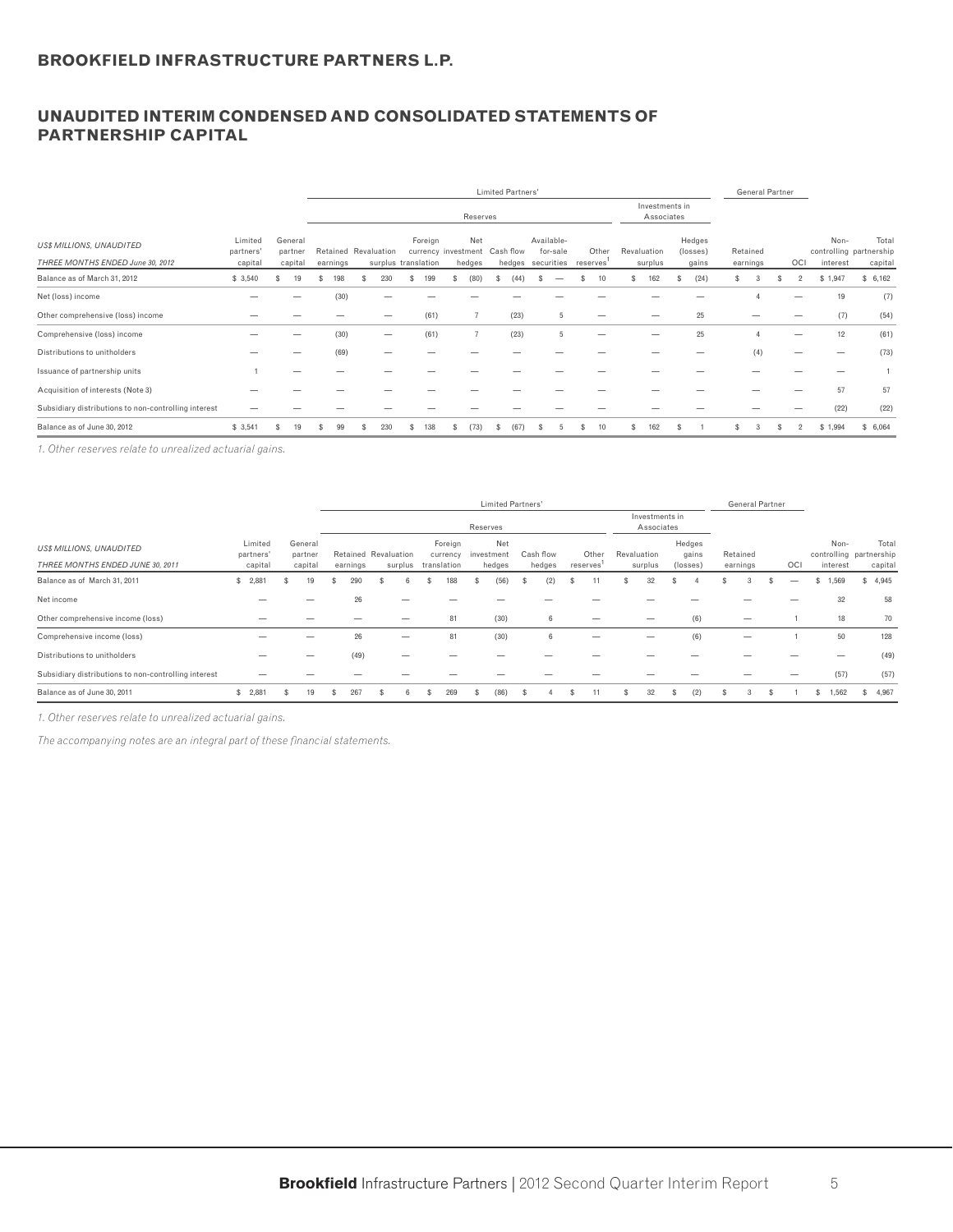### **UNAUDITED INTERIM CONDENSED AND CONSOLIDATED STATEMENTS OF PARTNERSHIP CAPITAL**

|                                                                   |                                 |                               |          |                                             |   |         |                               |          | Limited Partners' |                                             |                    |             |                              |                             |     | <b>General Partner</b> |                |                  |                                            |
|-------------------------------------------------------------------|---------------------------------|-------------------------------|----------|---------------------------------------------|---|---------|-------------------------------|----------|-------------------|---------------------------------------------|--------------------|-------------|------------------------------|-----------------------------|-----|------------------------|----------------|------------------|--------------------------------------------|
|                                                                   |                                 |                               |          |                                             |   |         |                               | Reserves |                   |                                             |                    |             | Investments in<br>Associates |                             |     |                        |                |                  |                                            |
| <b>US\$ MILLIONS, UNAUDITED</b><br>SIX MONTHS ENDED June 30, 2012 | Limited<br>partners'<br>capital | General<br>partner<br>capital | earnings | Retained Revaluation<br>surplus translation |   | Foreign | currency investment<br>hedges | Net      | Cash flow         | Available-<br>for-sale<br>hedges securities | Other<br>reserves' | Revaluation | surplus                      | Hedges<br>(losses)<br>gains |     | Retained<br>earnings   | OCI            | Non-<br>interest | Tota<br>controlling partnership<br>capital |
| Balance as of December 31, 2011                                   | \$3,539                         | 19                            | 257      | 228                                         | S | 120     | S                             | (72)     | (53)              |                                             | 10                 |             | 155                          | (2)                         | \$. | 3                      | $\overline{2}$ | \$1,683          | \$5,889                                    |
| Net (loss) income                                                 |                                 |                               | (20)     |                                             |   |         |                               |          |                   |                                             |                    |             |                              |                             |     | Я                      |                | 28               | 16                                         |
| Other comprehensive income (loss)                                 |                                 |                               |          | $\overline{2}$                              |   | 18      |                               | (1)      | (14)              | 5                                           | -                  |             | ÷,                           | 3                           |     | _                      |                | 9                | 29                                         |
| Comprehensive (loss) income                                       |                                 |                               | (20)     | $\overline{2}$                              |   | 18      |                               | (1)      | (14)              | 5                                           |                    |             | 7                            | 3                           |     | 8                      |                | 37               | 45                                         |
| Distributions to unitholders                                      |                                 |                               | (138)    |                                             |   |         |                               |          |                   |                                             |                    |             |                              |                             |     | (8)                    |                |                  | (146)                                      |
| Issuance of partnership units                                     | $\overline{2}$                  |                               |          |                                             |   |         |                               |          |                   |                                             |                    |             |                              |                             |     |                        |                |                  | $\overline{2}$                             |
| Acquisition of interests (Note 3)                                 |                                 |                               |          |                                             |   |         |                               |          |                   |                                             |                    |             |                              |                             |     |                        |                | 318              | 318                                        |
| Subsidiary distributions to non-controlling interest              |                                 |                               |          |                                             |   |         |                               |          |                   |                                             |                    |             |                              |                             |     |                        |                | (44)             | (44)                                       |
| Balance as of June 30, 2012                                       | \$3,541                         | 19                            | 99       | 230                                         |   | 138     |                               | (73)     | (67               |                                             |                    |             | 162                          |                             |     |                        |                | \$1,994          | \$6,064                                    |

*1. Other reserves relate to unrealized actuarial gains.*

|                                                      |                      |                    |                             |   |                     |                                |    | <b>Limited Partners'</b> |     |           |           |                                  |     |                 |   | <b>General Partner</b> |     |    |          |     |                                  |
|------------------------------------------------------|----------------------|--------------------|-----------------------------|---|---------------------|--------------------------------|----|--------------------------|-----|-----------|-----------|----------------------------------|-----|-----------------|---|------------------------|-----|----|----------|-----|----------------------------------|
|                                                      |                      |                    |                             |   |                     |                                |    | Reserves                 |     |           |           | <b>Investments in Associates</b> |     |                 |   |                        |     |    |          |     |                                  |
| US\$ MILLIONS, UNAUDITED                             | Limited<br>partners' | General<br>partner | <b>Retained Revaluation</b> |   |                     | Foreign<br>currency investment |    | Net                      |     | Cash flow | Other     | Revaluation                      |     | Hedges<br>gains |   | Retained               |     |    | Non-     |     | Total<br>controlling partnership |
| SIX MONTHS ENDED JUNE 30, 2011                       | capital              | capital            | earnings                    |   | surplus translation |                                |    | hedges                   |     | hedges    | reserves' | surplus                          |     | (losses)        |   | earnings               | OCI |    | interest |     | capital                          |
| Balance as of December 31, 2010                      | 2,881<br>s.          | 19                 | 293                         |   |                     | 55                             |    | (42)                     |     |           |           | 32                               |     |                 |   |                        |     | s. | 1,552    |     | \$4,923                          |
| Net income                                           |                      |                    |                             |   |                     |                                |    |                          |     |           |           |                                  |     |                 |   |                        |     |    | 58       |     | 129                              |
| Other comprehensive income (loss)                    |                      |                    |                             |   |                     | 114                            |    | (44)                     |     | (7)       |           |                                  |     | (3)             |   |                        |     |    | 24       |     | 85                               |
| Comprehensive income (loss)                          |                      |                    | 71                          |   | -                   | 114                            |    | (44)                     |     | (7)       | –         | –                                |     | (3)             |   | —                      |     |    | 82       |     | 214                              |
| Distributions to unitholders                         |                      |                    | (97)                        |   |                     |                                |    |                          |     |           |           |                                  |     |                 |   | (1)                    | —   |    |          |     | (98)                             |
| Subsidiary distributions to non-controlling interest |                      |                    |                             |   |                     |                                |    |                          |     |           |           |                                  |     |                 |   |                        |     |    | (72)     |     | (72)                             |
| Balance as of June 30, 2011                          | 2,881<br>s.          | 19                 | 267<br>\$.                  | ж |                     | 269                            | £. | (86)                     | \$. |           |           | 32                               | \$. | (2)             | S |                        |     | \$ | 1,562    | SS- | 4,967                            |

*1. Other reserves relate to unrealized actuarial gains.*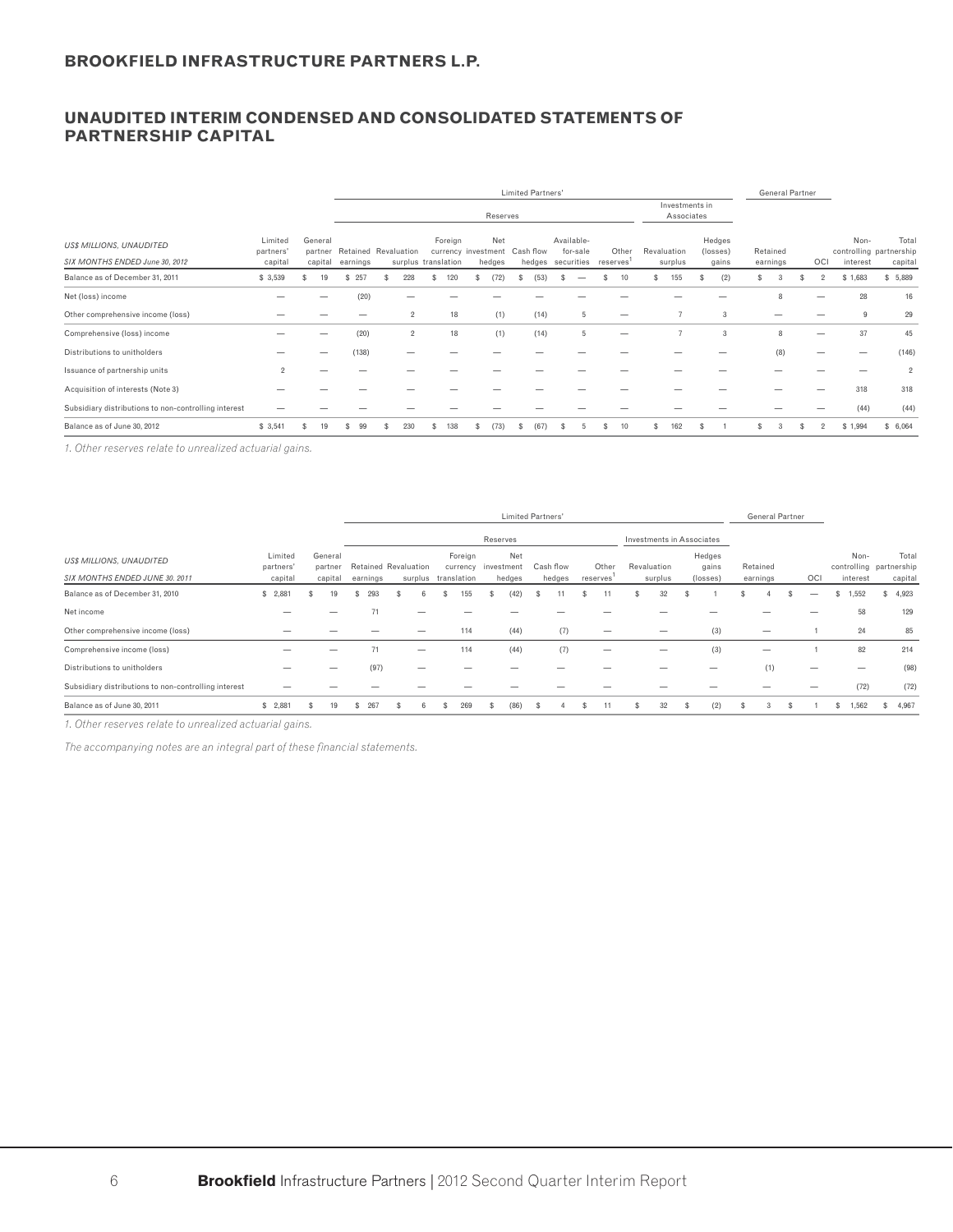### **UNAUDITED INTERIM CONDENSED AND CONSOLIDATED STATEMENTS OF CASH FLOWS**

|                                                                               |                |      |                | For the three month<br>period ended June 30 |       |                          | For the six month<br>period ended June 30 |
|-------------------------------------------------------------------------------|----------------|------|----------------|---------------------------------------------|-------|--------------------------|-------------------------------------------|
| US\$ MILLIONS, UNAUDITED                                                      | <b>Notes</b>   | 2012 |                |                                             | 2011  | 2012                     | 2011                                      |
| <b>Operating Activities</b>                                                   |                |      |                |                                             |       |                          |                                           |
| Net (loss) income                                                             |                | \$   | (7)            | \$                                          | 58    | \$<br>16                 | \$<br>129                                 |
| Adjusted for the following items:                                             |                |      |                |                                             |       |                          |                                           |
| Earnings (loss) from investments in associates, net of distributions received | $\overline{7}$ |      | 48             |                                             | 4     | 54                       | (8)                                       |
| Depreciation and amortization expense                                         |                |      | 54             |                                             | 31    | 103                      | 56                                        |
| Fair value adjustments                                                        |                |      | 12             |                                             | 18    | 18                       | 23                                        |
| Provisions and other items                                                    |                |      | 27             |                                             | (22)  | 48                       | (17)                                      |
| Deferred tax (expense) recovery                                               |                |      | (22)           |                                             | 26    | (26)                     | 23                                        |
| Change in non-cash working capital, net                                       |                |      | (11)           |                                             | 14    | 16                       | 38                                        |
| Cash from operating activities                                                |                |      | 101            |                                             | 129   | 229                      | 244                                       |
| <b>Investing Activities</b>                                                   |                |      |                |                                             |       |                          |                                           |
| Acquisition of subsidiaries, net of cash acquired                             |                |      | (14)           |                                             |       | (69)                     |                                           |
| Investment in associates                                                      | 7              |      | (209)          |                                             | (10)  | (211)                    | (13)                                      |
| Additions to long lived assets, net of disposals                              |                |      | (178)          |                                             | (143) | (342)                    | (215)                                     |
| Investment in financial assets                                                |                |      | (80)           |                                             |       | (80)                     |                                           |
| Settlement of foreign exchange contracts, net                                 |                |      | $\overline{2}$ |                                             | (30)  | 11                       | (36)                                      |
| Cash used by investing activities                                             |                |      | (479)          |                                             | (183) | (691)                    | (264)                                     |
| <b>Financing Activities</b>                                                   |                |      |                |                                             |       |                          |                                           |
| Distribution to unitholders                                                   |                |      | (73)           |                                             | (49)  | (146)                    | (98)                                      |
| Corporate borrowings                                                          |                |      | 345            |                                             | 114   | 377                      | 199                                       |
| Subsidiary borrowings                                                         |                |      | 138            |                                             | 12    | 250                      | 57                                        |
| Subsidiary distributions to non-controlling interest                          |                |      | (22)           |                                             | (57)  | (44)                     | (72)                                      |
| Cash from financing activities                                                |                |      | 388            |                                             | 20    | 437                      | 86                                        |
| Cash and cash equivalents                                                     |                |      |                |                                             |       |                          |                                           |
| Change during the period                                                      |                |      | 10             |                                             | (34)  | (25)                     | 66                                        |
| Impact of foreign exchange on cash                                            |                |      | (1)            |                                             | 9     | $\overline{\phantom{0}}$ | 14                                        |
| Balance, beginning of period                                                  |                |      | 119            |                                             | 259   | 153                      | 154                                       |
| Balance, end of period                                                        |                | \$   | 128            | \$                                          | 234   | \$ 128                   | \$<br>234                                 |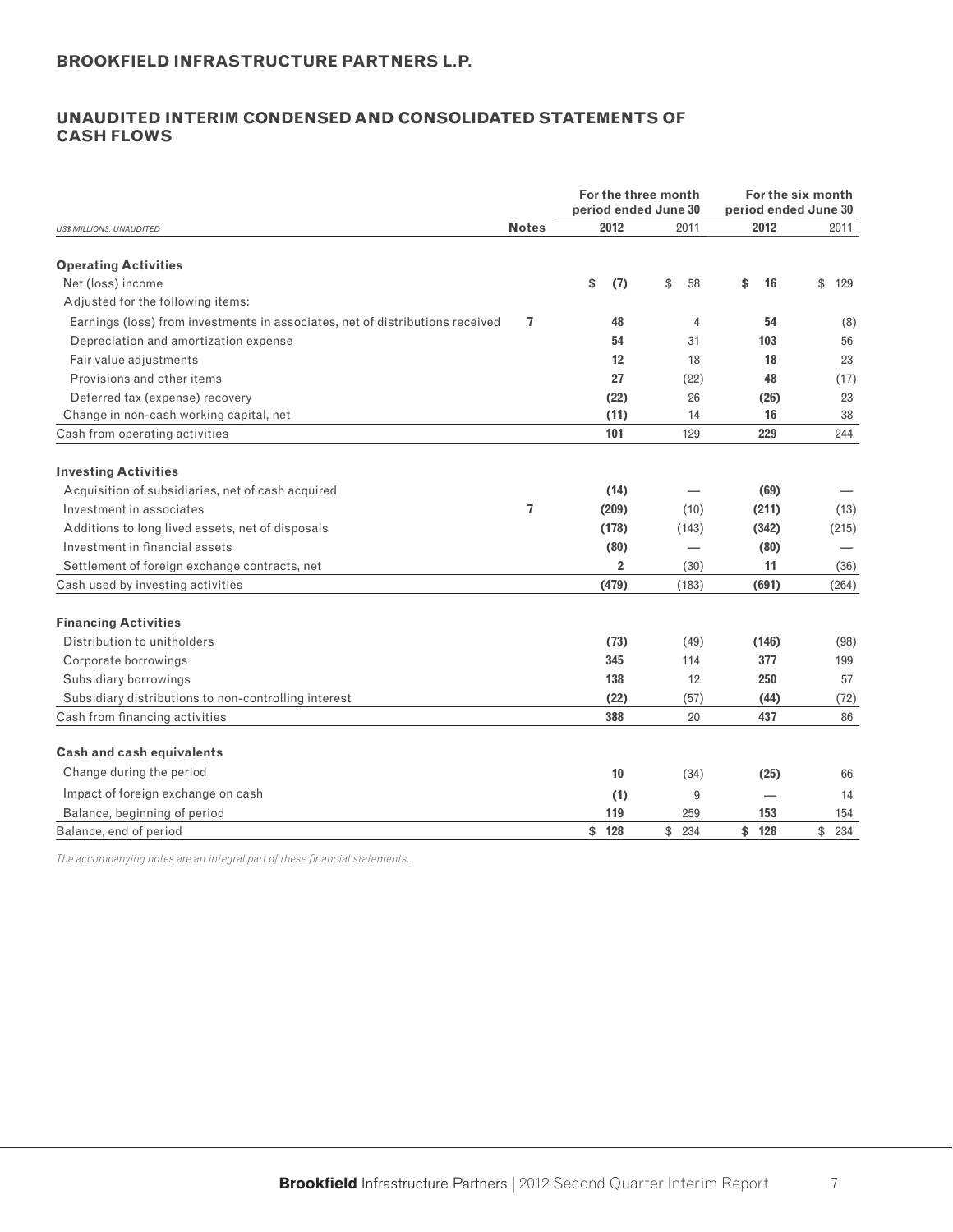### **NOTES TO UNAUDITED INTERIM CONDENSED AND CONSOLIDATED FINANCIAL STATEMENTS**

*FOR THE PERIOD OF JANUARY 1, 2012 TO JUNE 30, 2012*

### **1. ORGANIZATION AND DESCRIPTION OF THE BUSINESS**

Brookfield Infrastructure Partners L.P. (the "partnership") owns and operates utility businesses, transport and energy businesses and timber assets in North and South America, Australasia, and Europe. The partnership was formed as a limited partnership established under the laws of Bermuda, pursuant to a limited partnership agreement dated May 17, 2007, as amended and restated. The partnership's limited partnership units are listed on the New York Stock Exchange and the Toronto Stock Exchange under the symbols "BIP" and "BIP.UN", respectively. The registered office is 73 Front Street, Hamilton, HM 12, Bermuda.

### **2. SUMMARY OF ACCOUNTING POLICIES**

### *a) Statement of Compliance*

These interim condensed and consolidated financial statements of the partnership and its consolidated subsidiaries (together "Brookfield Infrastructure") have been prepared in accordance with International Accounting Standard 34 *Interim Financial Reporting* ("IAS 34") as issued by the International Accounting Standards Board ("IASB") and using the accounting policies Brookfield Infrastructure adopted in its consolidated and combined financial statements as of and for the year ended December 31, 2011. The accounting policies the partnership adopted in its financial statements as of and for the year ended December 31, 2011 are disclosed in Note 3 of Brookfield Infrastructure's annual consolidated and combined financial statements as of and for the year ended December 31, 2011, with which reference should be made to in reading these interim condensed and consolidated financial statements.

These interim condensed and consolidated financial statements were authorized for issuance by the Board of Directors of the partnership on August 14, 2012.

### *b) Future Changes in Accounting Policies*

#### *i) Consolidated Financial Statements, Joint Arrangements and Disclosures*

In May 2011, the IASB issued three standards: IFRS 10, Consolidated Financial Statements ("IFRS 10"), IFRS 11, Joint Arrangements ("IFRS 11"), IFRS 12, Disclosure of Interests in Other Entities ("IFRS 12"), and amended two standards: IAS 27, Separate Financial Statements ("IAS 27"), and IAS 28, Investments in Associates and Joint Ventures ("IAS 28"). Each of the new and amended standards has an effective date for annual periods beginning on or after January 1, 2013, with earlier application permitted if all the respective standards are also early adopted.

IFRS 10 replaces IAS 27 and SIC-12, Consolidation of Special Purpose Entities ("SIC-12"). The consolidation requirements previously included in IAS 27 have been included in IFRS 10, whereas the amended IAS 27 sets standards to be applied in accounting for investments in subsidiaries, joint ventures, and associates when an entity elects, or is required by local requlations, to present separate (non-consolidated) financial statements. IFRS 10 uses control as the single basis for consolidation, irrespective of the nature of the investee, eliminating the risks and rewards approach included in SIC-12. An investor must possess the following three elements to conclude it controls an investee: power over the investee, exposure or rights to variable returns from involvement with the investee, and the ability to use power over the investee to affect the amount of the investor's returns. IFRS 10 requires continuous reassessment of changes in an investor's power over the investee and changes in the investor's exposure or rights to variable returns. Brookfield Infrastructure is currently evaluating the impact of IFRS 10 and the amendments to IAS 27 on its condensed and consolidated financial statements.

IFRS 11 supersedes IAS 31, Interests in Joint Ventures ("IAS 31") and SIC-13, Jointly Controlled Entities – Non-Monetary Contributions by Venturers. IFRS 11 is applicable to all parties that have an interest in a joint arrangement. IFRS 11 establishes two types of joint arrangements: joint operations and joint ventures. In a joint operation, the parties to the joint arrangement have rights to the assets and obligations for the liabilities of the arrangement, and recognize their share of the assets, liabilities, revenues and expenses in accordance with applicable IFRSs. In a joint venture, the parties to the arrangement have rights to the net assets of the arrangement and account for their interest using the equity method of accounting under IAS 28, Investments in Associates and Joint Ventures.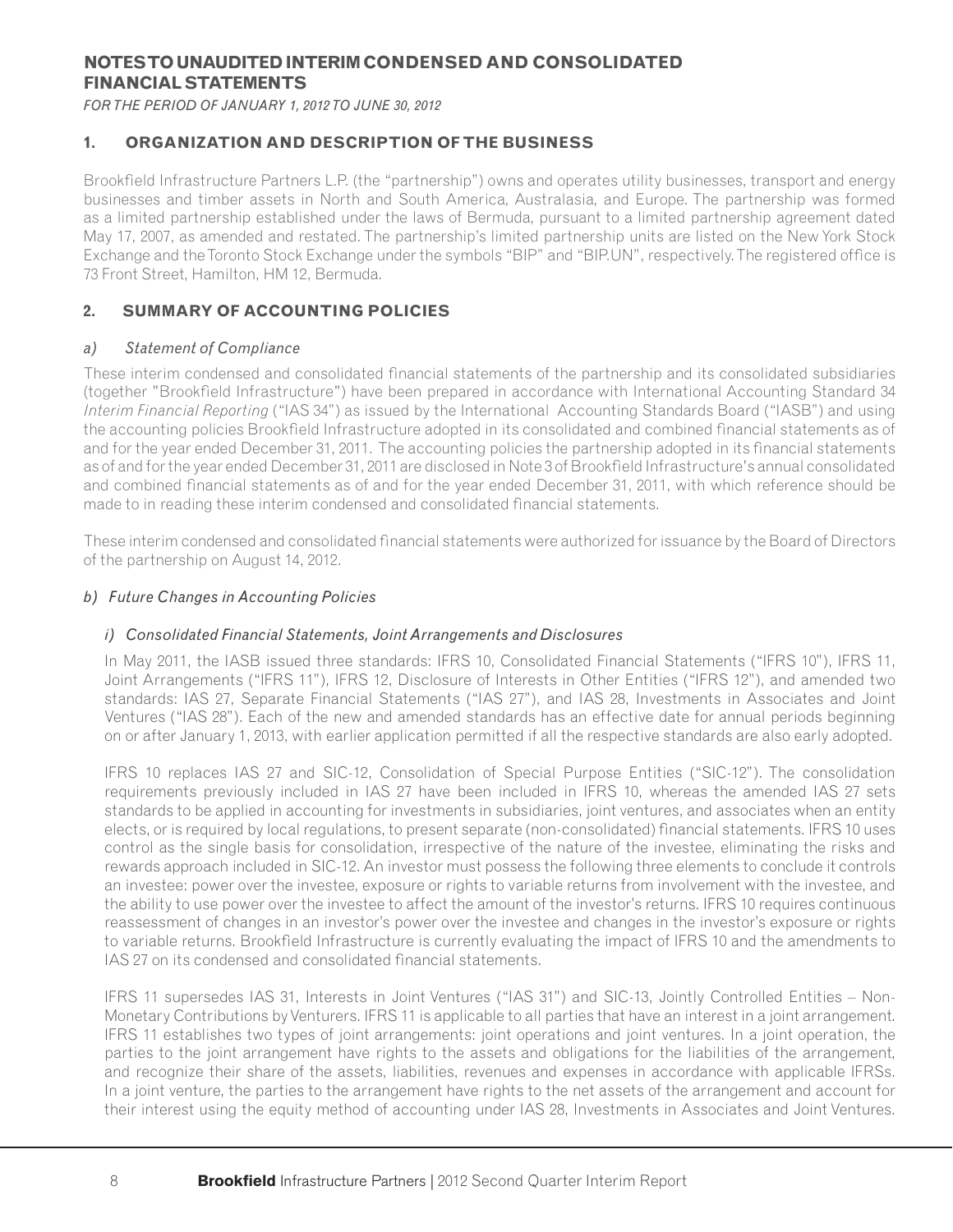IAS 28 prescribes the accounting for investments in associates and sets out the requirements for the application of the equity method when accounting for investments in associates and joint ventures. Brookfield Infrastructure is currently evaluating the impact of IFRS 11 and the amendments to IAS 28 on its condensed and consolidated financial statements.

IFRS 12 integrates the disclosure requirements of interests in other entities and requires a parent company to disclose information about significant judgments and assumptions it has made in determining whether it has control, joint control, or significant influence over another entity and the type of joint arrangement when the arrangement has been structured through a separate vehicle. An entity should also provide these disclosures when changes in facts and circumstances affect the entity's conclusion during the reporting period. Entities are permitted to incorporate the disclosure requirements in IFRS 12 into their financial statements without early adopting IFRS 12. Brookfield Infrastructure is currently evaluating the impact of IFRS 12 on its condensed and consolidated financial statements.

### *ii) Fair Value Measurements*

IFRS 13, Fair Value Measurement ("IFRS 13") establishes a single source of guidance for fair value measurements and disclosures about fair value measurements. The Standard defines fair value, establishes a framework for measuring fair value, and requires disclosures about fair value measurements. The scope of IFRS 13 is broad; it applies to both financial instrument items and non-financial instrument items for which other IFRSs require or permit fair value measurements and disclosures about fair value measurements, except in specified circumstances. In general, the disclosure requirements in IFRS 13 are more extensive than those required in the current standards. For example, quantitative and qualitative disclosures based on the three-level fair value hierarchy currently required for financial instruments only under IFRS 7, Financial Instruments: Disclosures ("IFRS 7") will be extended by IFRS 13 to cover all assets and liabilities within its scope. IFRS 13 is effective for annual periods beginning on or after January 1, 2013, with earlier application permitted. Brookfield Infrastructure is currently evaluating the impact of IFRS 13 on its condensed and consolidated financial statements.

#### *iii) Income taxes*  $iii)$

In December 2010, the IASB made amendments to IAS 12, Income Taxes ("IAS 12") that are applicable to the measurement of deferred tax liabilities and deferred tax assets where investment property is measured using the fair value model in IAS 40, Investment Property ("IAS 40"). The amendments introduce a rebuttable presumption that an investment property is recovered entirely through sale. This presumption is rebutted if the investment property is held within a business model whose objective is to consume substantially all of the economic benefits embodied in the investment property over time, rather than through sale. Similar amendments have been made to introduce a presumption that non-depreciable property measured using the revaluation model in IAS 16, Property Plant and Equipment ("IAS 16") is recovered through sale. These amendments to IAS 12 are effective for annual periods beginning on or after January 1, 2012.

### *iv) Presentation of Items of Other Comprehensive Income*

The amendments to IAS 1, Presentation of Financial Statements ("IAS 1") retain the option to present profit or loss and other comprehensive income in either a single statement or in two separate but consecutive statements. However, the amendments to lAS 1 require additional disclosures to be made in the other comprehensive income section such that items of other comprehensive income are grouped into two categories: (a) items that will not be reclassified subsequently to profit or loss; and (b) items that will be reclassified subsequently to profit or loss when specific conditions are met. Income tax on items of other comprehensive income is required to be allocated on the same basis. The amendments to IAS 1 are effective for annual periods beginning on or after July 1, 2012. Brookfield Infrastructure is currently evaluating the impact of amendments to IAS 1 on its condensed and consolidated financial statements.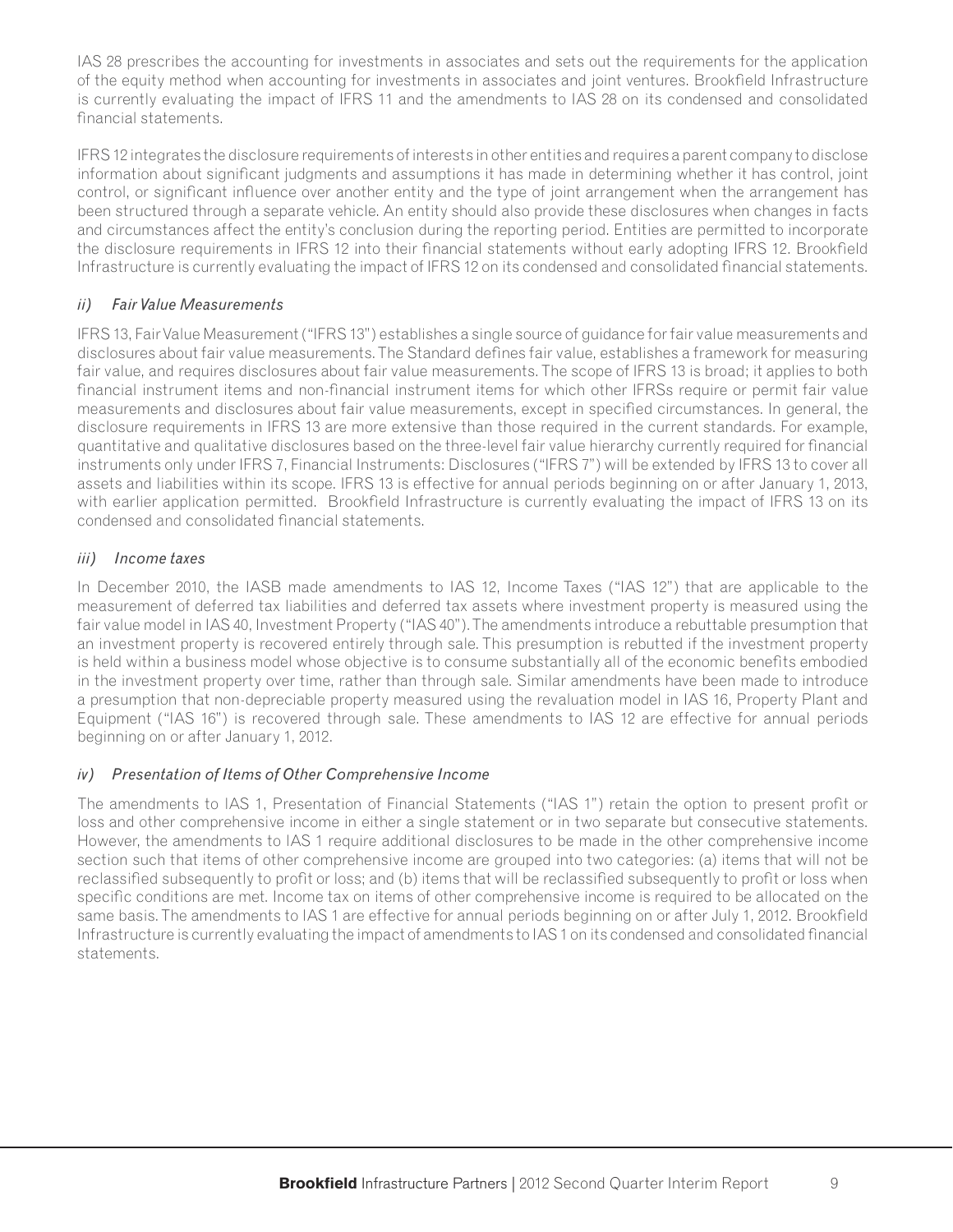#### *v) Financial Instruments*

IFRS 9, Financial Instruments ("IFRS 9") is a multi-phase project to replace IAS 39. IFRS 9 introduces new requirements for classifying and measuring financial assets. In October 2010 the IASB reissued IFRS 9, incorporating new requirements on accounting for financial liabilities and carrying over from IAS 39 the requirements for de-recognition of financial assets and financial liabilities. In December 2011, the IASB issued "Mandatory Effective Date of IFRS 9 and Transition Disclosures", which amended the effective date of IFRS 9 to annual periods beginning on or after January 1, 2015, and modified the relief from restating comparative periods and the associated disclosures in IFRS 7, Financial Instruments: Disclosures. Early adoption is permitted. The IASB intends to expand IFRS 9 to add new requirements for impairment of financial assets measured at amortized cost and hedge accounting. On completion of these various phases, IFRS 9 will be a complete replacement of IAS 39. Brookfield Infrastructure is currently evaluating the impact of IFRS 9 on its condensed and consolidated financial statements.

### **3. ACQUISITION OF BUSINESS**

### *a) North American Gas Storage Business*

On April 25, 2012, Brookfield Infrastructure acquired a 22% interest in Warwick Gas Storage LP, its North American gas storage business, for consideration of \$16 million through a Brookfield sponsored infrastructure fund. Concurrently, Brookfield Infrastructure entered into a voting arrangement with an affiliate of Brookfield, providing Brookfield Infrastructure with the right to elect the majority of the Board of Directors of the entity thereby providing Brookfield Infrastructure with control. Accordingly, Brookfield Infrastructure consolidates the entity. Acquisition costs of \$1 million were expensed at the acquisition date.

The following summarizes the major classes of consideration transferred and the assets acquired and liabilities assumed at the acquisition date:

#### **Consideration transferred:**

| <b>Consideration</b> |  |
|----------------------|--|
| Cash                 |  |
| US\$ MILLIONS        |  |

Fair value of assets and liabilities acquired as at April 25, 2012 (provisional)<sup>1</sup>:

| US\$ MILLIONS                                       |               |
|-----------------------------------------------------|---------------|
| Cash and cash equivalents                           | $\mathcal{P}$ |
| Property, plant and equipment                       | 126           |
| Accounts payable and other                          | (3)           |
| Non-recourse debt                                   | (17)          |
| <b>Financial liabilities</b>                        | (31)          |
| Deferred income tax liability                       | (4)           |
| Net assets acquired before non-controlling interest | 73            |

1. The fair values of the acquired assets, liabilities and goodwill for this operation have been determined on a provisional basis, pending finalization of the post-acquisition *review of the fair value of the acquired net assets.*

No goodwill arose on acquisition as the consideration transferred by Brookfield Infrastructure equalled its share of the fair value of the North American gas storage business.

Brookfield Infrastructure's results from operations for the three and six months ended June 30, 2012 include \$1 million of revenue and \$1 million of net loss from the North American gas storage business.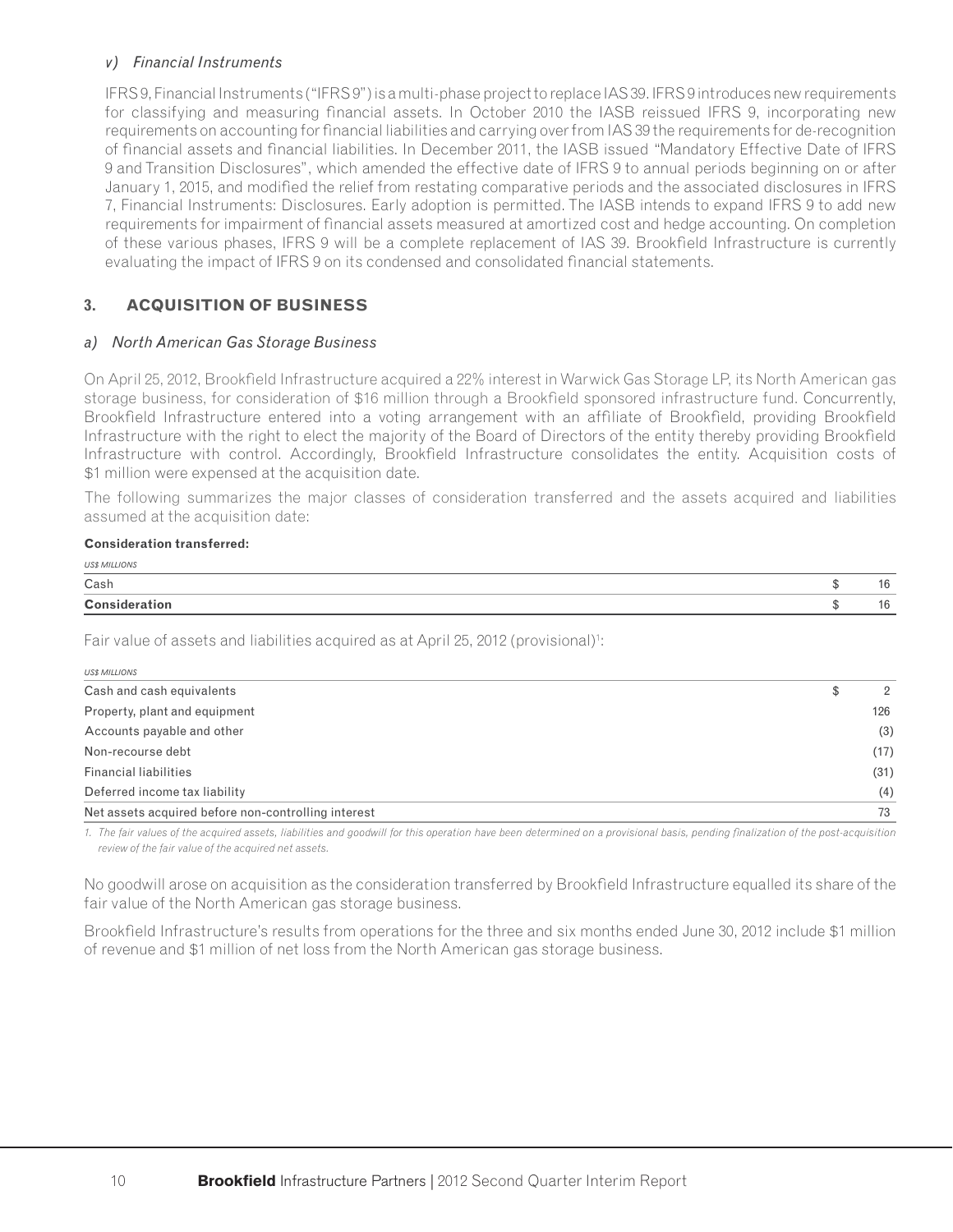#### *b) Colombian Regulated Distribution Operation*

On January 27, 2012, Brookfield Infrastructure acquired a 17% interest in Empresa de Energia de Boyacá S.A., its Colombian regulated distribution operation, for consideration of \$55 million through a Brookfield sponsored infrastructure fund, as a platform to build a broad based electricity business in Colombia. Concurrently, Brookfield Infrastructure entered into a voting arrangement with an affiliate of Brookfield, providing Brookfield Infrastructure with the right to elect the Board of Directors of the entity thereby providing Brookfield Infrastructure with control. Accordingly, Brookfield Infrastructure consolidates the entity. Acquisition costs of \$7 million were expensed at the acquisition date.

The following summarizes the major classes of consideration transferred and the assets acquired and liabilities assumed at the acquisition date:

#### **Consideration transferred:**

| <b>Consideration</b> | 55            |
|----------------------|---------------|
| Cash                 | $- -$<br>. 55 |
| <b>US\$ MILLIONS</b> |               |

Fair value of assets and liabilities acquired as at January 27, 2012 (provisional)<sup>1</sup>:

| <b>USS MILLIONS</b>                                                     |                |
|-------------------------------------------------------------------------|----------------|
| Financial assets                                                        | $\overline{4}$ |
| Property, plant and equipment                                           | 633            |
| Accounts payable and other                                              | (13)           |
| Non-recourse borrowings                                                 | (172)          |
| Deferred income tax liability                                           | (152)          |
| Net assets acquired before non-controlling interest, excluding goodwill | 300            |

1. The fair values of the acquired assets, liabilities and goodwill for this operation have been determined on a provisional basis, pending finalization of the post-acquisition *review of the fair value of the acquired net assets.*

The excess of the consideration transferred by Brookfield over its share of the fair value of the Colombian regulated distribution operations' net assets was recognized on the Statement of Financial Position as follows:

| <b>US\$ MILLIONS</b>                                              |  |     |  |  |
|-------------------------------------------------------------------|--|-----|--|--|
| Consideration paid                                                |  | 55  |  |  |
| Consideration paid by non-controlling interest                    |  | 261 |  |  |
| Total consideration paid                                          |  | 316 |  |  |
| Fair value of net assets acquired before non-controlling interest |  |     |  |  |
| <b>Goodwill arising on acquisition</b>                            |  | 16  |  |  |

The goodwill recorded on acquisition represents the expected growth arising from its position as an incumbent in a fragmented electricity distribution industry in a region with emerging coal, steel and cement industries. None of the goodwill recognized is expected to be deductible for income tax purposes.

Brookfield Infrastructure's results from operations for the three and six months ended June 30, 2012, include \$54 million and \$87 million of revenue, respectively, and \$2 million and \$2 million of net income, respectively, from the Colombian regulated distribution operation.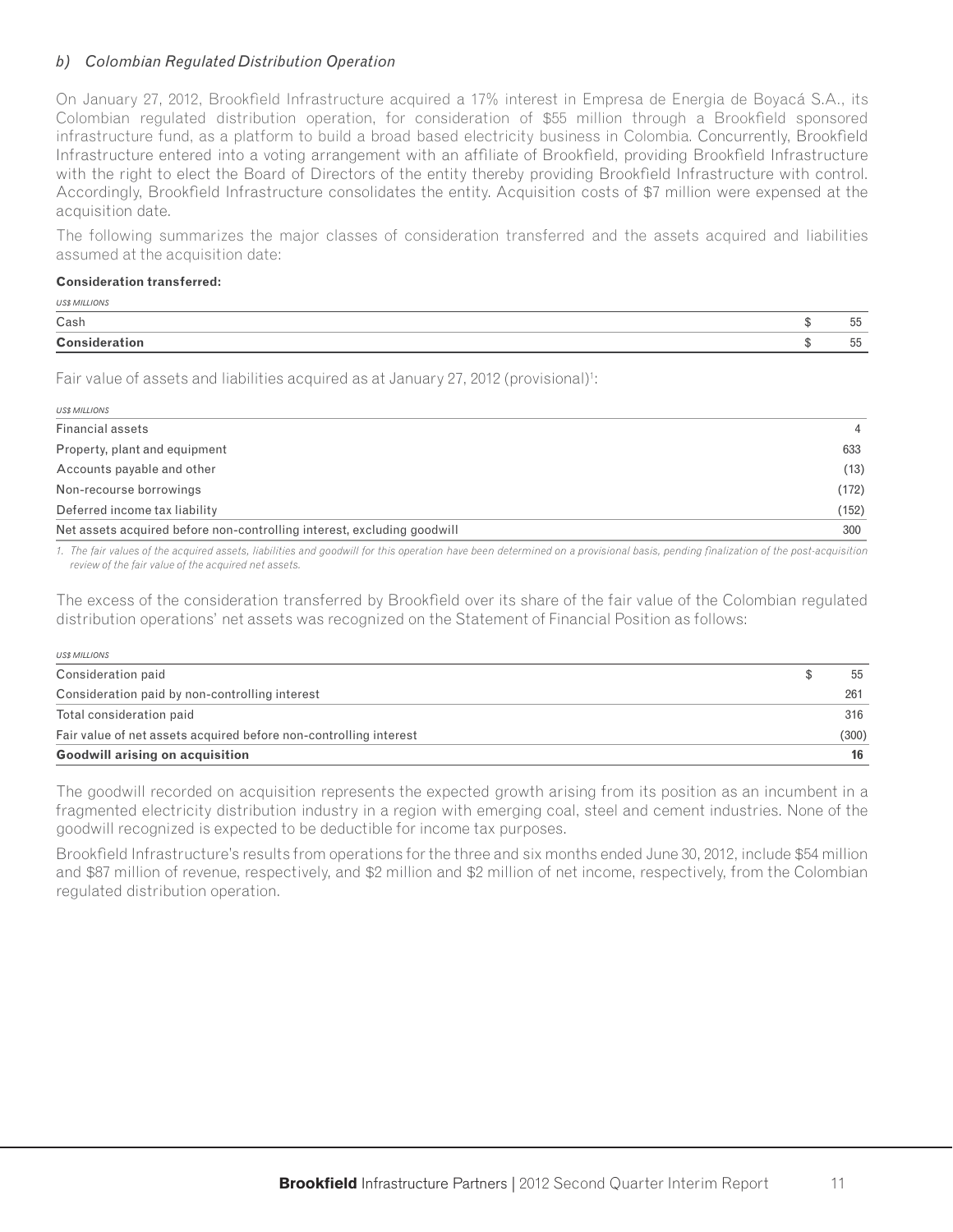Had the North American gas storage business and Colombian regulated distribution operation business combinations been effective January 1, 2012, the revenue of Brookfield Infrastructure from continuing operations would have been \$949 million and the net loss attributable to the partnership would have been \$11 million for the six months ended June 30, 2012. Brookfield Infrastructure considers these pro-forma numbers to represent an approximate measure of the performance of the combined group on an annualized basis and to provide a reference point for comparison in future periods. In determining the pro-forma revenue and net income attributable to the partnership, management has:

- Calculated depreciation of property, plant and equipment acquired on the basis of the fair values at the time of the business combination rather than the carrying amounts recognized in the pre-acquisition financial statements;
- Based borrowing costs on the funding levels, credit ratings and debt/equity position of Brookfield Infrastructure after the business combination; and
- Excluded transaction deal costs of the acquiree as a one-off pre-acquisition transaction.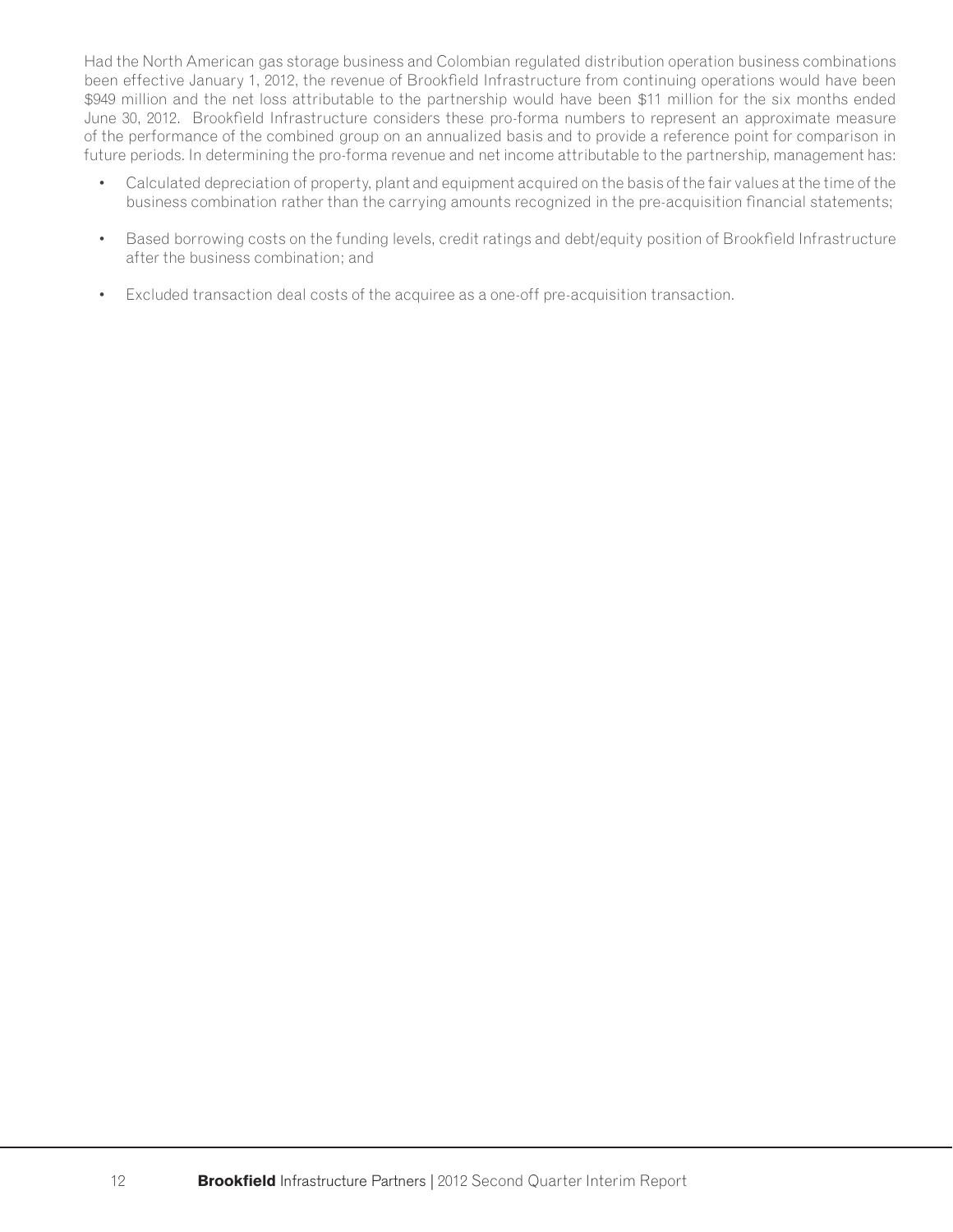### **4. PROPERTY, PLANT AND EQUIPMENT**

|                                                   |                       | Transport &          | <b>Timberland</b> |                     |       |  |  |
|---------------------------------------------------|-----------------------|----------------------|-------------------|---------------------|-------|--|--|
| <b>US\$ MILLIONS</b>                              | <b>Utility Assets</b> | <b>Energy Assets</b> | <b>Assets</b>     | <b>Total Assets</b> |       |  |  |
| <b>Gross carrying amount:</b>                     |                       |                      |                   |                     |       |  |  |
| <b>Balance at January 1, 2011</b>                 | \$<br>765             | \$<br>1.860          | \$<br>560         | \$                  | 3,185 |  |  |
| Additions (disposals)                             | 94                    | 455                  | (2)               |                     | 547   |  |  |
| Reclassified from held for sale                   | 151                   |                      |                   |                     | 151   |  |  |
| Revaluation adjustments                           | 13                    | 241                  | 19                |                     | 273   |  |  |
| Net foreign currency exchange differences         | (27)                  | 1                    | (7)               |                     | (33)  |  |  |
| <b>Balance at December 31, 2011</b>               | 996                   | 2,557                | 570               |                     | 4,123 |  |  |
| Additions                                         | 47                    | 283                  | $\overline{2}$    |                     | 332   |  |  |
| Acquisition through business combination (Note 3) | 633                   | 126                  |                   |                     | 759   |  |  |
| Net foreign currency exchange differences         | 14                    | 10                   |                   |                     | 24    |  |  |
| Balance at June 30, 2012                          | \$<br>1,690           | \$<br>2,976          | \$<br>572         | \$                  | 5,238 |  |  |
| <b>Accumulated depreciation:</b>                  |                       |                      |                   |                     |       |  |  |
| <b>Balance at January 1, 2011</b>                 | \$<br>(31)            | \$<br>(18)           | \$<br>(5)         | \$                  | (54)  |  |  |
| Depreciation expense                              | (27)                  | (63)                 | (2)               |                     | (92)  |  |  |
| Revaluation adjustments                           | 35                    | 35                   |                   |                     | 70    |  |  |
| Net foreign currency exchange differences         | 21                    | 3                    | $\overline{2}$    |                     | 26    |  |  |
| <b>Balance at December 31, 2011</b>               | (2)                   | (43)                 | (5)               |                     | (50)  |  |  |
| Depreciation expense                              | (33)                  | (54)                 | (1)               |                     | (88)  |  |  |
| Balance at June 30, 2012                          | \$<br>(35)            | \$<br>(97)           | \$<br>(6)         | \$                  | (138) |  |  |
| Net book value:                                   |                       |                      |                   |                     |       |  |  |
| December 31, 2011                                 | \$<br>994             | \$<br>2,514          | \$<br>565         | \$                  | 4,073 |  |  |
| June 30, 2012                                     | \$<br>1,655           | \$<br>2,879          | \$<br>566         | \$                  | 5,100 |  |  |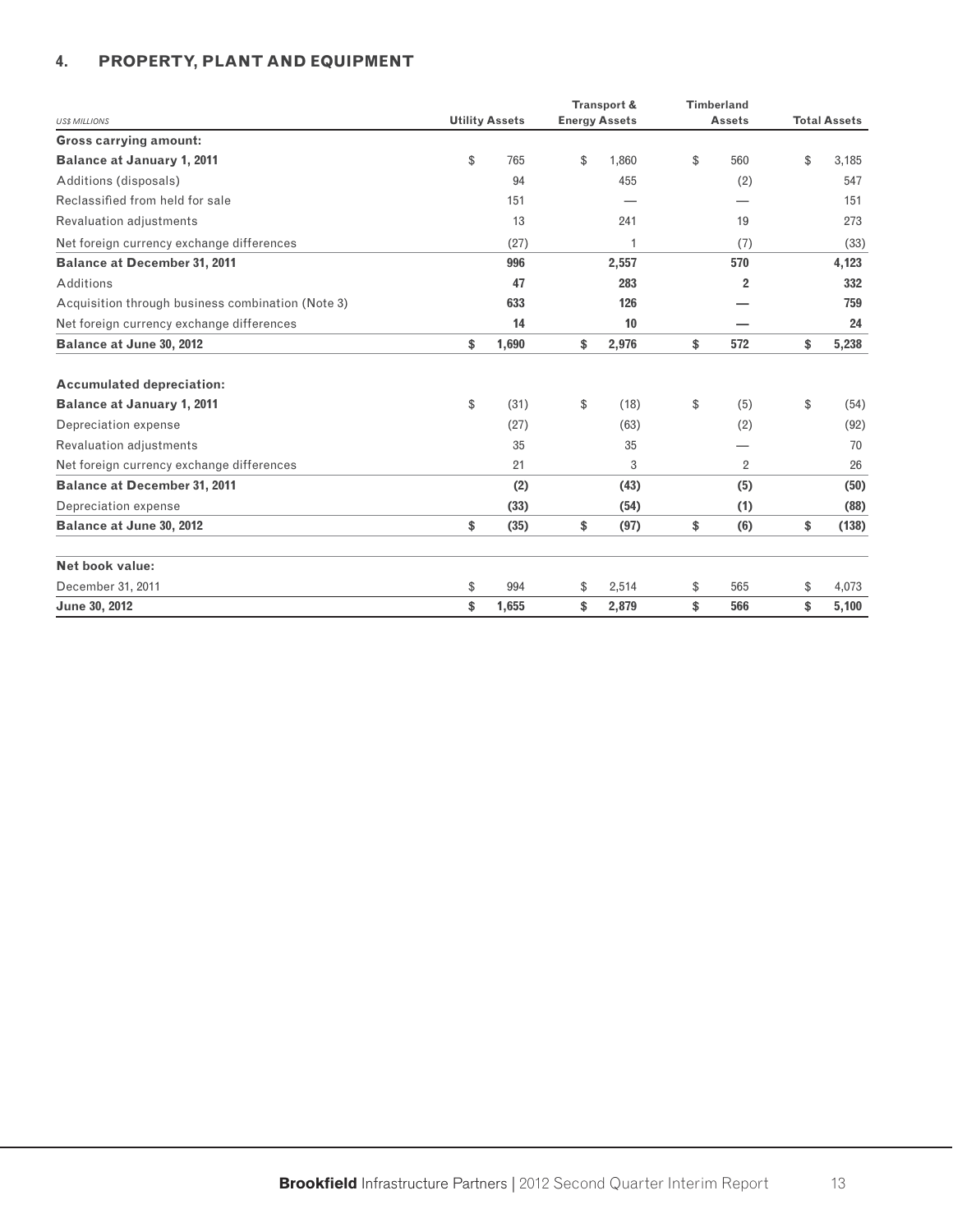#### **5. INTANGIBLE ASSETS**

|                                     |                                |     | <b>Concession</b>         |              |  |
|-------------------------------------|--------------------------------|-----|---------------------------|--------------|--|
| <b>US\$ MILLIONS</b>                | Conservancy right <sup>1</sup> |     | arrangements <sup>2</sup> | <b>Total</b> |  |
| <b>Gross carrying amount:</b>       |                                |     |                           |              |  |
| <b>Balance at January 1, 2011</b>   | \$                             | 332 | \$<br>2,575               | \$<br>2,907  |  |
| Additions                           |                                |     | 20                        | 20           |  |
| Reclassified from held for sale     |                                |     | 37                        | 37           |  |
| Net foreign exchange differences    |                                | (2) | (7)                       | (9)          |  |
| <b>Balance at December 31, 2011</b> |                                | 330 | 2,625                     | 2,955        |  |
| Additions                           |                                |     | 10                        | 10           |  |
| Net foreign exchange differences    |                                | 4   | 8                         | 12           |  |
| <b>Balance at June 30, 2012</b>     | \$                             | 334 | \$<br>2,643               | \$<br>2,977  |  |
| <b>Accumulated amortization:</b>    |                                |     |                           |              |  |
| <b>Balance at January 1, 2011</b>   | \$                             |     | \$<br>(4)                 | \$<br>(4)    |  |
| Amortization expense                |                                |     | (28)                      | (28)         |  |
| Net foreign exchange differences    |                                |     |                           |              |  |
| <b>Balance at December 31, 2011</b> |                                |     | (31)                      | (31)         |  |
| Amortization expense                |                                |     | (15)                      | (15)         |  |
| <b>Balance at June 30, 2012</b>     | \$                             | -   | \$<br>(46)                | \$<br>(46)   |  |
| Net book value:                     |                                |     |                           |              |  |
| December 31, 2011                   | \$                             | 330 | \$<br>2,594               | \$<br>2,924  |  |
| June 30, 2012                       | \$                             | 334 | \$<br>2,597               | \$<br>2,931  |  |

*1 The conservancy right was acquired as part of the acquisition of Brookfi eld Infrastructure's UK port operation in 2009 and was recorded at its fair value. The conservancy asset recognized is not amortized as it is a right in perpetuity with an indefi nite life, but is subject to an annual impairment review.*

2 Concession arrangements primarily consist of the service concession arrangement at Brookfield Infrastructure's Australian coal terminal operation. The service concession is awarded by governmental authorities in that jurisdiction and it allows for the use and operation of the Australian coal terminal. The terms and conditions of access to the Australian coal terminal's services, including tariffs that can be charged to the users, are regulated by the Queensland Competition Authority. Brookfield Infrastructure's *Australian coal terminal operation has Standard Access Agreements with the users of the terminal which entails 100% take or pay contracts at a designated tariff rate based on the asset value, and therefore revenue is not impacted by actual throughput. The concession arrangement has an expiration date of 2051 and an option to extend the arrangement. The arrangement is being amortized over its useful life, with the expense recognized in the Statements of Operating Results.*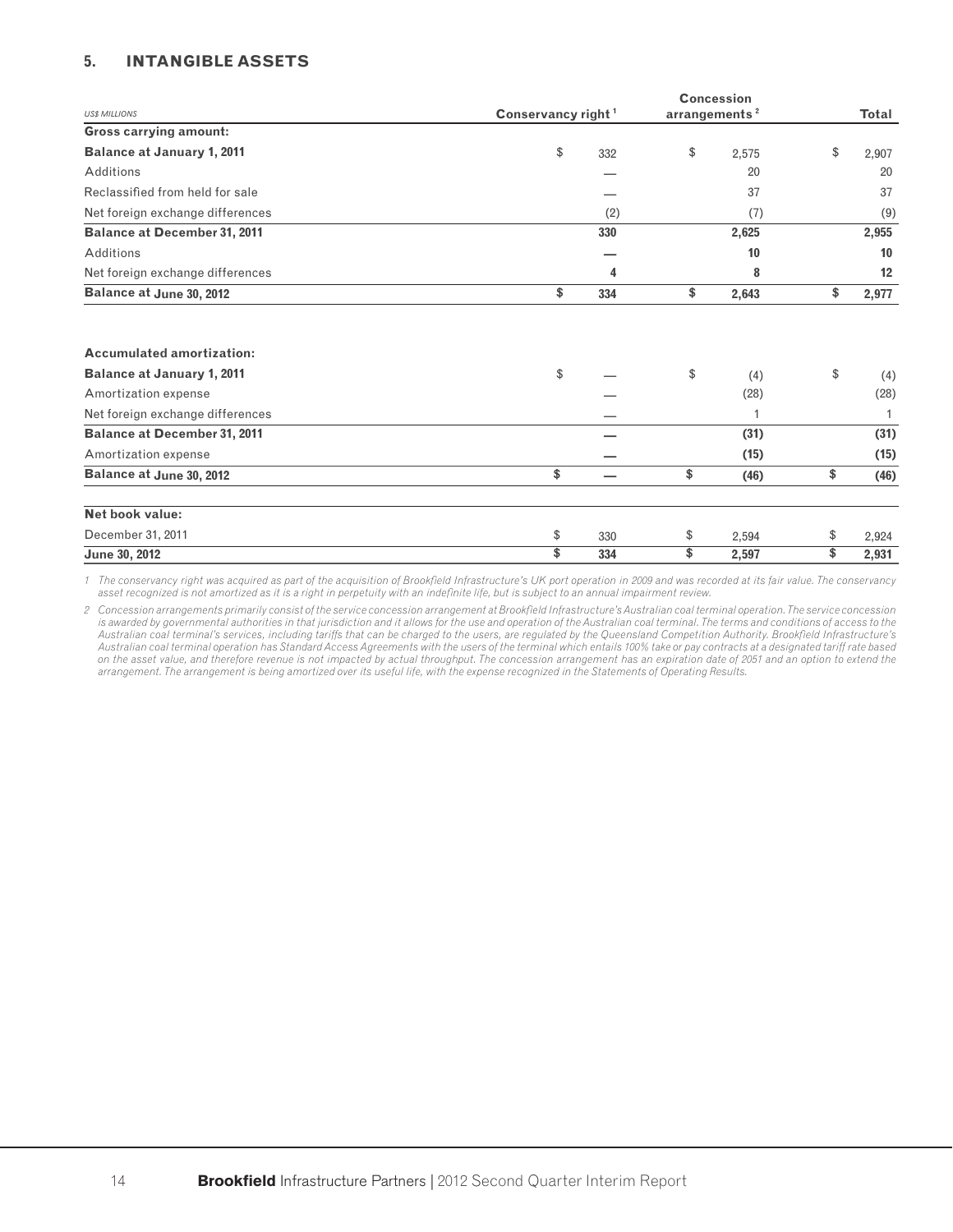### **6. STANDING TIMBER**

| <b>US\$ MILLIONS</b>                | <b>Total</b> |
|-------------------------------------|--------------|
| <b>Gross carrying amount:</b>       |              |
| <b>Balance at January 1, 2011</b>   | \$<br>2,578  |
| Gain arising from growth            | 186          |
| Decrease resulting from harvest     | (201)        |
| Fair value adjustment               | 324          |
| Other                               | 3            |
| <b>Balance at December 31, 2011</b> | 2,890        |
| Gain arising from growth            | 75           |
| Decrease resulting from harvest     | (93)         |
| Other                               | 4            |
| Balance at June 30, 2012            | \$<br>2,876  |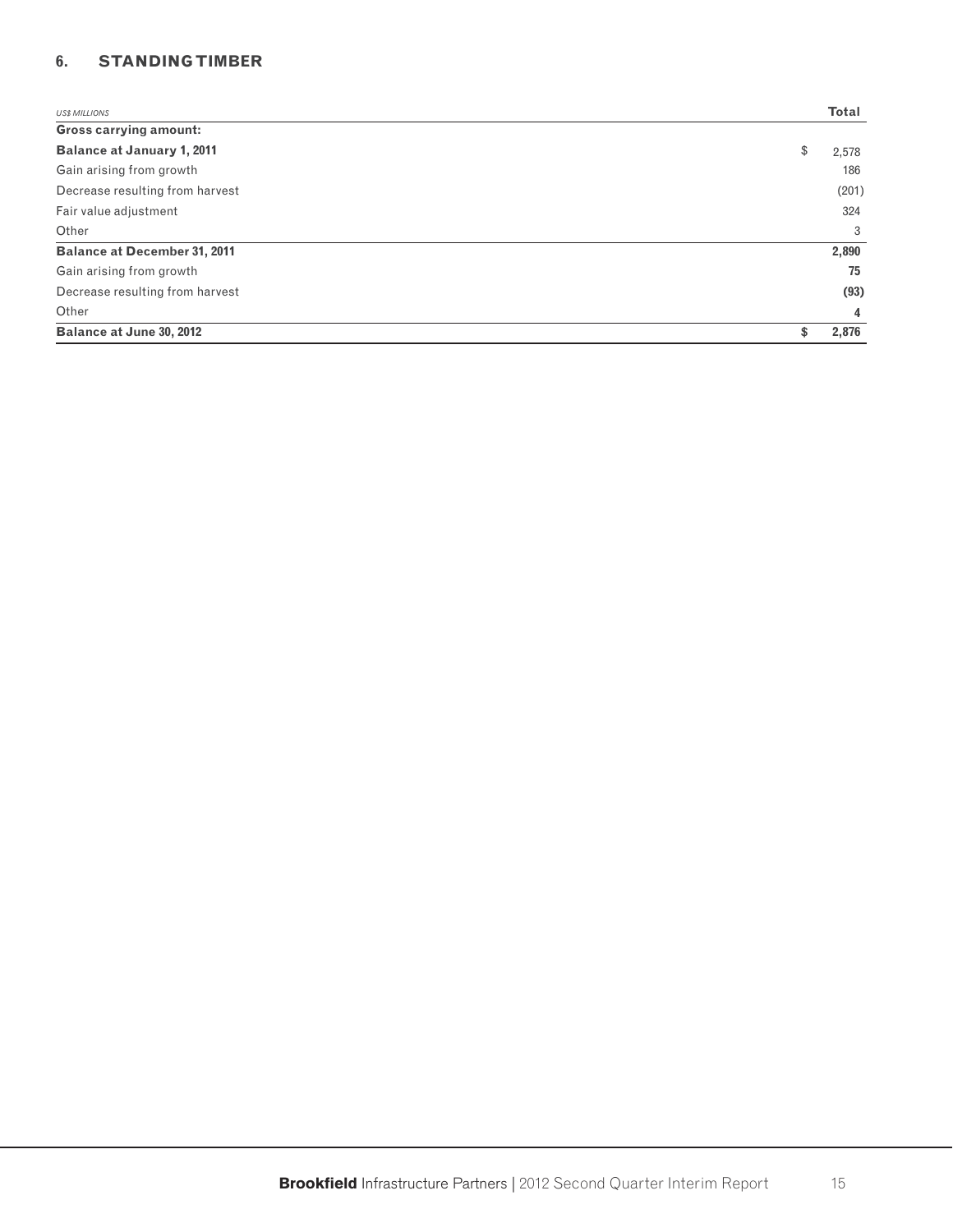#### **7. INVESTMENTS IN ASSOCIATES**

The following table represents the reconciliation of movement in the partnership's investments in associates:

|                                           | As of |               |                   |       |  |  |  |  |  |
|-------------------------------------------|-------|---------------|-------------------|-------|--|--|--|--|--|
| <b>US\$ MILLIONS</b>                      |       | June 30, 2012 | December 31, 2011 |       |  |  |  |  |  |
| Non-current:                              |       |               |                   |       |  |  |  |  |  |
| Investments in associates                 | \$    | 1,581         | \$                | 1,400 |  |  |  |  |  |
| Balance at January 1                      | \$    | 1,400         | \$                | 1,089 |  |  |  |  |  |
| Share of (losses) earnings for the period |       | (31)          |                   | 76    |  |  |  |  |  |
| Foreign currency translation              |       | 13            |                   | (50)  |  |  |  |  |  |
| Share of other reserves for the period    |       | 11            |                   | 120   |  |  |  |  |  |
| Additions                                 |       | 211           |                   | 196   |  |  |  |  |  |
| <b>Distributions</b>                      |       | (23)          |                   | (31)  |  |  |  |  |  |
| <b>Ending balance</b>                     | \$    | 1,581         | \$                | 1,400 |  |  |  |  |  |

Brookfield Infrastructure's share of net losses from investments in associates for the six months ended June 30, 2012 was \$31 million (2011: share of earnings – \$24 million) as a result of certain non-cash charges that totalled approximately \$40 million during the current period, primarily attributable to the recent refinancing completed at its North American gas transmission business and an impairment charge relating to a restructuring at one of its European ports.

Brookfield Infrastructure injected approximately \$200 million of equity into the North American gas transmission operation to repay holding company debt.

The following table represents the carrying value of the partnership's investments in associates:

|                                            |                      | As of |                   |       |  |  |  |  |  |  |
|--------------------------------------------|----------------------|-------|-------------------|-------|--|--|--|--|--|--|
| <b>USS MILLIONS</b>                        | <b>June 30, 2012</b> |       | December 31, 2011 |       |  |  |  |  |  |  |
| North American gas transmission operation  | Φ                    | 591   |                   | 395   |  |  |  |  |  |  |
| South American transmission operation      |                      | 376   |                   | 373   |  |  |  |  |  |  |
| Australasian energy distribution operation |                      | 306   |                   | 296   |  |  |  |  |  |  |
| South American toll road operation         |                      | 158   |                   | 159   |  |  |  |  |  |  |
| European port operation                    |                      | 138   |                   | 142   |  |  |  |  |  |  |
| Other associates                           |                      | 12    |                   | 35    |  |  |  |  |  |  |
|                                            |                      | 1.581 |                   | 1.400 |  |  |  |  |  |  |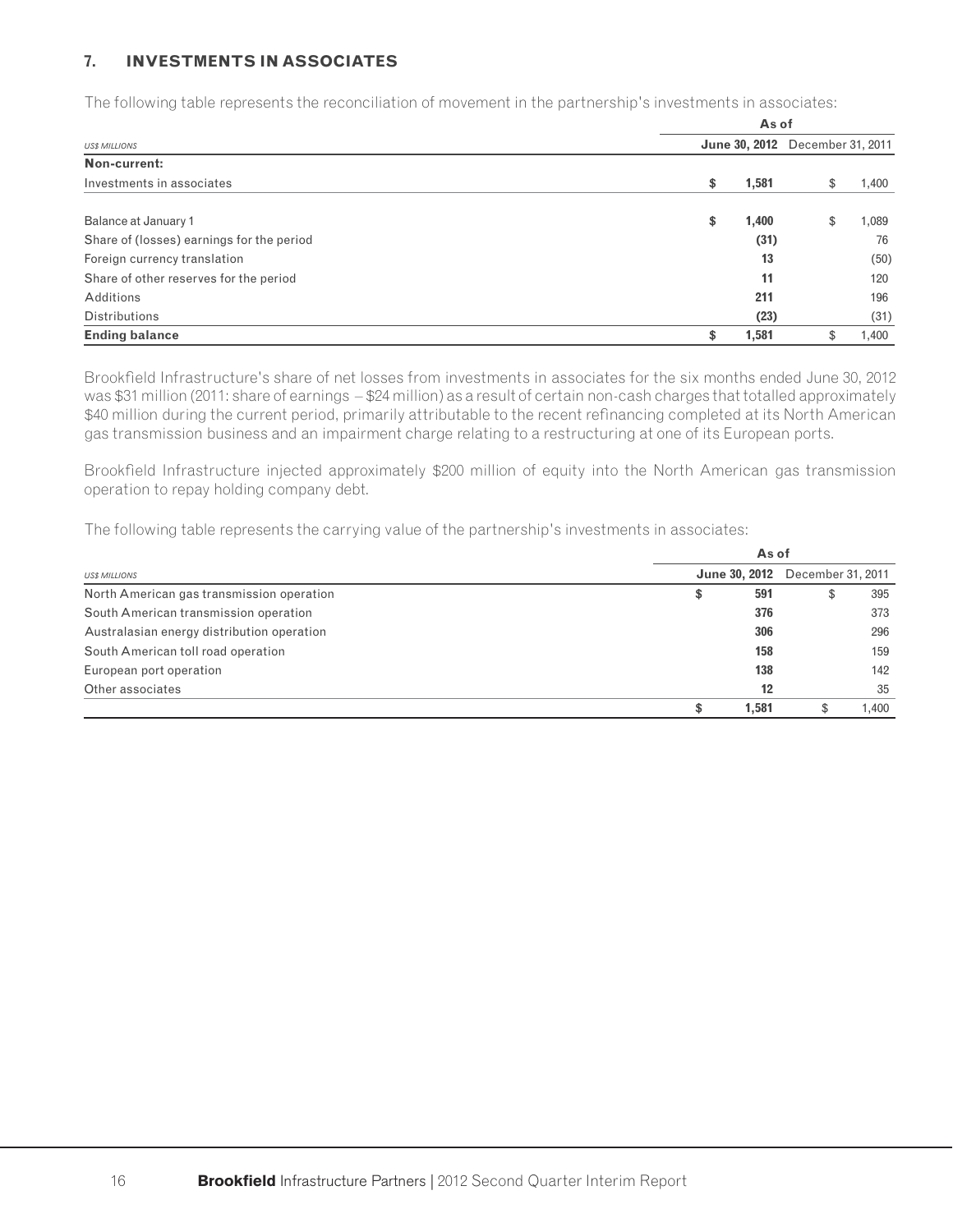### **SUMMARISED FINANCIAL INFORMATION OF INVESTMENTS IN ASSOCIATES**

The following table summarizes the aggregate balances of investments in associates:

|                            |     | As of     |                                        |           |  |  |  |  |  |
|----------------------------|-----|-----------|----------------------------------------|-----------|--|--|--|--|--|
| <b>US\$ MILLIONS</b>       |     |           | <b>June 30, 2012</b> December 31, 2011 |           |  |  |  |  |  |
| <b>Financial position:</b> |     |           |                                        |           |  |  |  |  |  |
| Total assets               | SS. | 18,806    |                                        | 18,717    |  |  |  |  |  |
| <b>Total liabilities</b>   |     | (11, 219) |                                        | (13, 564) |  |  |  |  |  |
| Net assets                 |     | 7.587     |                                        | 5,153     |  |  |  |  |  |

|                                                                    | Three months ended June 30 |  |      |  |  |  |  |  |
|--------------------------------------------------------------------|----------------------------|--|------|--|--|--|--|--|
| <b>US\$ MILLIONS</b>                                               | 2012                       |  | 2011 |  |  |  |  |  |
| <b>Financial performance:</b>                                      |                            |  |      |  |  |  |  |  |
| Total revenue                                                      | 578                        |  | 594  |  |  |  |  |  |
| Total (loss) income for the period                                 | (82)                       |  | 21   |  |  |  |  |  |
| Brookfield Infrastructure's share of associates' net (loss) income | (32)                       |  | 12   |  |  |  |  |  |

|                                                                    | Six months ended June 30 |       |  |       |  |  |  |  |
|--------------------------------------------------------------------|--------------------------|-------|--|-------|--|--|--|--|
| <b>USS MILLIONS</b>                                                |                          | 2012  |  | 2011  |  |  |  |  |
| <b>Financial performance:</b>                                      |                          |       |  |       |  |  |  |  |
| Total revenue                                                      |                          | 1,172 |  | 1.141 |  |  |  |  |
| Total (loss) income for the period                                 |                          | (85)  |  | 74    |  |  |  |  |
| Brookfield Infrastructure's share of associates' net (loss) income |                          | (31)  |  | 24    |  |  |  |  |

### **8. NON-RECOURSE BORROWINGS**

|                      |                                 | As of |       |
|----------------------|---------------------------------|-------|-------|
| <b>US\$ MILLIONS</b> | June 30, 2012 December 31, 2011 |       |       |
| Current              | 1,252                           |       | 145   |
| Non-current          | 4,097                           |       | 4.740 |
| Total                | 5,349                           |       | 4,885 |

On acquisition of the Colombian regulated distribution and North American gas storage businesses, Brookfield Infrastructure acquired \$172 million and \$17 million of non-recourse borrowings, respectively.

Borrowings of \$250 million for the six months ended June 30, 2012 were made to fund capital expenditures, primarily at our Australian railroad.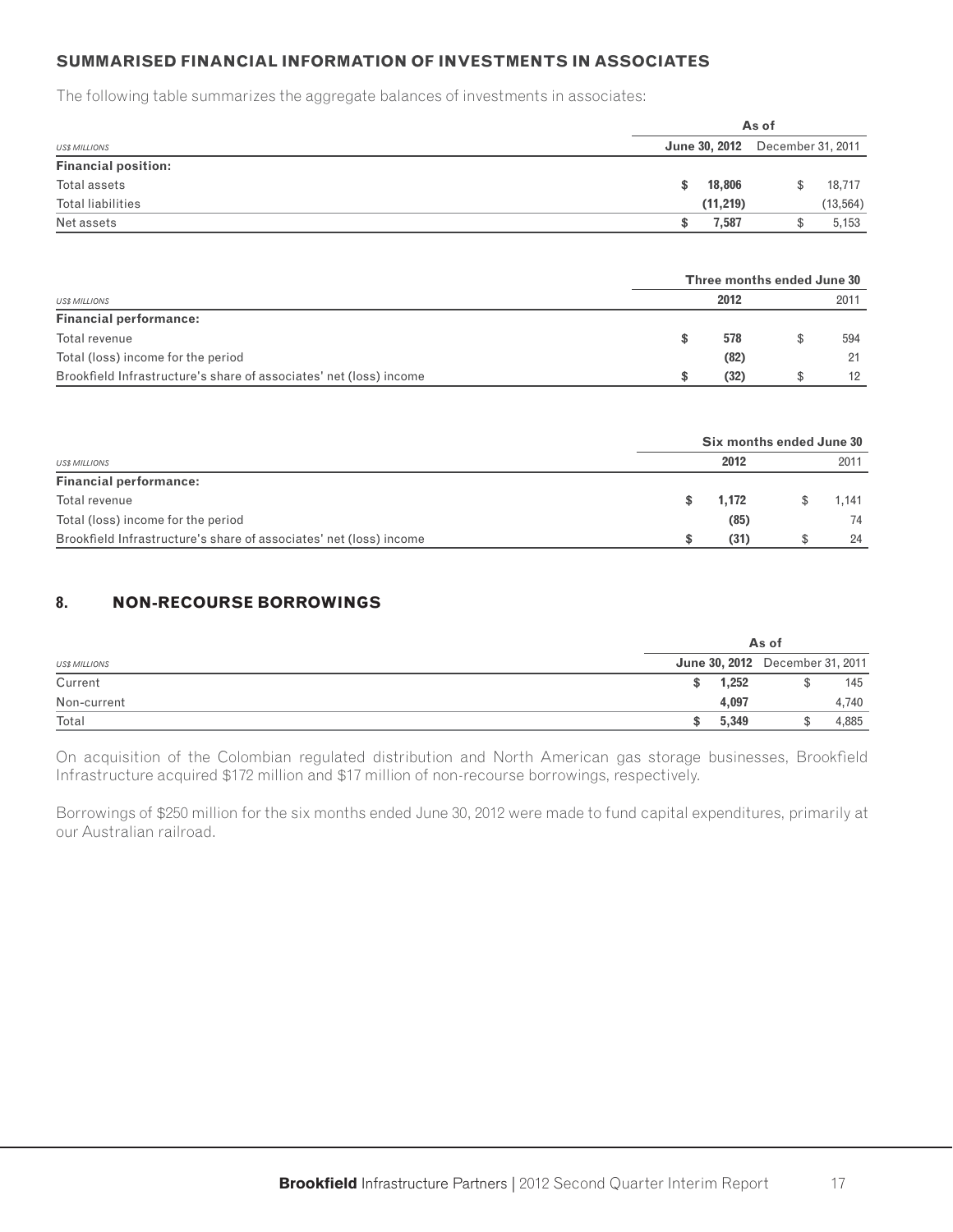#### **9. SEGMENTED INFORMATION**

IFRS 8, *Operating Segments*, requires operating segments to be determined based on internal reports that are regularly reviewed by the Executive Management and the Board of Directors for the purpose of allocating resources to the segment and to assessing its performance. Key measures used by the Chief Operating Decision Maker in assessing performance and in making resource allocation decisions are funds from operations ("FFO") and earnings before interest, tax, depreciation and amortization ("EBITDA"), measures not defined by IFRS, which enable the determination of cash return on the equity deployed. FFO is calculated as net income excluding the impact of depreciation and amortization, fair value adjustments, unrealized gains or losses on derivative instruments, deferred taxes, interest and other non-cash items. EBITDA is calculated as FFO excluding the impact of interest, taxes and other cash items.

|                                                                           | <b>Utilities</b> |                  |    |                            |    | <b>Transport and Energy</b> |                  |    |                                 |    | Timber |                  |                   |                |           |                    |      |
|---------------------------------------------------------------------------|------------------|------------------|----|----------------------------|----|-----------------------------|------------------|----|---------------------------------|----|--------|------------------|-------------------|----------------|-----------|--------------------|------|
| FOR THE THREE MONTH PERIOD ENDED<br>JUNE 30, 2012<br><b>US\$ MILLIONS</b> | 100%             | Infrastructure's |    | <b>Brookfield</b><br>Share |    | 100%                        | Infrastructure's |    | <b>Brookfield</b><br>Share      |    | 100%   | Infrastructure's | <b>Brookfield</b> | Share          | Corporate | Total <sup>1</sup> |      |
|                                                                           |                  |                  |    |                            |    |                             |                  |    |                                 |    |        |                  |                   |                |           |                    |      |
| Revenues                                                                  | \$<br>411        |                  | \$ | 193                        | \$ | 483                         |                  | \$ | 244                             | \$ | 125    |                  | \$                | 37             | \$        |                    |      |
| Costs attributed to revenues                                              | (157)            |                  |    | (78)                       |    | (295)                       |                  |    | (149)                           |    | (83)   |                  |                   | (24)           |           | (22)               |      |
| <b>EBITDA</b>                                                             | 254              |                  |    | 115                        |    | 188                         |                  |    | 95                              |    | 42     |                  |                   | 13             |           | (22)               |      |
| Other income                                                              | 6                |                  |    | 3                          |    | $\overline{2}$              |                  |    |                                 |    |        |                  |                   |                |           | 5                  |      |
| Interest expense                                                          | (79)             |                  |    | (39)                       |    | (97)                        |                  |    | (41)                            |    | (21)   |                  |                   | (7)            |           | (7)                |      |
| Cash taxes                                                                | (5)              |                  |    | (1)                        |    | (3)                         |                  |    | (2)                             |    | (1)    |                  |                   | —              |           | (2)                |      |
| <b>FFO</b>                                                                | 176              |                  |    | 78                         |    | 90                          |                  |    | 53                              |    | 20     |                  |                   | 6              |           | (26)               |      |
| Depreciation and amortization                                             | (73)             |                  |    | (27)                       |    | (86)                        |                  |    | (43)                            |    |        |                  |                   |                |           |                    |      |
| Fair value adjustments                                                    | _                |                  |    | -                          |    | _                           |                  |    | $\hspace{0.1mm}-\hspace{0.1mm}$ |    | (12)   |                  |                   | (3)            |           |                    |      |
| Unrealized (losses) on derivative instruments                             | (30)             |                  |    | (14)                       |    | (83)                        |                  |    | (16)                            |    |        |                  |                   |                |           | (10)               |      |
| Deferred taxes and other items                                            | (4)              |                  |    | (9)                        |    | (50)                        |                  |    | (26)                            |    | (1)    |                  |                   | (1)            |           | 12                 |      |
| Net income (loss) attributable<br>to partnership                          | \$<br>69         |                  | \$ | 28                         | \$ | (129)                       |                  | \$ | (32)                            | S  |        |                  | S                 | $\overline{2}$ | \$        | $(24)$ \$          | (26) |

|                                                                         |           | Utilities        |                            |    |       | <b>Transport and Energy</b> |                            |    |                | Timber           |                            |            |                    |  |
|-------------------------------------------------------------------------|-----------|------------------|----------------------------|----|-------|-----------------------------|----------------------------|----|----------------|------------------|----------------------------|------------|--------------------|--|
| FOR THE SIX MONTH PERIOD ENDED<br>JUNE 30, 2012<br><b>US\$ MILLIONS</b> | 100%      | Infrastructure's | <b>Brookfield</b><br>Share |    | 100%  | Infrastructure's            | <b>Brookfield</b><br>Share |    | 100%           | Infrastructure's | <b>Brookfield</b><br>Share | Corporate  | Total <sup>1</sup> |  |
|                                                                         |           |                  |                            |    |       |                             |                            |    |                |                  |                            |            |                    |  |
| Revenues                                                                | \$<br>772 | \$               | 360                        | \$ | 986   | \$                          | 500                        | \$ | 244            | \$               | 72                         | \$         |                    |  |
| Costs attributed to revenues                                            | (289)     |                  | (141)                      |    | (596) |                             | (302)                      |    | (163)          |                  | (47)                       | (42)       |                    |  |
| <b>EBITDA</b>                                                           | 483       |                  | 219                        |    | 390   |                             | 198                        |    | 81             |                  | 25                         | (42)       |                    |  |
| Other income                                                            | 7         |                  | 3                          |    | 5     |                             | 3                          |    | $\overline{2}$ |                  |                            | 6          |                    |  |
| Interest expense                                                        | (155)     |                  | (78)                       |    | (194) |                             | (83)                       |    | (42)           |                  | (14)                       | (12)       |                    |  |
| Cash taxes                                                              | (6)       |                  | (1)                        |    | (5)   |                             | (3)                        |    | (2)            |                  |                            | (3)        |                    |  |
| <b>FFO</b>                                                              | 329       |                  | 143                        |    | 196   |                             | 115                        |    | 39             |                  | 12                         | (51)       |                    |  |
| Depreciation and amortization                                           | (159)     |                  | (59)                       |    | (152) |                             | (81)                       |    |                |                  |                            |            |                    |  |
| Fair value adjustments                                                  |           |                  |                            |    | (2)   |                             | (2)                        |    | (16)           |                  | (4)                        |            |                    |  |
| Unrealized (losses) on derivative instruments                           | (19)      |                  | (9)                        |    | (84)  |                             | (16)                       |    |                |                  |                            | (16)       |                    |  |
| Deferred taxes and other items                                          | (69)      |                  | (15)                       |    | (48)  |                             | (22)                       |    | (18)           |                  | (16)                       | 9          |                    |  |
| Net income (loss) attributable<br>to partnership                        | \$<br>82  | \$               | 60                         | S  | (90)  | \$                          | (6)                        | S  | 5              | \$               | (8)                        | \$<br>(58) | (12)<br>\$         |  |

1. The above tables present Brookfield Infrastructure's results from operations on a proportionate basis. As Brookfield Infrastructure has a number of investments that are accounted for using the equity method of accounting, a significant portion of Brookfield Infrastructure's operating results are presented in one line on the Statements of *Operating Results. The above tables present the detailed components making up net income for investments accounted for using the consolidation and equity methods in a more fulsome manner. Accordingly, with the exception of net income, the totals of each line item in the above table will not agree to the Statements of Operating Results.*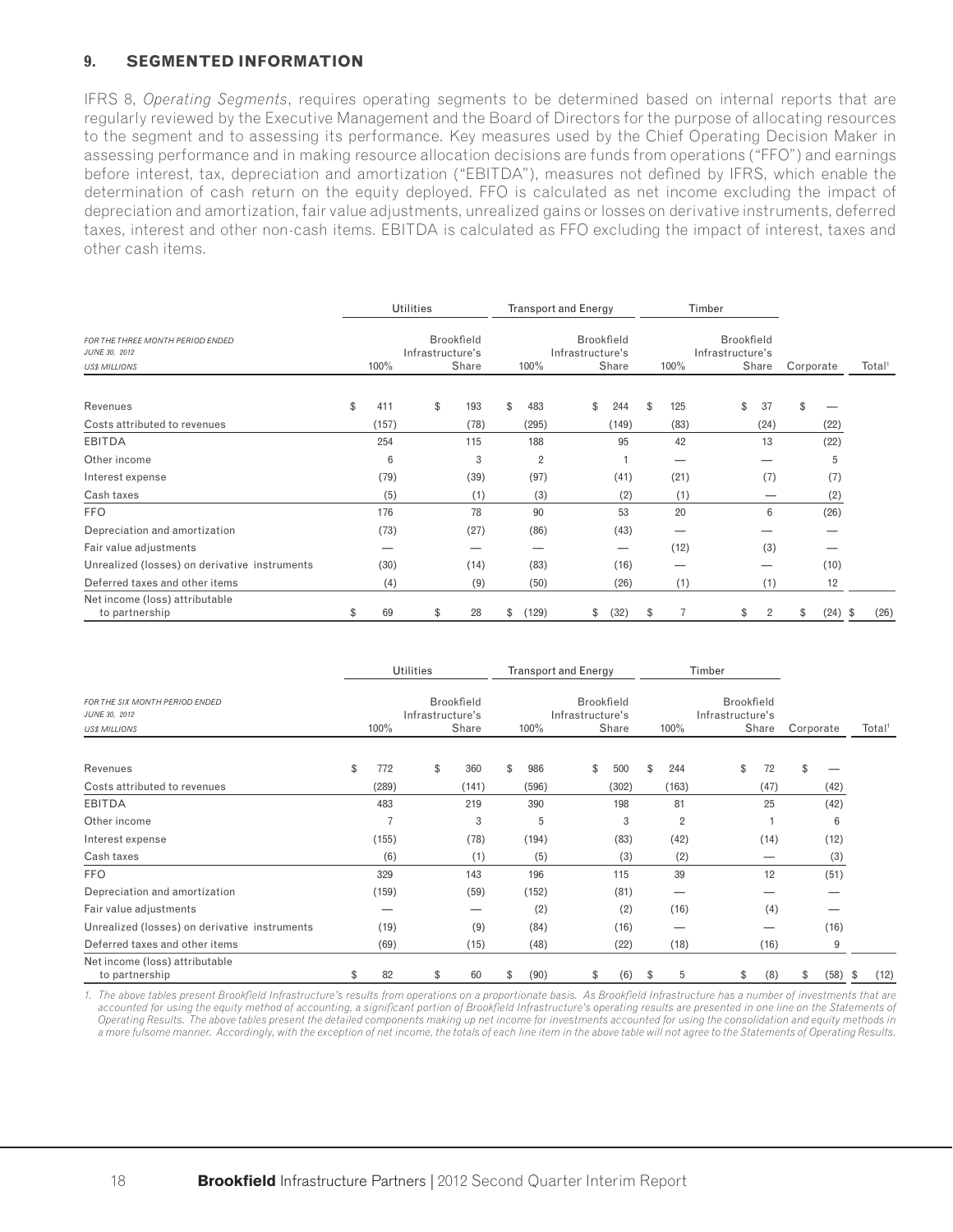|                                                                                  |                | <b>Utilities</b> |                            |                | <b>Transport and Energy</b> |                            |    |                | Timber           |                            |                |                    |
|----------------------------------------------------------------------------------|----------------|------------------|----------------------------|----------------|-----------------------------|----------------------------|----|----------------|------------------|----------------------------|----------------|--------------------|
| <b>FOR THE THREE MONTH PERIOD ENDED</b><br>JUNE 30, 2011<br><b>US\$ MILLIONS</b> | 100%           | Infrastructure's | <b>Brookfield</b><br>Share | 100%           | Infrastructure's            | <b>Brookfield</b><br>Share |    | 100%           | Infrastructure's | <b>Brookfield</b><br>Share | Corporate      | Total <sup>1</sup> |
| Revenues                                                                         | \$<br>321      |                  | \$<br>164                  | \$<br>484      |                             | \$<br>239                  | \$ | 155            | \$               | 47                         | \$             |                    |
| Costs attributed to revenues                                                     | (106)          |                  | (62)                       | (329)          |                             | (161)                      |    | (94)           |                  | (27)                       | (15)           |                    |
| <b>EBITDA</b>                                                                    | 215            |                  | 102                        | 155            |                             | 78                         |    | 61             |                  | 20                         | (15)           |                    |
| Other income                                                                     | 3              |                  |                            | $\overline{2}$ |                             |                            |    | 4              |                  |                            | 5              |                    |
| Interest expense                                                                 | (70)           |                  | (37)                       | (84)           |                             | (38)                       |    | (21)           |                  | (7)                        | (6)            |                    |
| Cash taxes                                                                       | (3)            |                  |                            | (2)            |                             | (1)                        |    | (1)            |                  | (1)                        |                |                    |
| <b>FFO</b>                                                                       | 145            |                  | 66                         | 71             |                             | 39                         |    | 43             |                  | 13                         | (16)           |                    |
| Depreciation and amortization                                                    | (55)           |                  | (25)                       | (57)           |                             | (28)                       |    |                |                  |                            |                |                    |
| Fair value adjustments                                                           |                |                  |                            |                |                             |                            |    | (18)           |                  | (6)                        |                |                    |
| Unrealized gains (losses) on derivative instruments                              | $\overline{2}$ |                  |                            | (4)            |                             | (1)                        |    |                |                  |                            |                |                    |
| Deferred taxes and other items                                                   | (56)           |                  | (21)                       | 29             |                             | $\overline{2}$             |    | $\overline{2}$ |                  |                            | $\overline{2}$ |                    |
| Net income (loss) attributable<br>to partnership                                 | \$<br>36       |                  | \$<br>21                   | \$<br>39       |                             | \$<br>12                   | S  | 27             | \$               |                            | \$<br>(14)     | \$<br>26           |

|                                                                         |           | <b>Utilities</b> |                            |           | <b>Transport and Energy</b> |                            |           | Timber           |                            |            |                    |
|-------------------------------------------------------------------------|-----------|------------------|----------------------------|-----------|-----------------------------|----------------------------|-----------|------------------|----------------------------|------------|--------------------|
| FOR THE SIX MONTH PERIOD ENDED<br>JUNE 30, 2011<br><b>US\$ MILLIONS</b> | 100%      | Infrastructure's | <b>Brookfield</b><br>Share | 100%      | Infrastructure's            | <b>Brookfield</b><br>Share | 100%      | Infrastructure's | <b>Brookfield</b><br>Share | Corporate  | Total <sup>1</sup> |
| Revenues                                                                | \$<br>601 | \$               | 304                        | \$<br>958 | \$                          | 486                        | \$<br>264 | \$               | 83                         | \$         |                    |
| Costs attributed to revenues                                            | (187)     |                  | (105)                      | (635)     |                             | (324)                      | (150)     |                  | (46)                       | (28)       |                    |
| <b>EBITDA</b>                                                           | 414       |                  | 199                        | 323       |                             | 162                        | 114       |                  | 37                         | (28)       |                    |
| Other income                                                            | 5         |                  | $\overline{2}$             | 3         |                             | –                          | 5         |                  |                            | 5          |                    |
| Interest expense                                                        | (143)     |                  | (75)                       | (168)     |                             | (77)                       | (42)      |                  | (14)                       | (11)       |                    |
| Cash taxes                                                              | (2)       |                  |                            | (3)       |                             | (1)                        | (2)       |                  | (1)                        |            |                    |
| <b>FFO</b>                                                              | 274       |                  | 127                        | 155       |                             | 84                         | 75        |                  | 23                         | (34)       |                    |
| Depreciation and amortization                                           | (103)     |                  | (45)                       | (115)     |                             | (56)                       |           |                  |                            |            |                    |
| Fair value adjustments                                                  |           |                  |                            |           |                             | —                          | (23)      |                  | (8)                        |            |                    |
| Unrealized losses on derivative instruments                             | (14)      |                  | (2)                        | (3)       |                             | (1)                        |           |                  |                            |            |                    |
| Deferred taxes and other items                                          | (65)      |                  | (29)                       | 50        |                             | 15                         | (5)       |                  | (2)                        | (1)        |                    |
| Net income (loss) attributable<br>to partnership                        | \$<br>92  | \$               | 51                         | \$<br>87  | \$                          | 42                         | \$<br>47  | \$               | 13                         | \$<br>(35) | \$<br>71           |

1. The above tables present Brookfield Infrastructure's results from operations on a proportionate basis. As Brookfield Infrastructure has a number of investments that are accounted for using the equity method of accounting, a significant portion of Brookfield Infrastructure's operating results are presented in one line on the Statements of *Operating Results. The above tables present the detailed components making up net income for investments accounted for using the consolidation and equity methods in a more fulsome manner. Accordingly, with the exception of net income, the totals of each line item in the above table will not agree to the Statements of Operating Results.*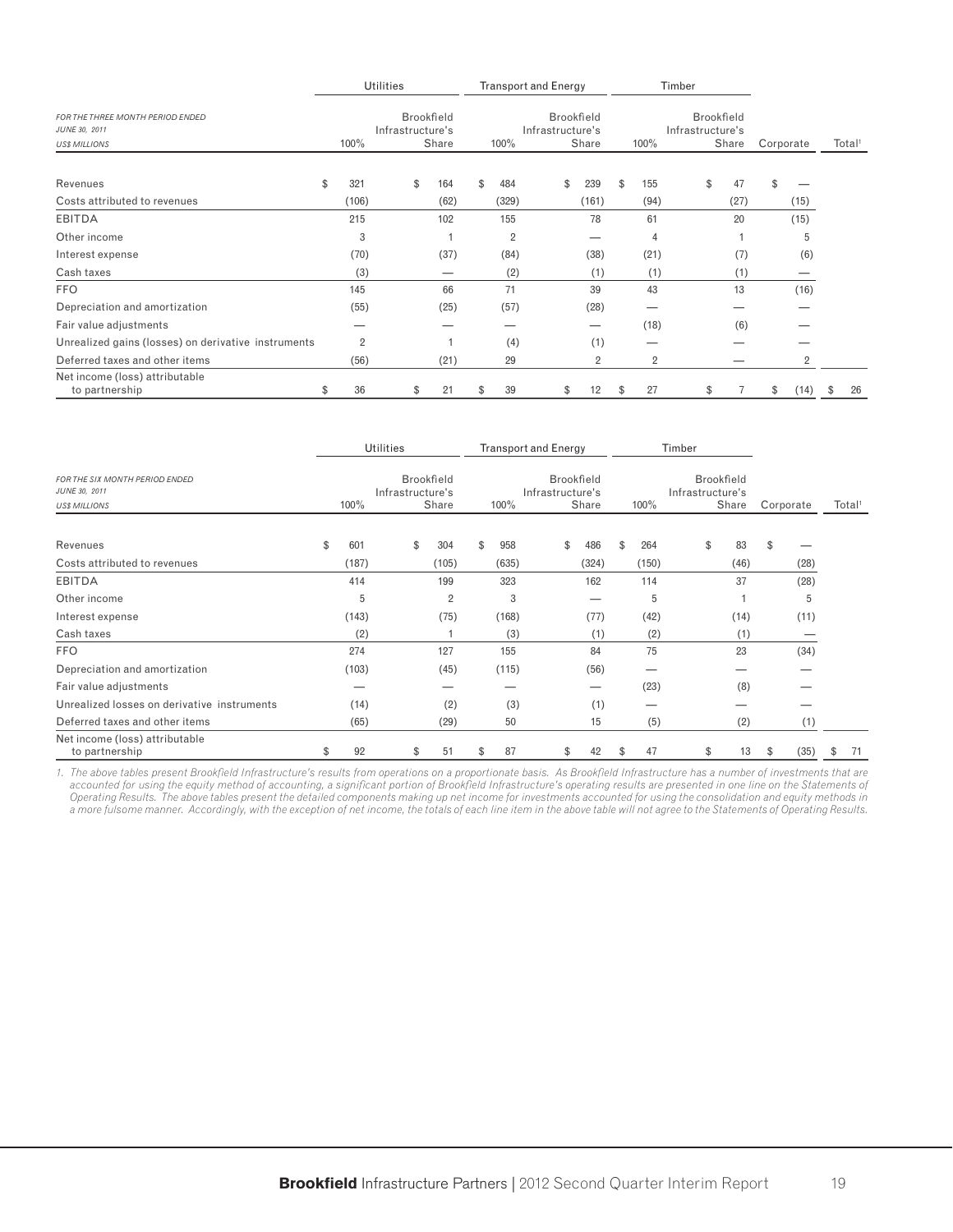#### **Segment assets**

For the purposes of monitoring segment performance and allocating resources between segments, Brookfield Infrastructure's Executive Management and Board of Directors monitor the assets, including investments accounted for using the equity method, attributable to each segment.

The following is an analysis of Brookfield Infrastructure's assets by reportable operating segment:

| <b>JUNE 30, 2012</b> |                  | Transport & |         |           |        |
|----------------------|------------------|-------------|---------|-----------|--------|
| <b>US\$ MILLIONS</b> | <b>Utilities</b> | Energy      | Timber  | Corporate | Total  |
| Segment assets       | 5.291            | \$4.515     | \$4.216 | 321       | 14.343 |

### **10. SUBSIDIARY PUBLIC ISSUERS**

In June 2012, wholly-owned subsidiaries of Brookfield Infrastructure, Brookfield Infrastructure Finance ULC, Brookfield Infrastructure Finance LLC, Brookfield Infrastructure Finance Pty Ltd and Brookfield Infrastructure Finance Limited, and Brookfield Infrastructure Preferred Equity Inc. (collectively, the "Issuers"), registered with securities commissions for the distribution of debt securities or Class A preference shares. The Issuers may offer and sell these instruments in one or more issuances in the aggregate, of up to C\$750 million (or the equivalent in other currencies). The debt securities or preference shares would be unconditionally guaranteed by Brookfield Infrastructure. No debt securities or preference shares were issued as of June 30, 2012.

The following tables set forth consolidated summary financial information for Brookfield Infrastructure and the Issuers:

|                                               |                |                   |             | Subsidiaries of |                      |                          |                   |
|-----------------------------------------------|----------------|-------------------|-------------|-----------------|----------------------|--------------------------|-------------------|
|                                               |                |                   |             | the Partnership |                      |                          | <b>Brookfield</b> |
|                                               |                | <b>Brookfield</b> |             |                 | other than the       | Consolidating            | Infrastructure    |
| FOR THE THREE MONTHS ENDED JUNE 30, 2012      | Infrastructure |                   | The Issuers |                 | Issuers <sup>2</sup> | adjustments <sup>3</sup> | consolidated      |
| Revenue                                       | \$             |                   | \$          | \$              | 493                  | \$                       | \$<br>493         |
| Net (loss) income attributable to Partnership |                | (21)              |             |                 | 80                   | (85)                     | (26)              |
| FOR THE SIX MONTHS ENDED JUNE 30, 2012        |                |                   |             |                 |                      |                          |                   |
| Revenue                                       | \$             |                   | \$          | \$              | 944                  | \$                       | \$<br>944         |
| Net (loss) income attributable to Partnership |                | (14)              |             |                 | 298                  | (296)                    | (12)              |
| AS OF JUNE 30, 2012                           |                |                   |             |                 |                      |                          |                   |
| Current assets                                | \$             |                   | \$          | \$              | 645                  | \$                       | \$<br>645         |
| Long-term assets                              |                | 2,910             |             |                 | 13,698               | (2,910)                  | 13,698            |
| <b>Current liabilities</b>                    |                |                   |             |                 | 1,833                |                          | 1,833             |
| Long-term liabilities                         |                |                   |             |                 | 8,134                | (1,688)                  | 6,446             |
| Non-controlling interests                     |                |                   |             |                 | 1,994                |                          | 1,994             |

*1 Includes investments in all subsidiaries of the Partnership under the equity method.*

*2 Includes investments in all subsidiaries of the Partnership other than the Issuers on a consolidated basis.*

*3 Includes elimination of intercompany transactions and balances necessary to present Brookfi eld Infrastructure on a consolidated basis.*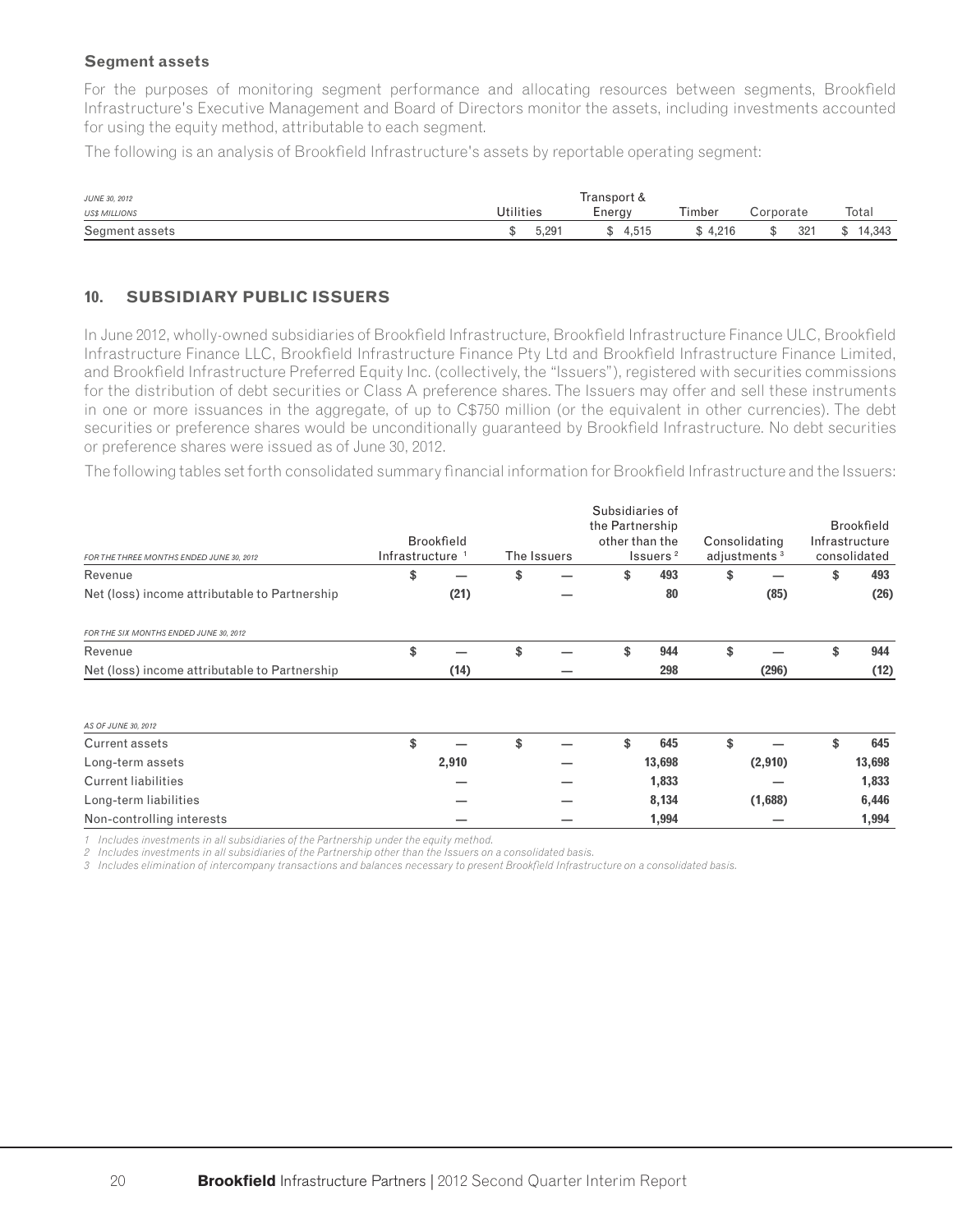| FOR THE THREE MONTHS ENDED JUNE 30, 2011      | Infrastructure <sup>1</sup> | <b>Brookfield</b> | The Issuers | Subsidiaries of<br>the Partnership<br>other than the | Issuers <sup>2</sup> | Consolidating<br>adjustments <sup>3</sup> |     | <b>Brookfield</b><br>Infrastructure<br>consolidated |
|-----------------------------------------------|-----------------------------|-------------------|-------------|------------------------------------------------------|----------------------|-------------------------------------------|-----|-----------------------------------------------------|
| Revenue                                       | \$                          |                   | \$          | \$                                                   | 428                  | \$                                        | \$  | 428                                                 |
| Net income (loss) attributable to Partnership |                             | 19                |             |                                                      | 154                  | (147)                                     |     | 26                                                  |
| FOR THE SIX MONTHS ENDED JUNE 30, 2011        |                             |                   |             |                                                      |                      |                                           |     |                                                     |
| Revenue                                       | \$                          |                   | \$          | \$                                                   | 818                  | \$                                        | \$  | 818                                                 |
| Net income (loss) attributable to Partnership |                             | 51                |             |                                                      | 270                  | (250)                                     |     | 71                                                  |
| AS OF DECEMBER 31, 2011                       |                             |                   |             |                                                      |                      |                                           |     |                                                     |
| Current assets                                | \$                          |                   | \$          | \$                                                   | 478                  | \$                                        | \$. | 478                                                 |
| Long-term assets                              |                             | 3,007             |             |                                                      | 12,791               | (3,007)                                   |     | 12,791                                              |
| <b>Current liabilities</b>                    |                             |                   |             |                                                      | 526                  |                                           |     | 526                                                 |
| Long-term liabilities                         |                             |                   |             |                                                      | 8,271                | (1, 417)                                  |     | 6,854                                               |
| Non-controlling interests                     |                             |                   |             |                                                      | 1,683                |                                           |     | 1,683                                               |

*1 Includes investments in all subsidiaries of the Partnership under the equity method.*

*2 Includes investments in all subsidiaries of the Partnership other than the Issuers on a consolidated basis.*

*3 Includes elimination of intercompany transactions and balances necessary to present Brookfi eld Infrastructure on a consolidated basis.*

### **11. PARTNERSHIP CAPITAL**

|                            | <b>General Partnership units</b> |                      | <b>Limited Partnership units</b> |                               | <b>Total</b>     |                      |
|----------------------------|----------------------------------|----------------------|----------------------------------|-------------------------------|------------------|----------------------|
|                            |                                  | As of<br>As of       |                                  |                               | As of            |                      |
| <b>MILLIONS</b>            | June 30,<br>2012                 | December 31,<br>2011 | 2012                             | June 30, December 31,<br>2011 | June 30.<br>2012 | December 31,<br>2011 |
| <b>Authorized to issue</b> |                                  |                      |                                  |                               |                  |                      |
| On issue at January 1      | 1.1                              | 1.1                  | 184.0                            | 156.3                         | 185.1            | 157.4                |
| Issued for cash            |                                  |                      |                                  | 27.7                          |                  | 27.7                 |
| <b>Ending balance</b>      |                                  | 1.1                  | 184.0                            | 184.0                         | 185.1            | 185.1                |

The weighted average number of general partnership units outstanding for the period ended June 30, 2012 was 1.1 million (2011: 1.1 million). The weighted average number of limited partnership units outstanding for the period ended June 30, 2012 was 184.0 million (2011: 156.3 million).

|                        | <b>General Partner</b> |                      | <b>Limited Partners'</b> |                      | <b>Total</b> |                               |
|------------------------|------------------------|----------------------|--------------------------|----------------------|--------------|-------------------------------|
|                        | As of                  |                      |                          | As of                | As of        |                               |
| <b>US\$ MILLIONS</b>   | June 30,<br>2012       | December 31.<br>2011 | June 30,<br>2012         | December 31.<br>2011 | 2012         | June 30, December 31,<br>2011 |
| <b>Opening balance</b> | 19                     | 19                   | \$3,539                  | \$2.881              | \$3.558      | \$2,900                       |
| Share issuance         |                        |                      |                          | 658                  | 2            | 658                           |
| <b>Ending balance</b>  | 19                     | 19                   | \$3,541                  | \$3,539              | \$3,560      | \$3,558                       |

In June 2010, we implemented a distribution reinvestment plan (the "Plan") that allows eligible holders of the partnership to purchase additional units by reinvesting their cash distributions. Under the Plan, units are acquired at a price per unit calculated by reference to the volume weighted average of the trading price for the units on the New York Stock Exchange for the five trading days immediately preceding the relevant distribution date. During the three and six months ended June 30, 2012, the partnership issued less than 0.1 million units for proceeds of \$1 million and less than 0.1 million units of proceeds of \$1 million, respectively, under the Plan (less than 0.1 million units for proceeds of less than \$1 million issued during the three and six months ended June 30, 2011).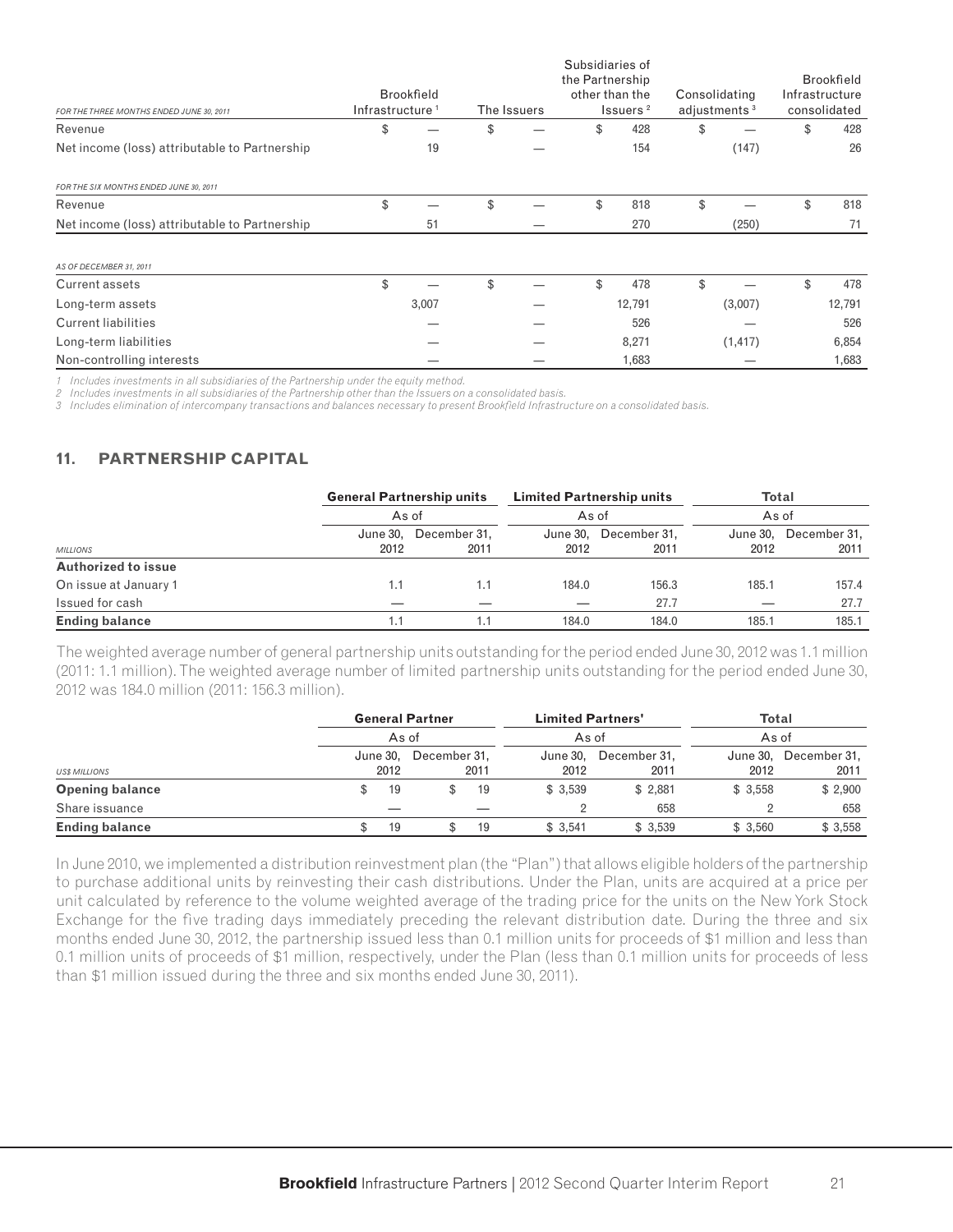### **12. DISTRIBUTIONS**

For the three and six months ended June 30, 2012 distributions to partnership unitholders were \$69 million or \$0.375 per partnership unit and \$138 million or \$0.75 per partnership unit, respectively (\$49 million or \$0.31 per unit and \$98 million or \$0.62 per unit for the three and six months ended June 30, 2011, respectively).

Additionally, incentive distributions were made to the general partner of \$4 million and \$8 million for the three and six months ended June 30, 2012, respectively (less than \$1 million for the three and six months ended June 30, 2011).

### **13. RELATED PARTY TRANSACTIONS**

In the normal course of operations, Brookfield Infrastructure entered into the transactions below with related parties on market terms. These transactions have been measured at fair value and are recognized in the financial statements.

The immediate parent of Brookfield Infrastructure is the general partner of the partnership. The ultimate parent of Brookfield Infrastructure is Brookfield. Other related parties of Brookfield Infrastructure represent its subsidiaries and operating entities.

### *a) Transactions with the immediate parent*

Throughout the period, the immediate parent company, in its capacity as the partnership's general partner, incurs director fees, a portion of which are charged at cost to the partnership in accordance with the limited partnership agreement. Less than \$1 million in director fees were incurred during the three and six months ended June 30, 2012 (less than \$1 million during the three and six months ended June 30, 2011). As at June 30, 2012, Brookfield Infrastructure has a \$19 million payable with its external managers relating to management fees (December 31, 2011 – \$15 million).

### *b) Transactions with other related parties*

Brookfield Infrastructure has a management agreement with its external managers, wholly owned subsidiaries of Brookfield.

Pursuant to the master services agreement, on a quarterly basis, Brookfield Infrastructure pays a base management fee to its external managers equal to 0.3125% per quarter of the market value of the partnership. The base management fee was \$20 million and \$38 million, respectively, for the three and six months ended June 30, 2012 (\$13 million and \$24 million, respectively, for the three and six months ended June 30, 2011).

During the three and six months ended June 30, 2012, \$2 million and \$4 million, respectively, was reimbursed to a related party (2011: \$2 million and \$5 million, respectively). These amounts represent third party costs that were paid for by Brookfield on behalf of Brookfield Infrastructure relating to general and administrative expenses, and acquisition related expenses of Brookfield Infrastructure. These expenses were charged to Brookfield Infrastructure at cost.

### **14. SUBSEQUENT EVENTS**

### *a) Equity Offering*

Subsequent to period end, Brookfield Infrastructure issued 15.6 million Limited Partnership units at \$33.25 per unit under our shelf registrations in the U.S. and Canada. In total, \$512 million of gross proceeds were raised through the issuance.

#### *b) Chilean Toll Road*

Subsequent to period end, Brookfield Infrastructure signed agreements, subject to customary closing conditions, to acquire an additional 26% stake in the Chilean Toll Road for approximately \$165 million, bringing Brookfield Infrastructure's total ownership interest to 51%.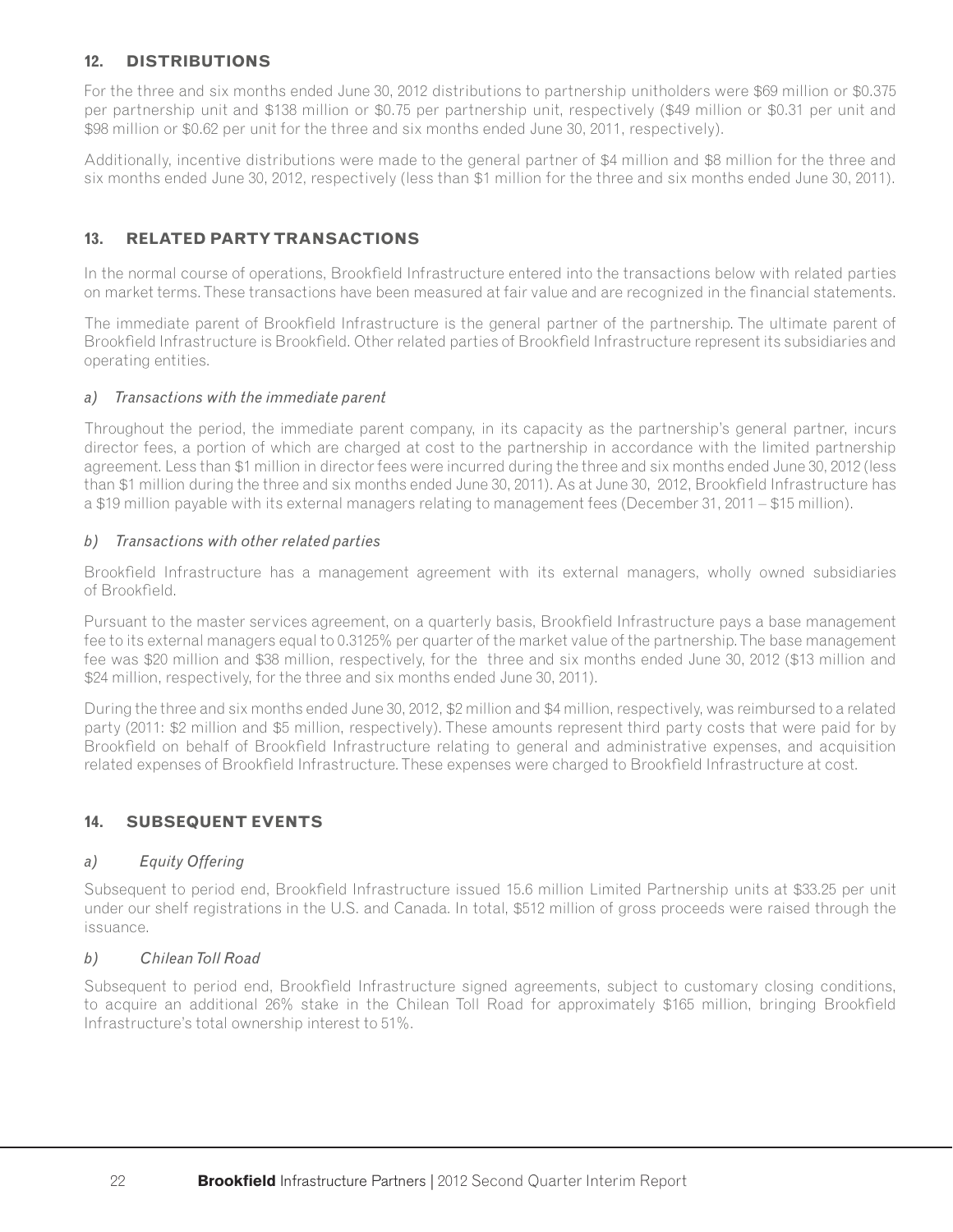### *c) UK Regulated Distribution Utility*

Brookfield Infrastructure has executed definitive agreements, subject to certain closing conditons, to acquire 85% of Inexus Group ("Inexus"), for approximately \$15 million, plus a contingent payment of approximately \$40 million if certain milestones are reached. The initial payment is conditioned upon, among other things, approval of the transaction by the unitholders of the majority owner of Inexus and waiver of pre-emptive rights by the minority owners of Inexus. The contingent payment is subject to the successful negotiation and completion of a proposed recapitalization of Inexus and the clearance of the transaction by UK competition authorities.

### *d) Brazilian Toll Road*

Subsequent to period end, a Brookfield consortium formed a joint venture with Abertis Infraestructuras, S.A. ("Abertis") and executed definitive agreements to acquire a 60% interest in Obrascon Huarte Lain Brasil S.A. ("OHL Brasil") for approximately \$1.7 billion, comprised of \$1.1 billion of equity and \$600 million of assumed liabilities. Brookfield Infrastructure expects to invest approximately \$250 million for a 13% interest.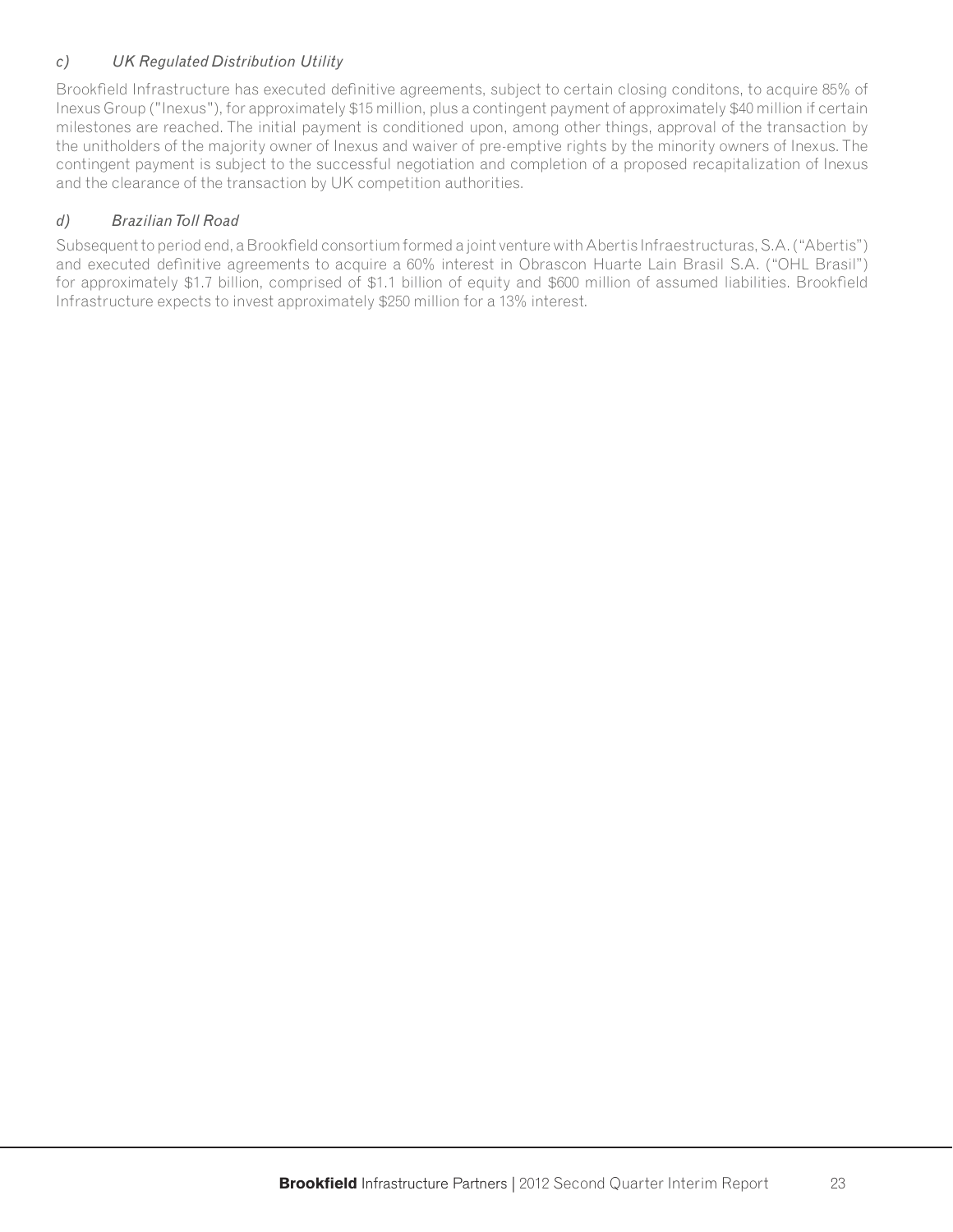# **MANAGEMENT'S DISCUSSION AND ANALYSIS**

*FOR THE QUARTER ENDED JUNE 30, 2012*

### **INTRODUCTION**

This Management's Discussion and Analysis ("MD&A") should be read in conjunction with Brookfield Infrastructure Partners L.P.'s (the Partnership and together with its subsidiary and operating entities, Brookfield Infrastructure) most recently issued Form 20-F. Additional information, including Brookfield Infrastructure's Form 20-F, is available on its website at *www.brookfieldinfrastructure.com*, on SEDAR's website at *www.sedar.com* and on EDGAR's website at *www.sec.gov/edgar.shtml.*

#### **Business Overview**

Brookfield Infrastructure owns and operates high quality, long-life assets that generate stable cash flows, require relatively minimal maintenance capital expenditures and, by virtue of barriers to entry and other characteristics, tend to appreciate in value over time. Our current operations consist of utilities businesses, transport and energy businesses and timber assets in North and South America, Australasia and Europe. Our vision is to be a leading owner and operator of high quality infrastructure assets that produce an attractive risk-adjusted total return for our unitholders. To accomplish this objective, we will seek to leverage our operating platforms to acquire infrastructure assets and actively manage them to extract additional value following our initial investment. An integral part of our strategy is to participate with institutional investors in Brookfield Asset Management ("Brookfield") sponsored partnerships that target acquisitions that suit our profile. We will focus on partnerships in which Brookfield has sufficient influence or control to deploy an operations-oriented approach.

#### **Performance Targets and Key Measures**

We target a total return of 12% to 15% per annum on the infrastructure assets that we own, measured over the longterm. We intend to generate this return from the in-place cash flow of our operations plus growth through investments in upgrades and expansions of our asset base, as well as acquisitions. If we are successful in growing our FFO per unit, we will be able to increase distributions to unitholders. Additionally, the increase in our FFO per unit should result in capital appreciation. For our business as a whole, a key performance measure is AFFO yield, defined as FFO less maintenance capital expenditures divided by invested capital (see Reconciliation of Non-IFRS Financial Measures for more detail), which measures the sustainable return on capital that we have deployed. We also measure the growth of FFO per unit, which we believe is a proxy for our ability to increase distributions. See Operating Platforms for more detail.

#### **Distribution Policy**

Our objective is to pay a distribution that is sustainable on a long-term basis while retaining within our operations sufficient liquidity to fund recurring growth capital expenditures, debt repayments and general corporate requirements. We currently believe that a payout of 60% to 70% of our FFO is appropriate.

In light of the per unit FFO growth that we foresee in our operations, we are targeting 3% to 7% annual distribution growth. On the strength of our financial performance, our quarterly distribution was increased by 7% to \$0.375 per unit in February 2012. This follows quarterly distribution increases of 13% in August 2011, 13% in February 2011, and 4% in February 2010.

#### **Basis of Presentation**

Our consolidated financial statements are prepared in accordance with International Financial Reporting Standards (IFRS), as issued by the International Accounting Standards Board (IASB). The consolidated financial statements include the accounts of Brookfield Infrastructure and the entities over which it has control. Brookfield Infrastructure accounts for investments over which it exercises significant influence, however does not control, using the equity method.

For each operating platform – utilities, transport and energy and timber – this MD&A details Brookfield Infrastructure's proportionate share of results in order to demonstrate the impact of key value drivers of each of these operating platforms on the partnership's overall performance.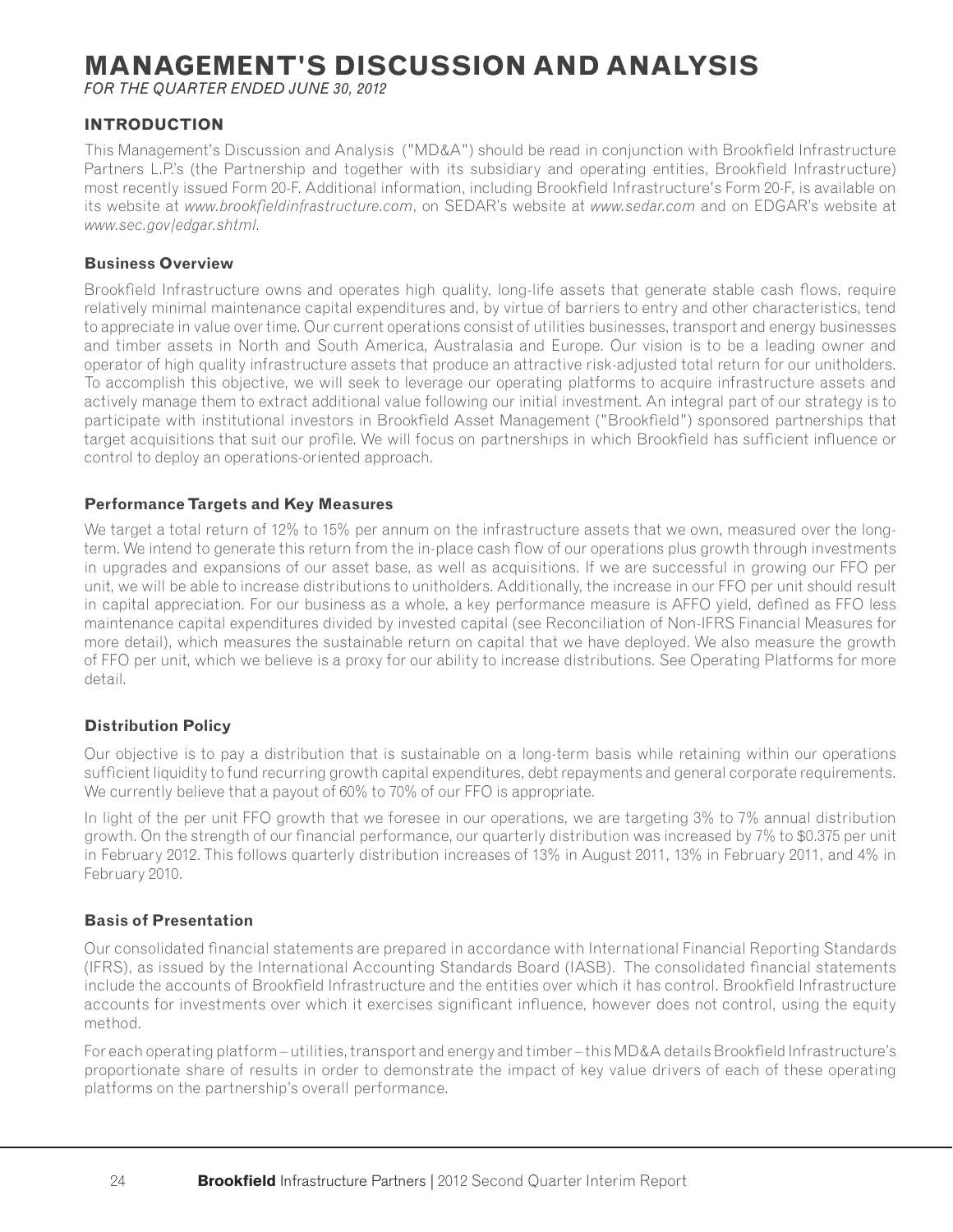### **OUR OPERATIONS**

Brookfield Infrastructure owns a balanced portfolio of infrastructure assets that are diversified by sector and by geography. We have a stable cash flow profile with approximately 80% of our EBITDA supported by regulated or contractual revenues. In order to assist our unitholders in evaluating our performance and assessing our value, we group our businesses into operating platforms based on similarities in their underlying economic drivers.

Our operating platforms are summarized below:

| <b>Operating Platform</b>                                                   | <b>Asset Type</b>                              | <b>Primary Location</b>                |
|-----------------------------------------------------------------------------|------------------------------------------------|----------------------------------------|
| <b>Utilities</b>                                                            |                                                |                                        |
| Regulated or contractual businesses that earn a return                      | Regulated Terminal Operation                   | Australasia                            |
| on their rate base                                                          | Electricity Transmission                       | North & South America                  |
|                                                                             | Regulated Distribution                         | Australasia, Europe &<br>South America |
| <b>Transport and Energy</b>                                                 |                                                |                                        |
| Provide transportation, storage and handling services for                   | Railroad Operations                            | Australasia                            |
| energy, freight, bulk commodities and passengers                            | Port Operations                                | Europe                                 |
|                                                                             | <b>Toll Road Operations</b>                    | South America                          |
|                                                                             | Energy Transmission,<br>Distribution & Storage | North America & Europe                 |
| <b>Timber</b>                                                               |                                                |                                        |
| Provide essential products for the global economy on a<br>sustainable basis | Freehold Timberlands                           | North America                          |

Our utilities platform is comprised of regulated businesses, which earn a return on their asset base, as well as businesses with long-term contracts designed to generate a return on capital over the life of the contract. Our transport and energy platform is comprised of open access systems that provide transportation, storage and handling services for energy, freight, bulk commodities and passengers, for which we are paid an access fee. Profitability is based on volume and the price achieved for the provision of these services. Our timber platform is comprised of freehold timberlands that provide inputs for a number of essential products for the global economy on a sustainable basis, including structural lumber.

#### **OVERVIEW OF PERFORMANCE**

In this section we review our consolidated performance and financial position for the three and six-month periods ended June 30, 2012. Further details on the key drivers of our operations and financial position are contained within the review of Operating Platforms.

To measure performance, we focus on FFO and AFFO, among other measures. We also focus on EBITDA and net income, taking into account items that we consider unusual or otherwise not reflective of the ongoing profitability of our operations. We define FFO as net income excluding the impact of depreciation and amortization, deferred taxes and other non-cash items and AFFO as FFO less maintenance capex, as detailed in the Reconciliation of Non-IFRS Financial Measures section of this MD&A. FFO is a measure of operating performance, and AFFO is a measure of the sustainable cash flow of our business. Since they are not calculated in accordance with, and do not have any standardized meanings prescribed by IFRS, FFO and AFFO are unlikely to be comparable to similar measures presented by other issuers, and FFO and AFFO have limitations as analytical tools. See the Reconciliation of Non-IFRS Financial Measures section for a more fulsome discussion, including a reconciliation to the most directly comparable IFRS measures.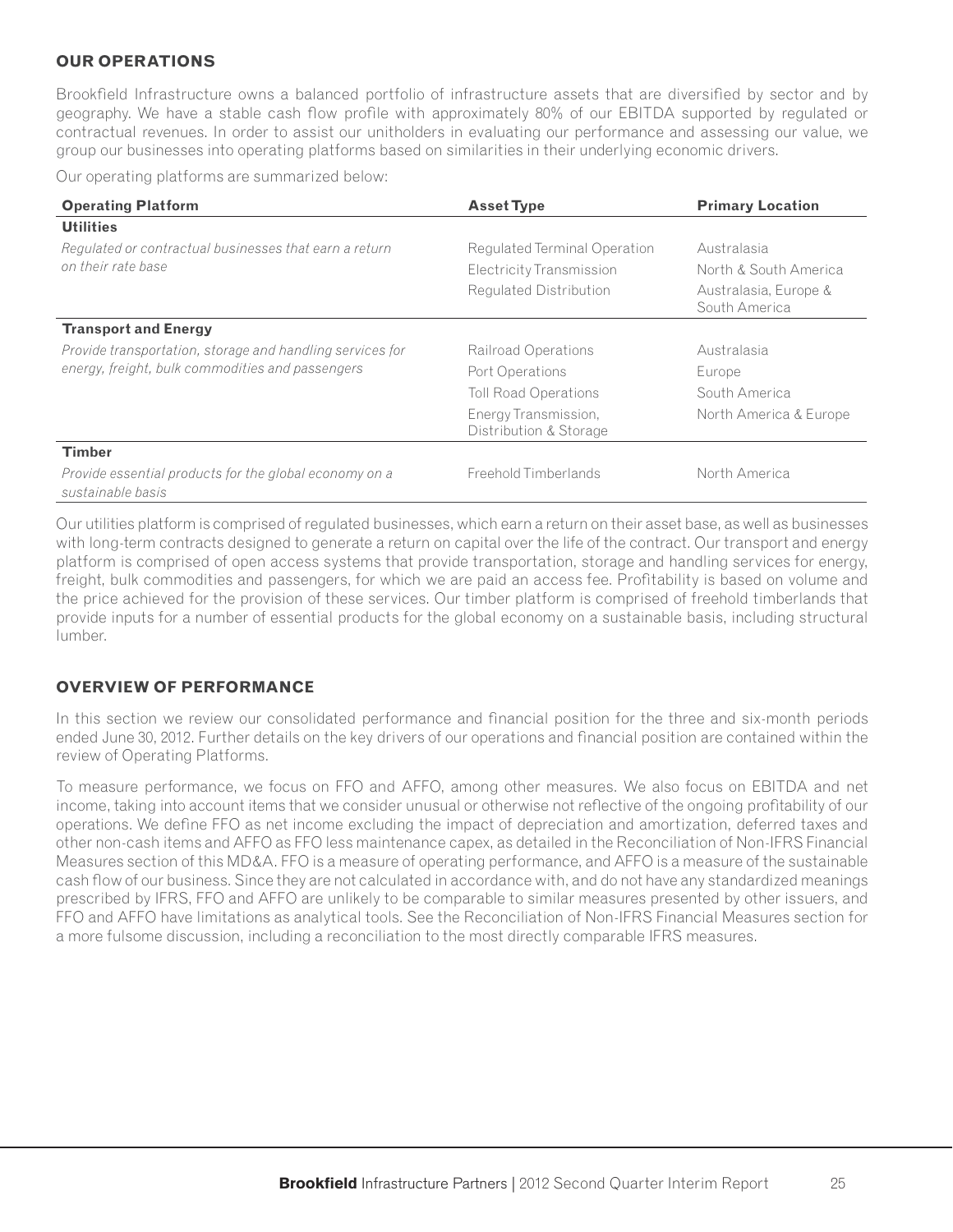#### **Results of Operations**

The following table summarizes the financial results of Brookfield Infrastructure.

| MILLIONS, EXCEPT PER UNIT INFORMATION, UNAUDITED   | Three months ended June 30 |    | Six months ended June 30 |  |      |    |      |  |
|----------------------------------------------------|----------------------------|----|--------------------------|--|------|----|------|--|
| <b>Key Metrics</b>                                 | 2012                       |    | 2011                     |  | 2012 |    | 2011 |  |
| Funds from operations (FFO)                        | \$<br>111                  | \$ | 102                      |  | 219  | \$ | 200  |  |
| Per unit FFO <sup>1</sup>                          | 0.60                       |    | 0.65                     |  | 1.18 |    | 1.27 |  |
| <b>Distributions</b>                               | 0.38                       |    | 0.31                     |  | 0.75 |    | 0.62 |  |
| Payout ratio <sup>2</sup>                          | 63%                        |    | 48%                      |  | 64%  |    | 49%  |  |
| Growth of per unit FFO <sup>1</sup>                | (8%)                       |    | 33%                      |  | (7%) |    | 41%  |  |
| Adjusted funds from operations (AFFO) <sup>3</sup> | 86                         |    | 82                       |  | 179  |    | 153  |  |
| AFFO yield <sup>4</sup>                            | 9%                         |    | 11%                      |  | 10%  |    | 10%  |  |

*1. Average units outstanding during the period of 185.1 million (2011: 157.4 million).*

2. Payout ratio is defined as distributions to unitholders divided by FFO.

*3. AFFO is defi ned as FFO less maintenance capital expenditures.*

4. AFFO yield is defined as AFFO divided by average time weighted invested capital.

For the three-month period ended June 30, 2012, we posted solid results reflecting strong performance from our utilities and transport and energy platforms, offset by weaker than anticipated performance from our timber business. Our FFO was \$111 million, or \$0.60 per unit, compared to \$102 million, or \$0.65 per unit, in the same period last year. Per unit FFO was 8% lower than the prior year, due to the impact of our \$660 million equity issuance in October 2011. The proceeds from this offering were primarily used to fund the expansion of Brookfield Infrastructure's Australian railroad, which has just begun generating cash flow as expansion projects are commissioned. For the quarter, our maintenance capital expenditures were \$25 million, which is at the midpoint of our average quarterly sustainable level of between \$22 million and \$26 million. On an average invested capital base of \$3,656 million, we generated an AFFO yield of 9%. Our quarterly distribution of \$0.375 per unit implied a payout ratio of 63% of our FFO for the quarter, within our targeted range of 60% to 70%.

| MILLIONS, EXCEPT PER UNIT INFORMATION, UNAUDITED | Three months ended June 30 |           | Six months ended June 30 |        |  |       |  |  |
|--------------------------------------------------|----------------------------|-----------|--------------------------|--------|--|-------|--|--|
| <b>Summary Statements of Operating Results</b>   | 2012                       | 2011      |                          | 2012   |  | 2011  |  |  |
| Revenues                                         | 493                        | \$<br>428 | S                        | 944    |  | 818   |  |  |
| Direct operating expenses                        | (271)                      | (235)     |                          | (511)  |  | (437) |  |  |
| General and administrative expenses              | (22)                       | (15)      |                          | (42)   |  | (28)  |  |  |
| Interest expense – corporate borrowings          | (5)                        | (2)       |                          | (7)    |  | (4)   |  |  |
| Interest expense – non-recourse borrowings       | (91)                       | (80)      |                          | (184)  |  | (161) |  |  |
| Earnings from investments in associates          | (32)                       | 12        |                          | (31)   |  | 24    |  |  |
| Net (loss) income                                | (26)                       | 26        |                          | (12)   |  | 71    |  |  |
| Net (loss) income per unit                       | (0.14)                     | 0.17      |                          | (0.06) |  | 0.45  |  |  |

Brookfield Infrastructure reported a net loss of \$26 million (loss of \$0.14 per unit) for the quarter ended June 30, 2012, compared to net income of \$26 million (\$0.17 per unit) in the second quarter of 2011 as a result of certain non-cash charges that totalled approximately \$40 million during the current period, primarily attributable to the recent refinancing completed at its North American gas transmission business and an impairment charge relating to a restructuring at one of its European ports, which offset the 9% increase in FFO. These non-cash charges are non-recurring in nature and do not materially impact Brookfield Infrastructure's operations.

| <b>MILLIONS, UNAUDITED</b>                      |        | As of                                  |  |  |  |  |  |  |
|-------------------------------------------------|--------|----------------------------------------|--|--|--|--|--|--|
| <b>Summary Statements of Financial Position</b> |        | <b>June 30, 2012</b> December 31, 2011 |  |  |  |  |  |  |
| Cash and cash equivalents                       | 128    | 153                                    |  |  |  |  |  |  |
| Total assets                                    | 14,343 | 13,269                                 |  |  |  |  |  |  |
| Corporate borrowings                            | 377    |                                        |  |  |  |  |  |  |
| Non-recourse borrowings                         | 5,349  | 4.885                                  |  |  |  |  |  |  |
| Non-controlling interest                        | 1,994  | 1.683                                  |  |  |  |  |  |  |
| Partnership capital                             | 4,070  | 4,206                                  |  |  |  |  |  |  |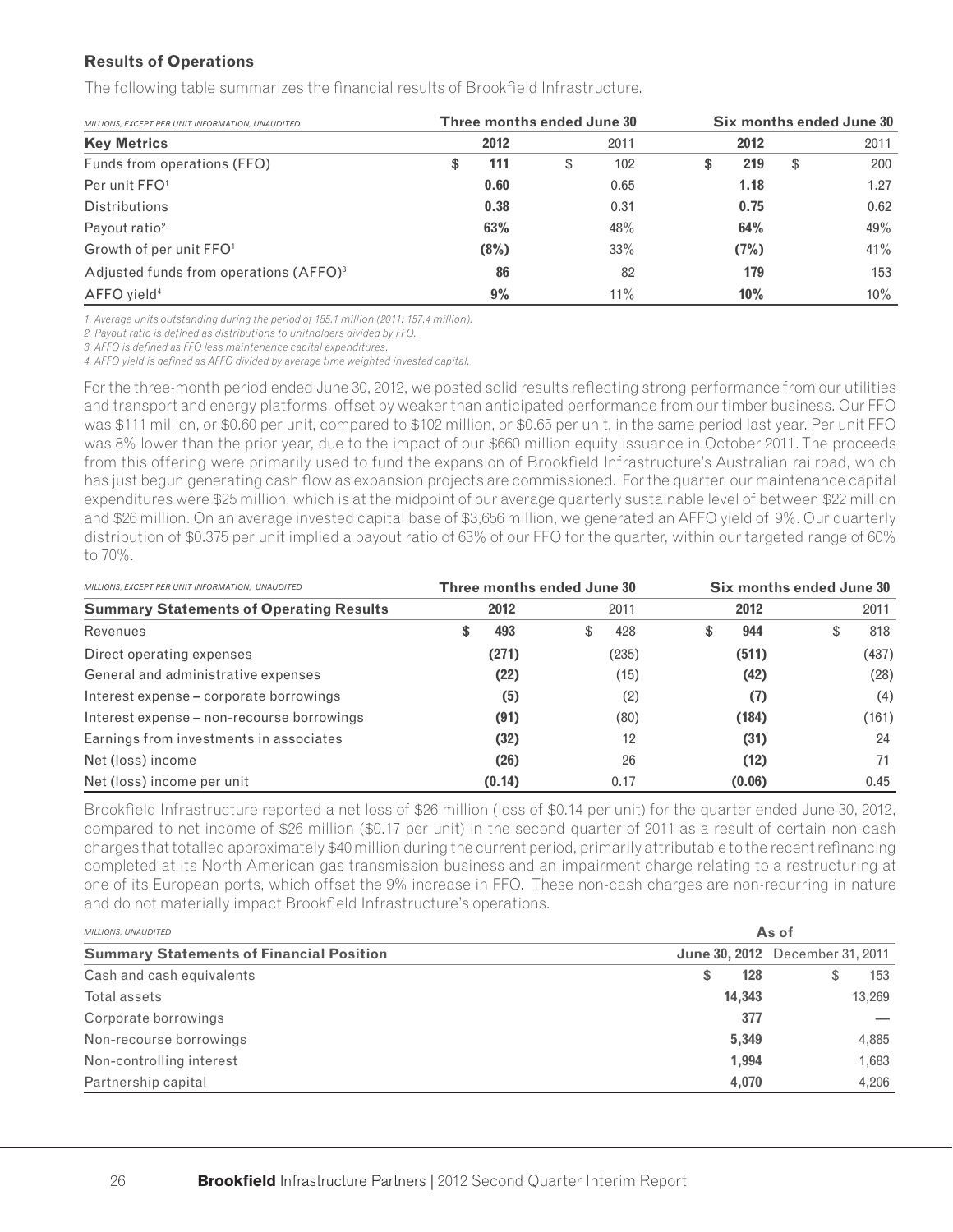As of June 30, 2012, we had \$14,343 million in assets and \$4,070 million in partnership capital compared to \$13,269 million in assets and \$4,206 million in partnership capital as of December 31, 2011.

The increase in assets, compared to December 31, 2011, primarily reflects the acquisition of an interest in our Colombian regulated distribution business, which we consolidate, as well as the investment in our Australian railroad. The decrease in partnership capital, compared to December 31, 2011, primarily reflects the non-recurring, non-cash charges recognized in the period, in addition to distributions paid to our unitholders.

Corporate borrowings increased to \$377 million at June 30, 2012 compared to \$nil as of December 31, 2011, primarily as a result of borrowings to fund a \$200 million equity contribution to our North American gas transmission business to retire holding company debt and reduce leverage in this business as well as an investment in financial assets. Our Consolidated Statement of Financial Position as of June 30, 2012 reflects \$5,349 million of non-recourse borrowings compared to \$4,885 million as of December 31, 2011. The increase in our debt level is primarily attributable to the acquisition of the Colombian regulated distribution business. As of June 30, 2012, our consolidated net debt-tocapitalization ratio increased marginally to 48% compared with 45% as of December 31, 2011, due primarily to increased corporate borrowings. The benefit of reducing leverage levels at our North American gas transmission business is not reflected in this ratio as this asset is accounted for using the equity method.

Our IFRS book value per unit of \$21.99 is net of deferred tax liabilities that are calculated on the basis that we liquidate our businesses at their carrying values as at the date of our Consolidated Statement of Financial Position. To the extent that we do not liquidate our businesses, we believe the taxes that we would bear would be significantly less. Also, our IFRS book value only takes into account growth projects that are in our capital backlog; it does not take into account the franchise value of our businesses. Finally, under IFRS we are unable to write-up the value of intangible assets that we own, including our regulated terminal which is a long-term concession.

### **SELECTED INCOME STATEMENT AND BALANCE SHEET INFORMATION**

| <b>Income Statement</b>     | Three months ended June 30 |      | Six months ended June 30 |    |      |    |      |  |
|-----------------------------|----------------------------|------|--------------------------|----|------|----|------|--|
| MILLIONS, UNAUDITED         | 2012                       | 2011 |                          |    | 2012 |    | 2011 |  |
| Net income by segment       |                            |      |                          |    |      |    |      |  |
| <b>Utilities</b>            | \$<br>28                   | \$   | 21                       | \$ | 60   | \$ | 51   |  |
| Transport and energy        | (32)                       |      | 12                       |    | (6)  |    | 42   |  |
| Timber                      | $\overline{2}$             |      | 7                        |    | (8)  |    | 13   |  |
| Corporate and other         | (24)                       |      | (14)                     |    | (58) |    | (35) |  |
| Net (loss) income           | \$<br>(26)                 | \$   | 26                       | \$ | (12) | \$ | 71   |  |
| <b>EBITDA</b> by segment    |                            |      |                          |    |      |    |      |  |
| <b>Utilities</b>            | \$<br>115                  | \$   | 102                      | \$ | 219  | \$ | 199  |  |
| Transport and energy        | 95                         |      | 78                       |    | 198  |    | 162  |  |
| Timber                      | 13                         |      | 20                       |    | 25   |    | 37   |  |
| Corporate and other         | (22)                       |      | (15)                     |    | (42) |    | (28) |  |
| <b>EBITDA</b>               | \$<br>201                  | \$   | 185                      | \$ | 400  | \$ | 370  |  |
| FFO by segment              |                            |      |                          |    |      |    |      |  |
| <b>Utilities</b>            | \$<br>78                   | \$   | 66                       | \$ | 143  | \$ | 127  |  |
| Transport and energy        | 53                         |      | 39                       |    | 115  |    | 84   |  |
| Timber                      | $6\phantom{1}$             |      | 13                       |    | 12   |    | 23   |  |
| Corporate and other         | (26)                       |      | (16)                     |    | (51) |    | (34) |  |
| Funds from operations (FFO) | \$<br>111                  | \$   | 102                      | \$ | 219  | \$ | 200  |  |

The following tables present selected income statement and balance sheet information by operating platform on a proportionate basis: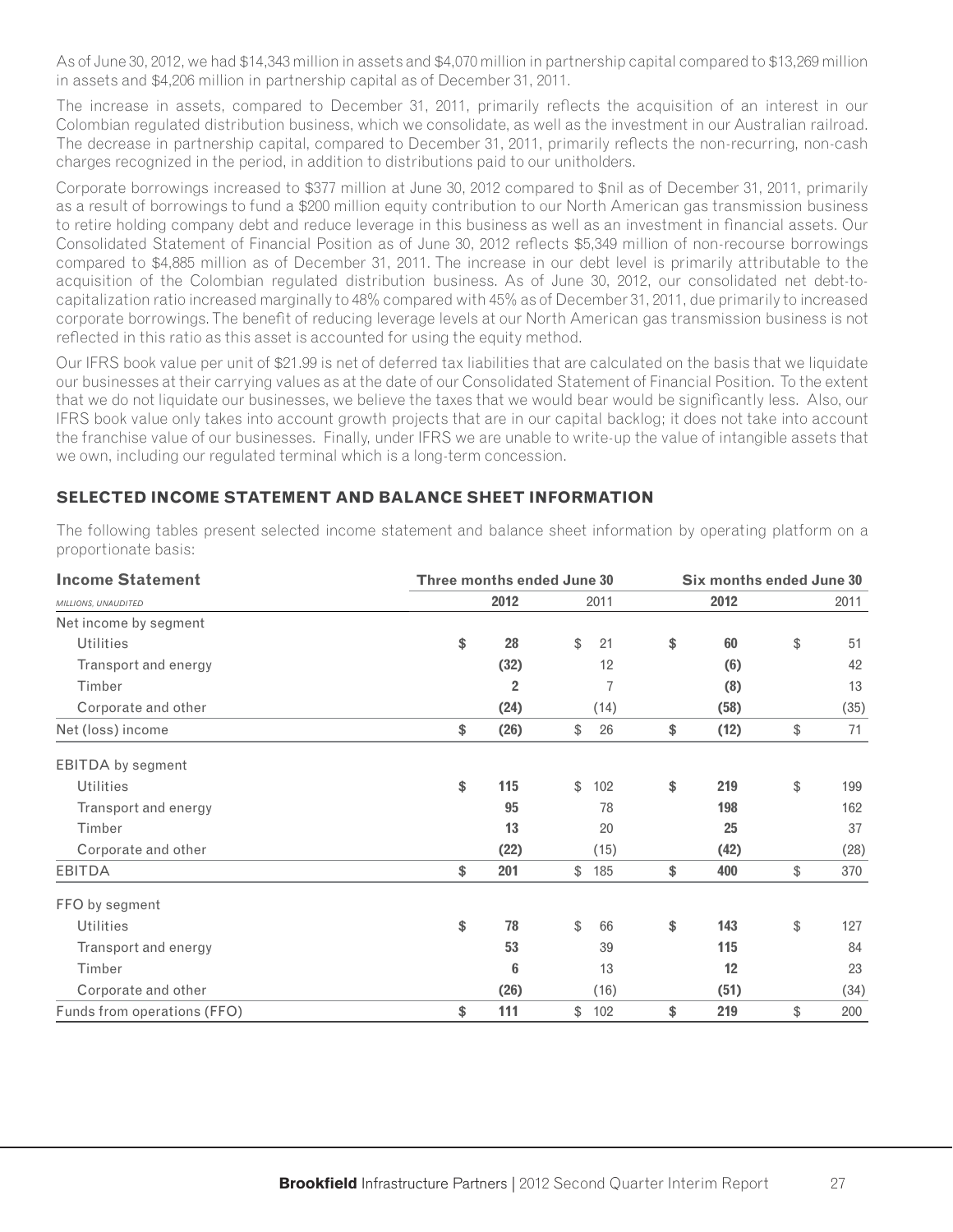### **Balance Sheet**

|                                |             | As of                           |       |
|--------------------------------|-------------|---------------------------------|-------|
| MILLIONS, UNAUDITED            |             | June 30, 2012 December 31, 2011 |       |
| Total assets by segment        |             |                                 |       |
| <b>Utilities</b>               | \$<br>3,985 | \$                              | 3,787 |
| Transport and energy           | 4,596       |                                 | 4,349 |
| Timber                         | 1,088       |                                 | 1,112 |
| Corporate and other            |             | (6)                             | 55    |
| Total assets                   | 9,663<br>\$ | \$                              | 9,303 |
| Net debt by segment            |             |                                 |       |
| <b>Utilities</b>               | 2,560<br>\$ | \$                              | 2,463 |
| Transport and energy           | 2,160       |                                 | 2,135 |
| Timber                         |             | 465                             | 464   |
| Corporate and other            |             | 408                             | 35    |
| Total net debt                 | 5,593<br>\$ | \$                              | 5,097 |
| Partnership capital by segment |             |                                 |       |
| <b>Utilities</b>               | \$<br>1,425 | \$                              | 1,324 |
| Transport and energy           | 2,436       |                                 | 2,214 |
| Timber                         |             | 623                             | 648   |
| Corporate and other            |             | (414)                           | 20    |
| Total partnership capital      | \$<br>4,070 | \$                              | 4,206 |

### **OPERATING PLATFORMS**

In this section, we review the results of our principal operating platforms: utilities, transport and energy and timber.

#### **Utilities Operations**

Our utilities platform is comprised of regulated businesses, which earn a return on their asset base, as well as businesses with long-term contracts designed to generate a return on capital over the life of the contract. In all cases, we own and operate assets that earn a return on a regulated or notionally stipulated asset base, which we refer to as rate base. Our rate base increases in accordance with capital that we invest to upgrade and expand our systems. Depending on the jurisdiction, our rate base may also increase by inflation and maintenance capital expenditures and decrease by regulatory depreciation. The return that we earn is typically determined by a regulator or contracts for prescribed periods of time. Thereafter, it may be subject to customary reviews based upon established criteria. Due to the regulatory diversity we have within our utilities platform, we mitigate exposure to any single regulatory regime. In addition, due to the regulatory frameworks and economies of scale of our utilities businesses, we often have significant competitive advantages in competing for projects to expand our rate base. Accordingly, we expect this segment to produce stable revenue and margins that should increase with investment of additional capital and inflation. Virtually all of our utility platform's EBITDA is supported by regulated or contractual revenues.

Our objectives for our utilities platform are to invest capital in the expansion of our rate base and to provide safe and reliable service for our customers on a cost efficient basis. If we do so, we will be in a position to earn an appropriate return on our rate base. Our performance can be measured by the growth in our rate base, the return on our rate base, as well as our AFFO yield.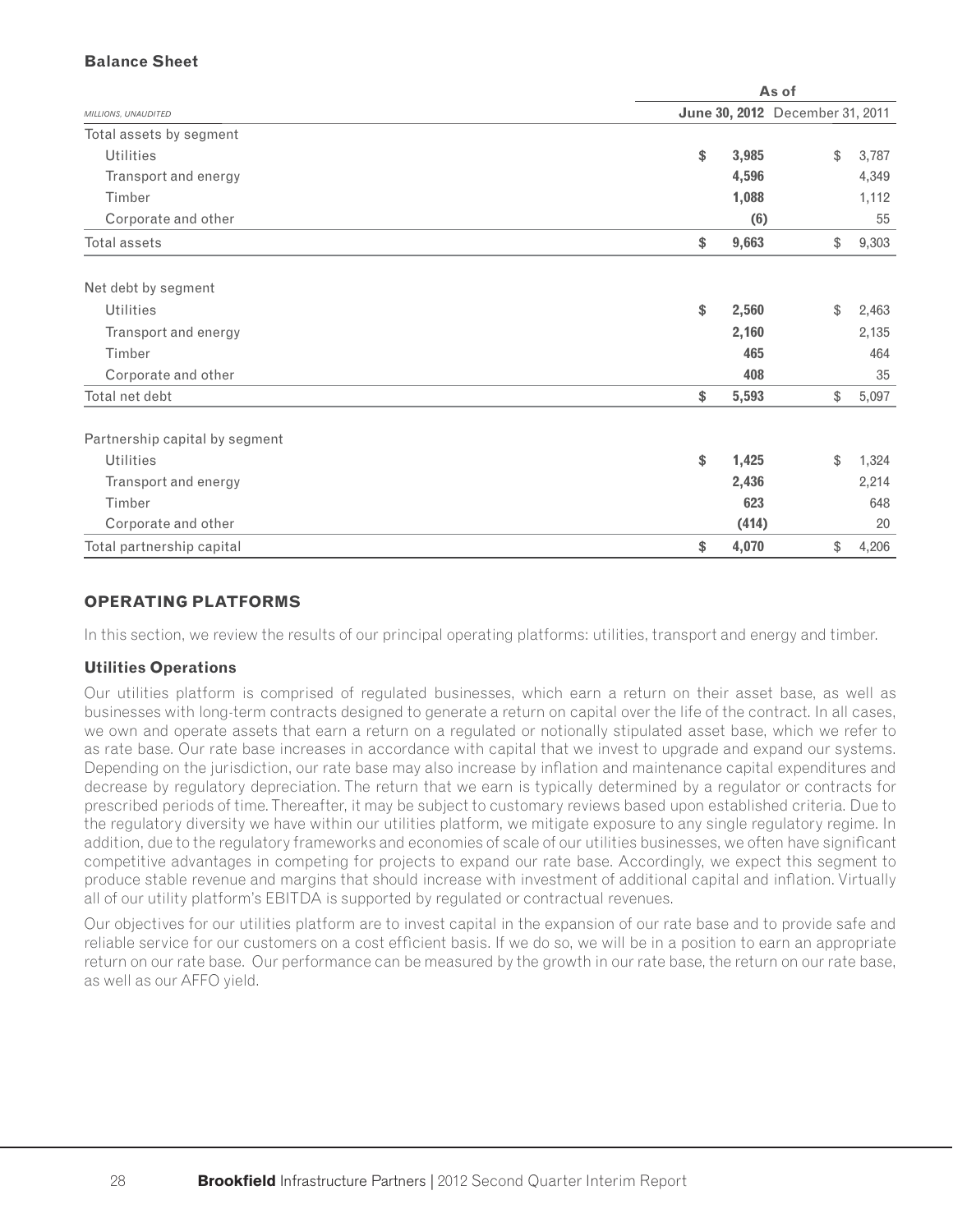Our utilities platform is comprised of the following:

*Regulated Terminal Operation*

• One of the world's largest coal export terminals in Australia, with 85 mtpa of coal handling capacity

*Electricity Transmission*

• Approximately 8,800 kilometres of transmission lines in North and South America

### *Regulated Distribution*

• Almost 1.5 million electricity and natural gas connections

### *Results of Operations*

The following table presents our proportionate share of the roll-forward of our rate base and selected key metrics:

|                                    |             | As of                                  |
|------------------------------------|-------------|----------------------------------------|
| MILLIONS, UNAUDITED                |             | <b>June 30, 2012</b> December 31, 2011 |
| Rate base, start of period         | 3,316<br>\$ | 3,182<br>J                             |
| Impact of mergers and acquisitions |             | 82<br>42                               |
| Capital expenditures commissioned  |             | 67<br>164                              |
| Inflation and other indexation     | 114         | 120                                    |
| Regulatory depreciation            |             | (66)<br>(116)                          |
| Foreign exchange                   |             | 31<br>(76)                             |
| Rate base, end of period           | 3,544       | 3,316                                  |

|                                                    |    | Three months ended June 30 |        | Six months ended June 30 |      |  |        |  |  |
|----------------------------------------------------|----|----------------------------|--------|--------------------------|------|--|--------|--|--|
| MILLIONS, UNAUDITED<br>Funds from operations (FFO) |    | 2012                       | 2011   |                          | 2012 |  | 2011   |  |  |
|                                                    | S. | 78                         | 66     |                          | 143  |  | 127    |  |  |
| Maintenance capital                                |    | (6)                        | (8)    |                          | (12) |  | (14)   |  |  |
| Adjusted funds from operations (AFFO)              |    | 72                         | 58     |                          | 131  |  | 113    |  |  |
| Return on rate base <sup>1,3</sup>                 |    | 12%                        | $11\%$ |                          | 12%  |  | $11\%$ |  |  |
| $AFFO$ yield <sup>2,3</sup>                        |    | 16%                        | 15%    |                          | 15%  |  | 14%    |  |  |

*1 Return on rate base is EBITDA divided by time weighted average rate base.*

*2 AFFO yield is AFFO divided by time weighted average invested capital.*

*3 Return on rate base and AFFO yield exclude impact of connections revenue at our UK regulated distribution business.* 

For the three months ended June 30, 2012, our utilities platform generated EBITDA and FFO of \$115 million and \$78 million, respectively, versus \$102 million and \$66 million, respectively, in the three months ended June 30, 2011. The increase in FFO was primarily attributable to greater contributions from our UK regulated distribution business where we benefited from higher connection revenues and our Colombian regulated distribution business which was acquired in the first quarter of 2012. For the period, our maintenance capital expenditures were \$6 million, which is consistent with our estimated quarterly sustainable level. Our AFFO yield was 16% on an average invested capital base of \$1,503 million, excluding the impact of connection revenues at our UK regulated distribution business.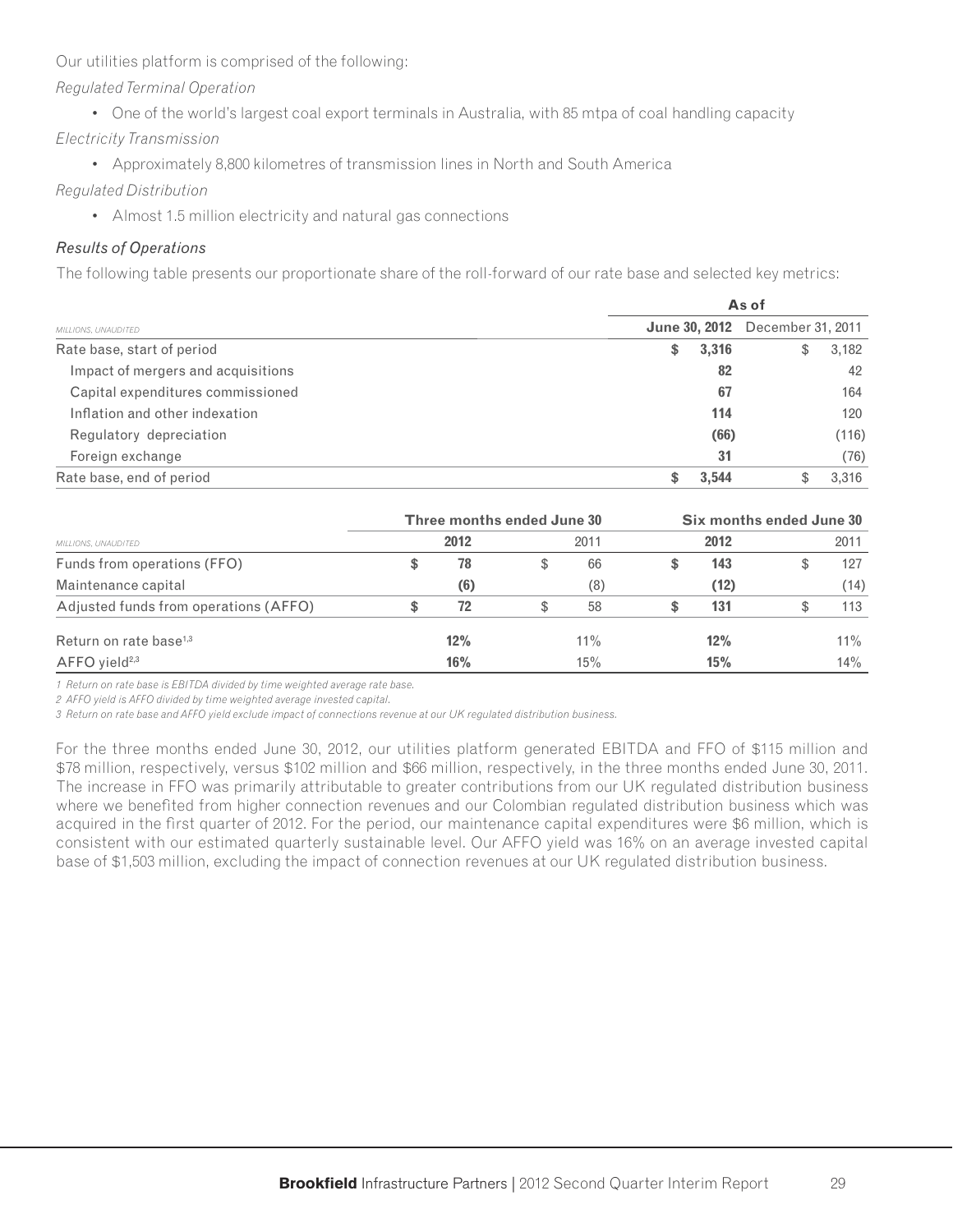The following table presents our utilities platform's proportionate share of financial results:

|                                | Three months ended June 30 | Six months ended June 30 |    |       |    |       |  |
|--------------------------------|----------------------------|--------------------------|----|-------|----|-------|--|
| MILLIONS, UNAUDITED            | 2012                       | 2011                     |    | 2012  |    | 2011  |  |
| Revenue                        | \$<br>180                  | \$<br>154                | \$ | 340   | \$ | 280   |  |
| Connection revenues            | 13                         | 9                        |    | 20    |    | 23    |  |
| Cost attributable to revenues  | (78)                       | (61)                     |    | (141) |    | (104) |  |
| <b>EBITDA</b>                  | 115                        | 102                      |    | 219   |    | 199   |  |
| Other income                   |                            |                          |    |       |    | 3     |  |
| Interest expense               | (39)                       | (37)                     |    | (78)  |    | (75)  |  |
| Funds from operations (FFO)    | 78                         | 66                       |    | 143   |    | 127   |  |
| Depreciation and amortization  | (27)                       | (25)                     |    | (59)  |    | (45)  |  |
| Deferred taxes and other items | (23)                       | (20)                     |    | (24)  |    | (31)  |  |
| Net income                     | \$<br>28                   | \$<br>21                 | \$ | 60    | \$ | 51    |  |

The following table presents our proportionate EBITDA and FFO for each business in this operating platform:

|                               |   |                           |          | <b>EBITDA</b> |      |   |         |   |                                     |         | <b>FFO</b> |                  |         |
|-------------------------------|---|---------------------------|----------|---------------|------|---|---------|---|-------------------------------------|---------|------------|------------------|---------|
|                               |   | <b>Three months ended</b> | June 30  |               |      |   | June 30 |   | Six months ended Three months ended | June 30 |            | Six months ended | June 30 |
| MILLIONS, UNAUDITED           |   | 2012                      | 2011     |               | 2012 |   | 2011    |   | 2012                                | 2011    |            | 2012             | 2011    |
| Regulated Terminal Operation  | S | 44                        | \$<br>44 | S             | 90   | S | 84      | ъ | 25                                  | 24      | S          | 50               | 45      |
| Electricity Transmission      |   | 23                        | 22       |               | 46   |   | 42      |   | 18                                  | 17      |            | 35               | 32      |
| <b>Regulated Distribution</b> |   | 48                        | 36       |               | 83   |   | 73      |   | 35                                  | 25      |            | 58               | 50      |
| Total                         |   | 115                       | 102      |               | 219  |   | 199     |   | 78                                  | 66      |            | 143              | 127     |

Our regulated terminal operation reported EBITDA and FFO of \$44 million and \$25 million, respectively, for the three months ended June 30, 2012 versus \$44 million and \$24 million, respectively, in the three months ended June 30, 2011. EBITDA and FFO were consistent with the prior year as additional revenues from investments in non-expansionary capital expenditures, which increased our coal terminal's regulated asset base, were offset by a weakening Australian dollar.

Our electricity transmission operations' EBITDA and FFO were \$23 million and \$18 million, respectively, for the quarter versus \$22 million and \$17 million, respectively, in the comparative period. EBITDA and FFO increased due to positive revenue indexation and the contribution from growth capital expenditures in our Chilean electricity transmission operation.

Our regulated distribution operations earned EBITDA and FFO of \$48 million and \$35 million, respectively, for the three months ended June 30, 2012, versus \$36 million and \$25 million, respectively, in the comparative period. The current period benefitted from increased connections revenue as a result of exceptionally strong connections installation activity, in addition to contribution from our Colombian regulated distribution business, which was acquired in January of this year.

Non-cash expenses are primarily comprised of depreciation and amortization, non-cash inflation indexation on our Chilean peso denominated debt and unrealized mark-to-market losses on derivative contracts which are a part of our interest rate hedging program. Depreciation and amortization increased to \$27 million for the quarter compared to \$25 million in the prior year period, primarily due to additions to our regulated asset base and fair value adjustments recorded at year end.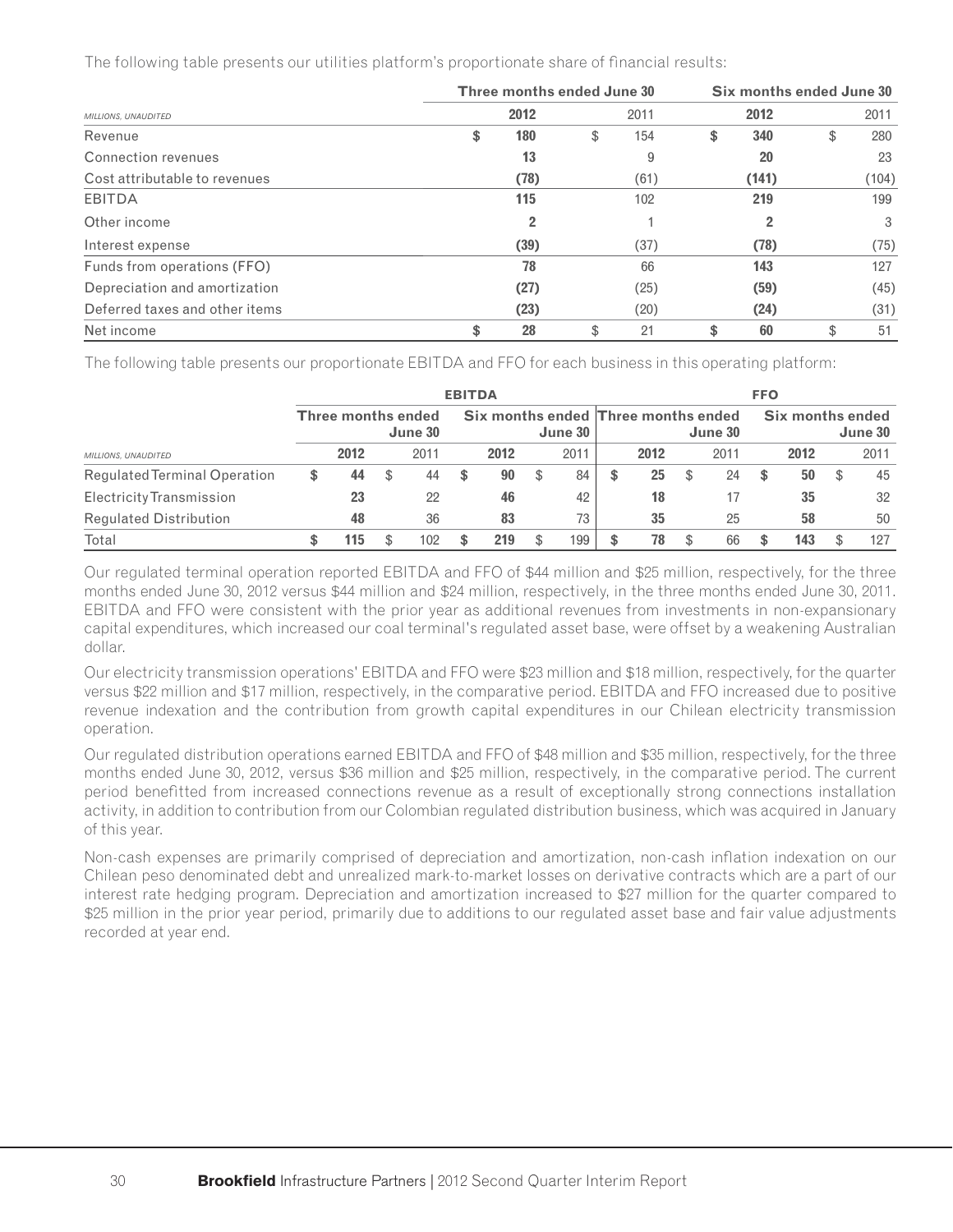### *Business Development and Outlook*

Within our utilities operations, we have numerous opportunities to upgrade and expand our rate base. While we are required to make certain capital expenditures to maintain safety and reliability, we will direct discretionary capital to those businesses that provide the highest risk-adjusted returns. In our utilities platform, we expect to earn a return on rate base, which is consistent with our existing return on rate base.

Our capital backlog is comprised of investments that will increase our rate base for which we have not yet invested capital. It is defined as projects that have been awarded to us, as well as projects that have been filed with the regulator with anticipated expenditures within the next two years.

|                                                 | Three months ended June 30 |    | Six months ended June 30 |    |      |     |      |  |  |
|-------------------------------------------------|----------------------------|----|--------------------------|----|------|-----|------|--|--|
| MILLIONS, UNAUDITED                             | 2012                       |    | 2011                     |    | 2012 |     | 2011 |  |  |
| Capital backlog, start of period                | \$<br>276                  | \$ | 291                      | \$ | 284  | \$  | 310  |  |  |
| Additional capital project mandates             | 66                         |    | 62                       |    | 89   |     | 67   |  |  |
| Less capital expenditures                       | (41)                       |    | (50)                     |    | (77) |     | (77) |  |  |
| Foreign exchange and other                      | (2)                        |    | 12                       |    | 3    |     | 15   |  |  |
| Capital backlog, end of period                  | 299                        |    | 315                      |    | 299  |     | 315  |  |  |
| Construction work in progress                   | 78                         |    | 51                       |    | 78   |     | 51   |  |  |
| Total capital to be commissioned into rate base | \$<br>377                  | \$ | 366                      | \$ | 377  | \$. | 366  |  |  |

The following table presents our proportionate share of the roll-forward of our capital backlog:

We finished the period with a capital backlog of \$299 million, an increase of \$15 million compared to December 31, 2011. The increase is attributable to capital project mandates won, primarily in our UK regulated distribution business and our Chilean electricity transmission system, that exceeded capital expenditures during the period. As at June 30, 2012, the biggest contributors to our capital backlog were our UK regulated distribution business, our Texas transmission system, our Chilean transmission system and our Australian regulated terminal at \$143 million, \$55 million, \$39 million and \$35 million, respectively. In addition, our construction work in progress was \$78 million at quarter end, a \$10 million increase from December 31, 2011, primarily due to capital expenditures at our Texas transmission system. Construction work in progress represents capital that we have invested that will begin generating cash flow upon commencement of service when these investments will be added to our rate base. In total, we finished the quarter with \$377 million of capital to be commissioned into our rate base.

The construction of our Texas electricity transmission system, consisting of three lines and six substations, continues on schedule and budget. We have now secured 100% of the right of way easements for the first and second lines and 97% for the third line. Construction is currently active on all three segments. We have invested almost one third of the projected capital for this system and remain on schedule for an in-service date for all three segments during the first half of 2013.

We have executed definitive agreements to acquire 85% of Inexus Group ("Inexus"), one of the largest owners and operators of gas and electricity connections in the UK, from Challenger Infrastructure Fund ("Challenger") for £10 million (approximately \$15 million), plus a contingent payment of £26 million (approximately \$40 million), if certain milestones are reached. The initial payment is conditioned upon, among other things, approval of the transaction by Challenger's unitholders on August 15, 2012 and waiver of pre-emptive rights by the minority owners of Inexus. The contingent payment is subject to the successful completion of a proposed recapitalization of Inexus and the clearance of the transaction by UK competition authorities.

Our current UK regulated distribution business generates stable cash flows that are underpinned by regulated tariffs, which adjust annually by an inflation factor. Pursuant to the recapitalization, if completed, we intend to merge Inexus into our existing UK regulated distribution business and invest approximately \$450 million, including the contingent payment, to reduce leverage of this entity to investment grade levels. Following the close of the transaction, we would more than double our installed base of gas and electricity connections to over 1 million connections. Furthermore, this transaction, if completed, would extend our capability into high margin fibre and district heating projects. Assuming all the conditions precedent are satisfied, the acquisition and the recapitalization are expected to close in the fourth quarter of 2012.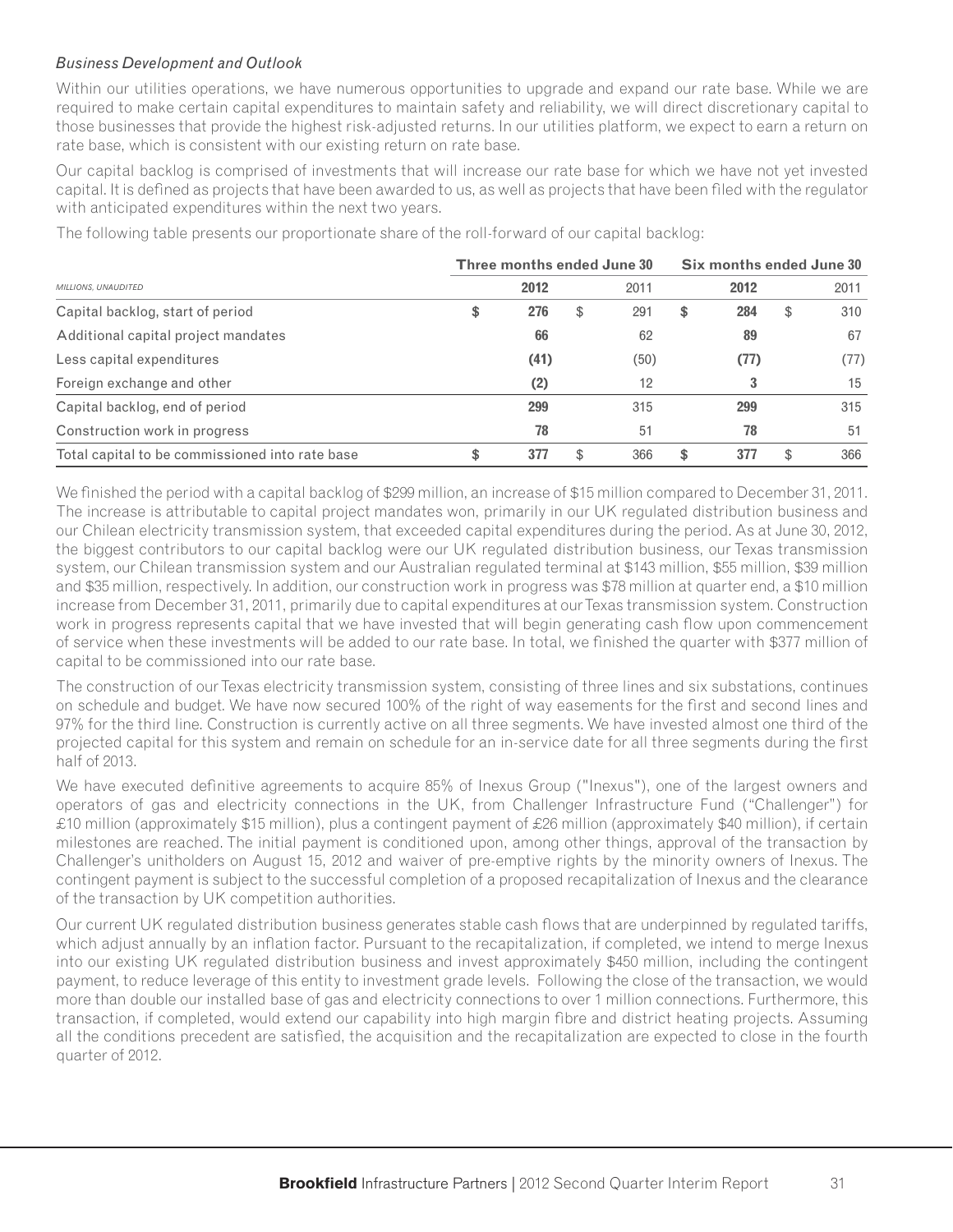In May, our Australian coal terminal issued A\$335 million of 12-year notes at 220 bps over 10-year U.S. treasuries to refinance its A\$287 million February 2013 maturity and repay its capital expenditure facility. Concurrently, we executed a matched maturity, cross currency interest rate swap to convert the financing into AUD at 245bps over the Australian dollar base rate.

### **Transport and Energy Operations**

Our transport and energy platform is comprised of open access systems that provide transportation, storage and handling services for energy, freight, bulk commodities and passengers, for which we are paid an access fee. Profitability is based on the volume and price achieved for the provision of these services. This operating platform is comprised of businesses with price ceilings as a result of regulation, such as our energy transmission, railroad and toll road operations, as well as unregulated businesses, such as our ports. Transport and energy businesses typically have high barriers to entry and in many instances have very few substitutes in their local markets. While these businesses have greater sensitivity to market prices and volume than our utilities platform, revenues are generally stable and, in many cases, are supported by long-term contracts or customer relationships. Our transport and energy platform is expected to benefit from increases in demand for commodities as well as increases in the global movement of goods. Furthermore, the diversification within our transport and energy platform mitigates the impact of fluctuations in demand from any particular sector, commodity or customer. Approximately 70% of our transport and energy platform's EBITDA is supported by long-term contractual revenues.

Our objectives for our transport and energy platform are to provide safe and reliable service to our customers and to satisfy their growth requirements by increasing the utilization of our assets and expanding our capacity in a capital efficient manner. If we do so, we will be able to charge an appropriate price for our services, and we will be able to earn an attractive return on the capital that we have deployed as well as the capital that we will invest to increase the capacity of our operations. Our performance can be measured by our revenue growth, our EBITDA margin, as well as our AFFO yield.

Our transport and energy platform is comprised of the following:

*Railroad Operations*

• Sole provider of railroad service in Southwestern Western Australia, with approximately 5,100 kilometres of tracks

*Energy Transmission and Distribution*

• 15,500 kilometres of natural gas transmission lines primarily in the U.S.

*Port Operations*

• 30 port terminals primarily in the UK and across Europe

*Toll Road Operation*

• Key artery in Santiago Chile's urban roadway

### *Results of Operations*

The following table presents our proportionate share of the key metrics of our transport and energy platform:

|                                       | Three months ended June 30 |    | Six months ended June 30 |    |      |    |      |  |  |  |
|---------------------------------------|----------------------------|----|--------------------------|----|------|----|------|--|--|--|
| MILLIONS, UNAUDITED                   | 2012                       |    | 2011                     |    | 2012 |    | 2011 |  |  |  |
| Growth capital expenditures           | \$<br>131                  | \$ | 103                      | \$ | 256  | S. | 154  |  |  |  |
| EBITDA margin <sup>1</sup>            | 39%                        |    | 33%                      |    | 40%  |    | 33%  |  |  |  |
| Funds from operations (FFO)           | \$<br>53                   | \$ | 39                       | \$ | 115  | \$ | 84   |  |  |  |
| Maintenance capital                   | (18)                       |    | (11)                     |    | (27) |    | (31) |  |  |  |
| Adjusted funds from operations (AFFO) | \$<br>35                   | \$ | 28                       | \$ | 88   | \$ | 53   |  |  |  |
| AFFO yield <sup>2</sup>               | 8%                         |    | 8%                       |    | 10%  |    | 8%   |  |  |  |

*1 EBITDA margin is EBITDA divided by revenues.*

*2 AFFO yield is AFFO divided by time weighted average invested capital.*

During the quarter, our transport and energy platform posted a significant increase in results with EBITDA and FFO of \$95 million and \$53 million, respectively, compared with \$78 million and \$39 million, respectively, in the prior year.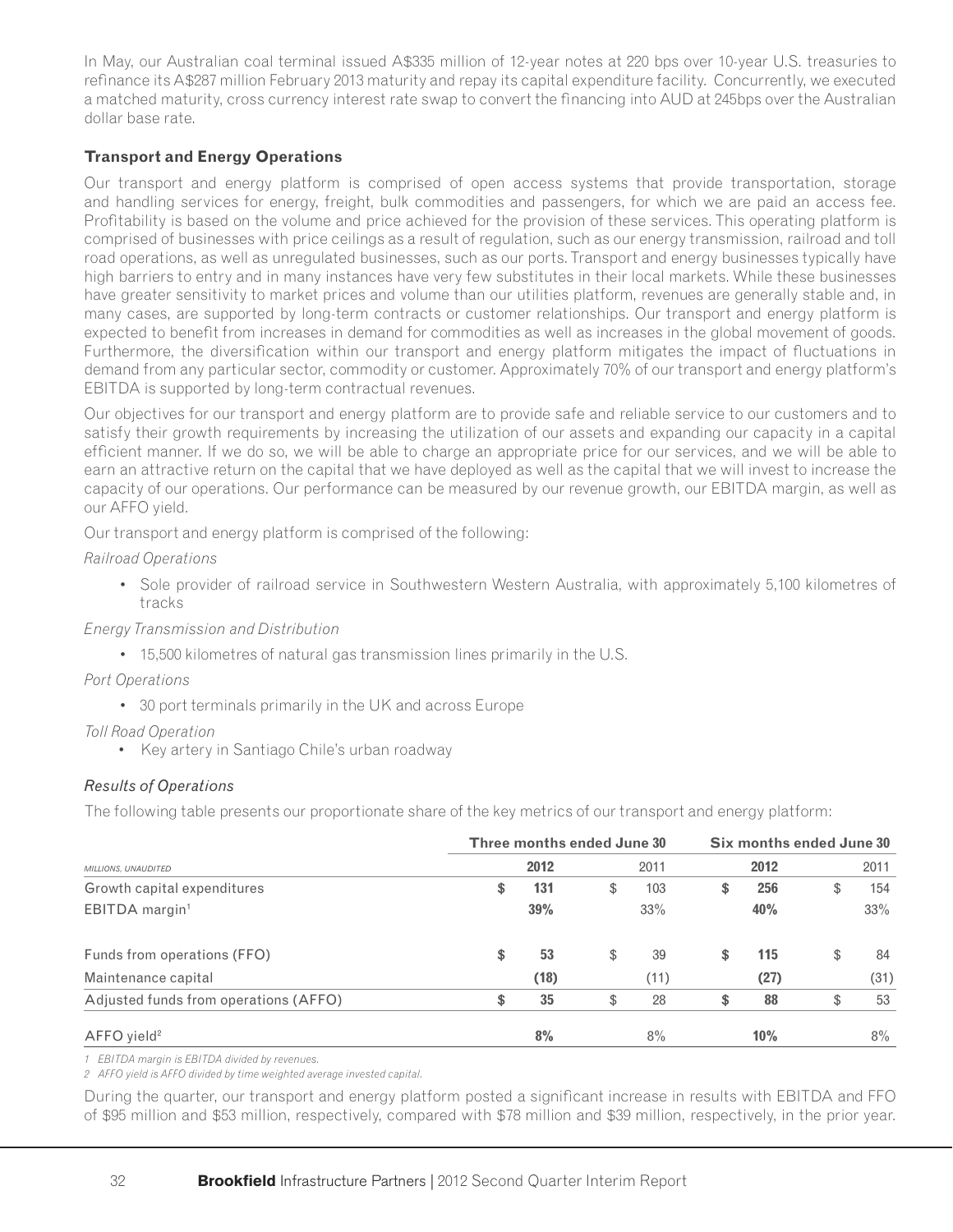The increase was driven by a near doubling of FFO from our Australian railroad. For the quarter, maintenance capital expenditures were \$18 million, which is at the high end of our estimated quarterly sustainable level of approximately \$15 million to \$18 million, due to timing of maintenance activity at our Australian railroad and North American energy transmission operations. After deducting maintenance capital expenditures, we generated an AFFO yield of 8% on an average invested capital base of \$1,864 million, in line with the prior year. We expect the AFFO yield in this segment to increase substantially once the expansion program is fully commissioned in the first half of 2013.

|                                | Three months ended June 30 | Six months ended June 30 |    |       |    |       |  |
|--------------------------------|----------------------------|--------------------------|----|-------|----|-------|--|
| MILLIONS, UNAUDITED            | 2012                       | 2011                     |    | 2012  |    | 2011  |  |
| Revenues                       | \$<br>244                  | \$<br>239                | \$ | 500   | \$ | 486   |  |
| Cost attributed to revenues    | (149)                      | (161)                    |    | (302) |    | (324) |  |
| <b>EBITDA</b>                  | 95                         | 78                       |    | 198   |    | 162   |  |
| Interest expense               | (41)                       | (38)                     |    | (83)  |    | (77)  |  |
| Other expense                  | (1)                        | (1)                      |    |       |    | (1)   |  |
| Funds from operations (FFO)    | 53                         | 39                       |    | 115   |    | 84    |  |
| Depreciation and amortization  | (43)                       | (28)                     |    | (81)  |    | (56)  |  |
| Deferred taxes and other items | (42)                       |                          |    | (40)  |    | 14    |  |
| Net income                     | \$<br>(32)                 | \$<br>12                 | \$ | (6)   | \$ | 42    |  |

The following table presents our transport and energy platform's proportionate share of financial results:

The following table presents proportionate EBITDA and FFO for each business in this operating platform:

|                                             |          |                                                                                    |      | <b>EBITDA</b> |      |           |          | <b>FFO</b> |     |      |         |      |
|---------------------------------------------|----------|------------------------------------------------------------------------------------|------|---------------|------|-----------|----------|------------|-----|------|---------|------|
| <b>MILLIONS, UNAUDITED</b>                  |          | Three months ended Six months ended Three months ended Six months ended<br>June 30 |      |               |      | June 30   |          | June 30    |     |      | June 30 |      |
|                                             | 2012     |                                                                                    | 2011 |               | 2012 | 2011      | 2012     | 2011       |     | 2012 |         | 2011 |
| Railroad                                    | \$<br>38 | $\mathbb{S}^-$                                                                     | 24   | \$            | 75   | \$<br>48  | \$<br>26 | \$<br>14   | \$  | 52   | \$      | 27   |
| <b>Energy Transmission and Distribution</b> | 35       |                                                                                    | 36   |               | 77   | 78        | 17       | 17         |     | 41   |         | 41   |
| Ports                                       | 18       |                                                                                    | 18   |               | 38   | 36        | 9        | 8          |     | 20   |         | 16   |
| <b>Toll Road</b>                            | 4        |                                                                                    |      |               | 8    | __        |          |            |     | 2    |         |      |
| Total                                       | \$<br>95 | \$                                                                                 | 78   | S             | 198  | \$<br>162 | \$<br>53 | \$<br>-39  | \$. | 115  | \$      | -84  |

For the quarter, our Australian railroad reported EBITDA and FFO of \$38 million and \$26 million, respectively, versus \$24 million and \$14 million, respectively, in the comparative period. The increase in results was driven by revenue from three of our expansion projects, which have been commissioned, as well as increased grain volume due to a favourable harvest. Under these three expansion tasks, we transported 2.0 million tonnes (Mt) of iron ore over network during the quarter, which is slightly below expected run-rate of 2.4Mt per quarter. We project that we will achieve run rate level in the fourth quarter of 2012.

For the three months ended June 30, 2012, our energy transmission and distribution operations reported EBITDA and FFO of \$35 million and \$17 million, roughly equivalent with \$36 million and \$17 million of EBITDA and FFO, respectively, in the comparative period. Current period FFO at our North American gas transmission operation was adversely impacted by the phase-in of our rate settlement and weak fundamentals in the natural gas industry, which reduced the average realized price for our capacity, offset by lower operating costs than the prior year and decreased interest expense from delevering the asset.

For the quarter, our port operations reported EBITDA and FFO of \$18 million and \$9 million, respectively, which was largely in-line with EBITDA and FFO of \$18 million and \$8 million, respectively, in the comparative period. Current period FFO was higher than prior period due to lower financing costs. In mid-April, steel production resumed at the Teeside Cast Products plant, with the first shipment of slab in mid-May. Once production fully ramps-up, we expect EBITDA from this customer to increase by between \$4 million to \$5 million annually over the current period level.

Non-cash expenses are primarily comprised of depreciation, amortization and deferred taxes. Depreciation and amortization increased to \$43 million for the quarter compared to \$28 million in the prior year period, primarily due to the revaluation of property plant and equipment at year end. Deferred taxes and other items increased significantly due to certain non-cash charges that totaled approximately \$40 million, primarily attributable to the recent refinancing completed at our North American gas transmission business and an impairment charge relating to a restructuring at one of our European ports.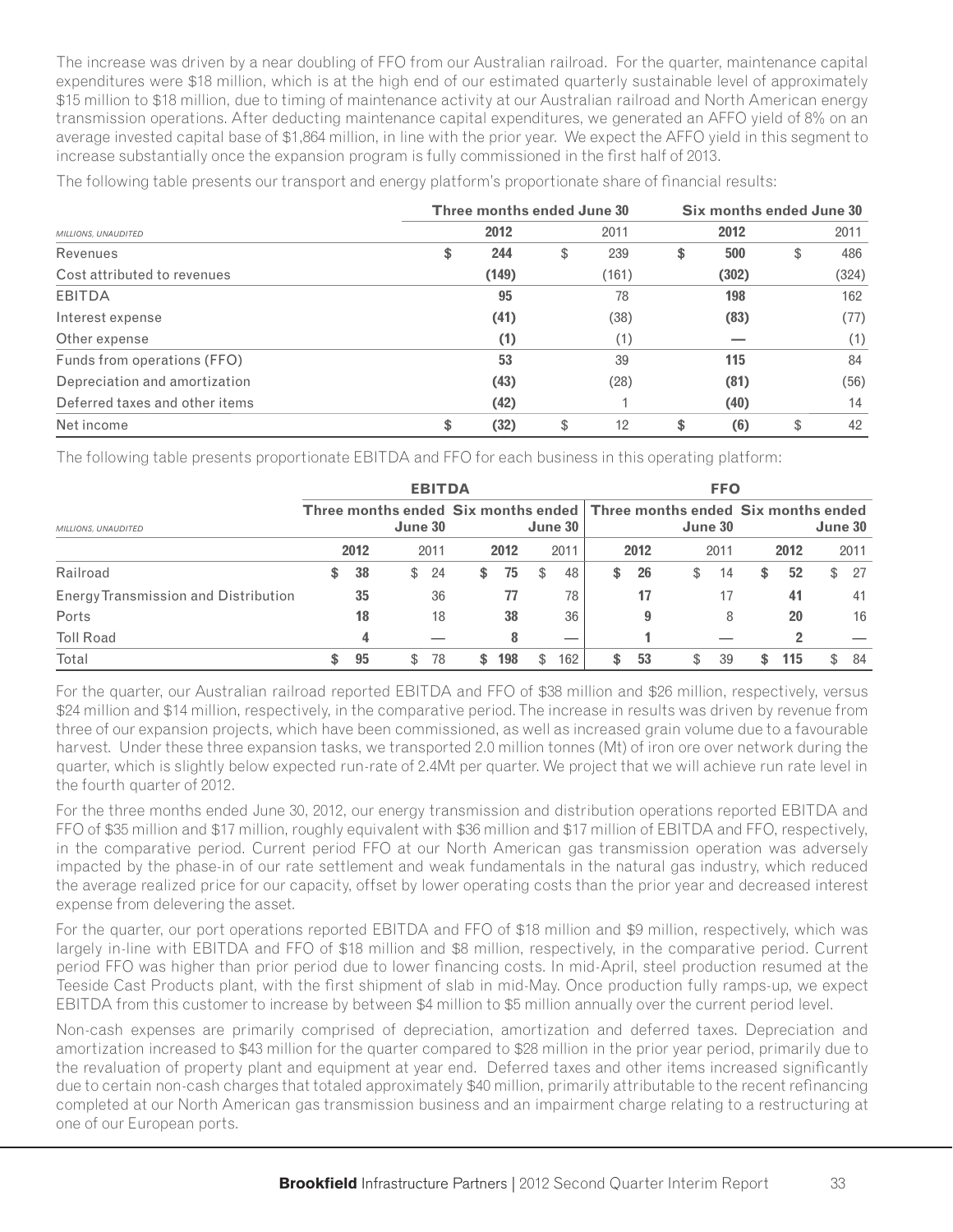### *Business Development and Outlook*

In our transport and energy platform, we strive to increase the amount of goods that we can transport or handle in a capital efficient manner. Due to the economies of scale or strategic locations of our networks, we are often able to earn very attractive returns when we invest capital to expand our facilities to serve our customers' growth requirements.

The following table presents our proportionate share of growth capital expenditures that we anticipate investing during the next two years:

| <b>MILLIONS, UNAUDITED</b>       |     |
|----------------------------------|-----|
| Australian railroad              |     |
| Construction work in progress    | 406 |
| Total capital to be commissioned | 620 |

Our railroad's expansion program is comprised of six customer initiated projects, which will increase our volume by approximately 24 Mtpa. Approximately 90% of minimum expected volumes under these Commercial Track Access Agreements (CTAAs) will be subject to take-or-pay provisions, and revenues will be indexed to inflation. Upon commissioning of all six expansion projects, we expect that the EBITDA of our railroad will increase by approximately A\$150 million per annum, and our cash flow profile will be fundamentally transformed, with 60% of our railroad's revenues under pinned by take-or-pay provisions. To the extent that volumes exceed minimum expected levels, we will generate incremental EBITDA.

As of June 30, 2012, three of these projects had commenced commercial operations, and we remain on track to commission two further projects by the end of the year. By the end of the first quarter of next year, we expect that these five projects will be operating at their annualized run rate levels, accounting for over 90% of the expansion program's anticipated A\$150 million of incremental EBITDA. The sixth project is on hold pending resolution of issues between the project developer and its coal suppliers. The table below provides further detail on the expansion program's progress:

| <b>Project</b>                        | <b>Projected Volume</b> | <b>Start Date</b> |
|---------------------------------------|-------------------------|-------------------|
| Yilgarn iron ore project              | 4.4 mtpa                | On-line           |
| Extension Hill iron ore project       | 3.0 mtpa                | On-line           |
| Koolyanobbing iron ore mine expansion | 2.2 mtpa                | On-line           |
| Worsley alumina expansion             | 2.0 mtpa                | Q3 2012           |
| KML iron ore project                  | $10.0$ mtpa             | Q4 2012           |
| Collie urea project                   | 2.0 mtpa                | On Hold           |

The remainder of the expansion program's capex is associated with the upgrade of approximately 185 kilometres of track into the port of Geraldton. To date, 100% of the track has been installed and 89% is operating at full speed. We are projecting to finalize construction of this segment more than two months ahead of schedule, and we anticipate that we will be in a position to commence services in October.

In addition, we are investing in upgrades of our network. These network upgrades are not related to specific expansion tasks but will increase the capacity of our system and strategically position our railroad to capture incremental tonnage from mining projects that are in the pre-feasibility stage. We expect to generate very attractive returns on network upgrades, as a result of our strong competitive position. We expect to invest A\$85 million over the next 24 months as part of this program.

With institutional partners, we have executed definitive documents to acquire the remaining 45% of our Chilean toll road we do not currently own for approximately \$590 million, comprised of \$290 million in cash and the assumption of \$300 million of debt. We will participate by investing approximately \$165 million, which will increase our ownership interest in our Chilean toll road to 51% upon completion.

In August, a Brookfield consortium and Abertis Infraestructuras, S.A. ("Abertis") signed an agreement to acquire 60% of Obrascon Huarte Lain Brasil, S.A. ("OHL Brasil") for total consideration of approximately \$1.7 billion, comprised of \$1.1 billion of equity and \$600 million of assumed liabilities. Brookfield Infrastructure will initially invest approximately \$250 million with the possibility of further investment if additional shares are acquired as part of a mandatory tender offer to minority holders. This transaction, as well as the acquisition of the remaining interest in our Chilean toll road, is subject to customary closing conditions and is expected to close in the fourth quarter.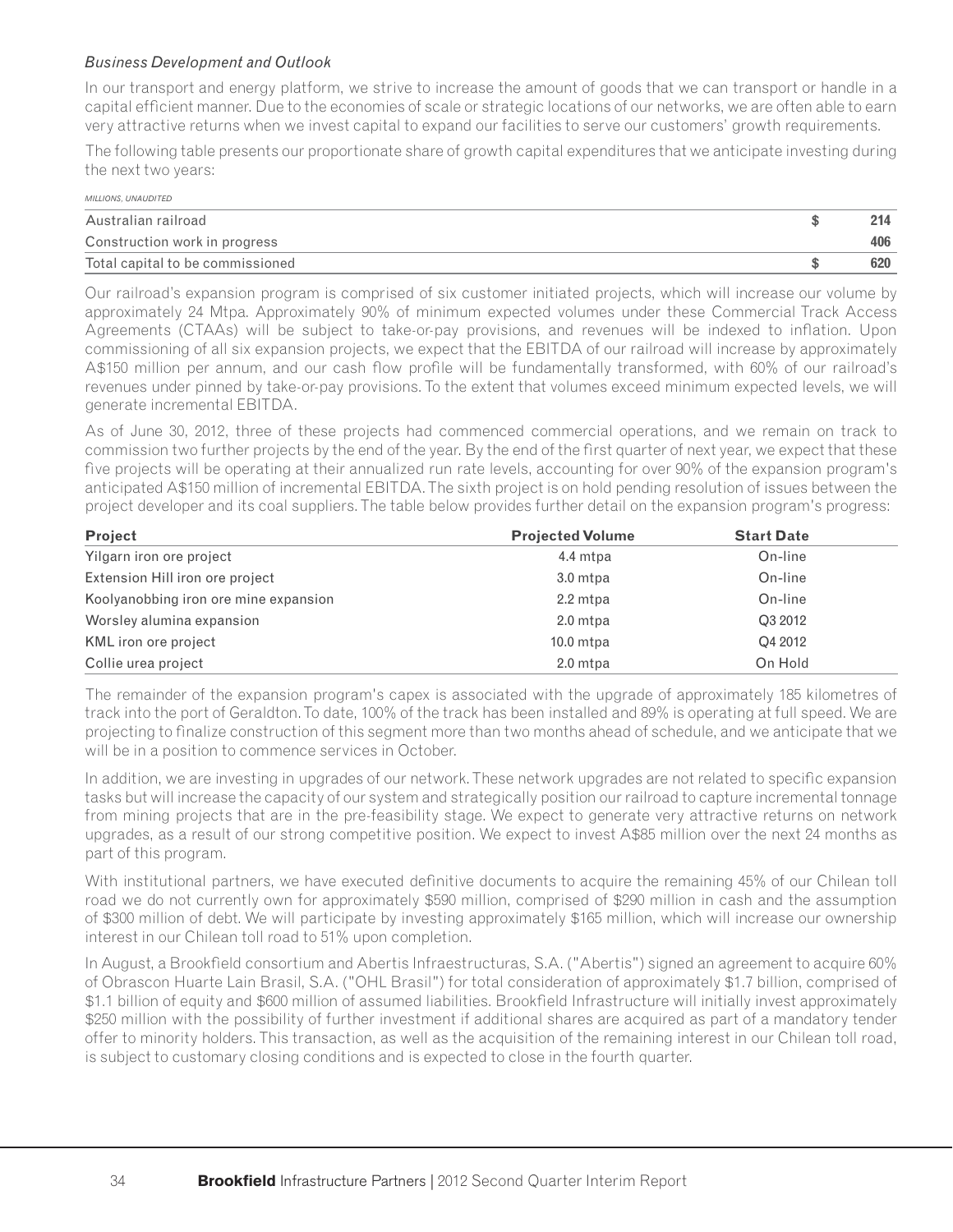Upon closing, we will own one of the leading toll road platforms in South America with over 3,200 km of roadways in Brazil and Chile. Our South American toll road platform will have substantial diversity with a combination of roads that connect major cities, gateway roads and urban roads. In addition to increases in traffic in high growth regions and tariff regimes that are indexed to inflation, we believe that we are well positioned to capture significant incremental value through organic growth projects related to our network. As congestion on our roads increases over time, we have the ability to propose projects to the regulator to expand the capacity of our roads or increase their connectivity. For approved projects, our concession agreements enable us to earn attractive rates of return on capital deployed by increasing our tariffs or extending the term of our concessions. Finally, as one of the largest owners and operators of toll roads in South America, we will be well positioned to pursue additional toll road projects in Brazil and Chile as well as Colombia and Peru, two countries in substantial need of new road infrastructure.

During the quarter, we injected \$200 million of equity to repay holding company debt of our North American gas transmission business' 2012 debt maturity. We also tendered for \$1.3 billion of bonds that were maturing in the fourth quarter, and refinanced this operating company debt with a five-year, \$700 million term loan priced at LIBOR plus 550bps and a seven-year, \$550 million bond priced at 9.6%. Our intention is to reduce debt in the business over the next five years. With this deleveraging combined with anticipated recovery in the natural gas market, we expect that our financing costs should decrease significantly when the facilities are refinanced. The business has no other debt maturities prior to 2017.

#### **Timber**

Our timber platform consists of 419,000 net acres of high-quality, freehold timberlands located in the coastal region of British Columbia, Canada and the Pacific Northwest region of the U.S. Our timberlands are predominantly comprised of premium Douglas-fir, hemlock and cedar species suitable for high-value structural and appearance applications in domestic and export markets. In addition, our land holdings include approximately 12,000 net acres of higher and better use (HBU) lands, which may have greater value for real estate development or conservation. Our timberlands have an estimated deferred harvest volume of 2.8 million m<sup>3</sup>. This deferred harvest volume is in addition to harvest volumes that reflect annual timber growth as determined through our long-run sustainable yield (LRSY).

The following table presents our proportionate share of selected statistics of our timberlands as of June 30, 2012:

| UNAUDITED                                                     |     | <b>June 30, 2012</b> December 31, 2011 |
|---------------------------------------------------------------|-----|----------------------------------------|
| Timberlands (000's acres)                                     | 419 | 419                                    |
| HBU lands (000's acres)                                       | 12  | 12 <sup>2</sup>                        |
| Long-run sustainable yield $(LRSY)$ (millions $m3$ per annum) | 1.6 | 1.6                                    |
| Deferred harvest volume (millions $m^3$ )                     | 2.8 | 2.9                                    |

One of the key attributes of our timber platform is its operating flexibility, which allows us to optimize our harvest mix and harvest levels as well as the markets to which we sell in order to maximize value. We plan our annual harvest to produce the products that offer the most attractive margins in the context of current market conditions and freight costs to access those markets. When log prices are attractive, we increase harvest levels to monetize the value of our inventory. When log prices are weak, we grow inventory on the stump to enhance value through capital appreciation.

Our objective for our timber platform is to maximize the total return on the capital that we invest in this business. Our performance can be measured by our harvest levels, EBITDA margin and AFFO yield.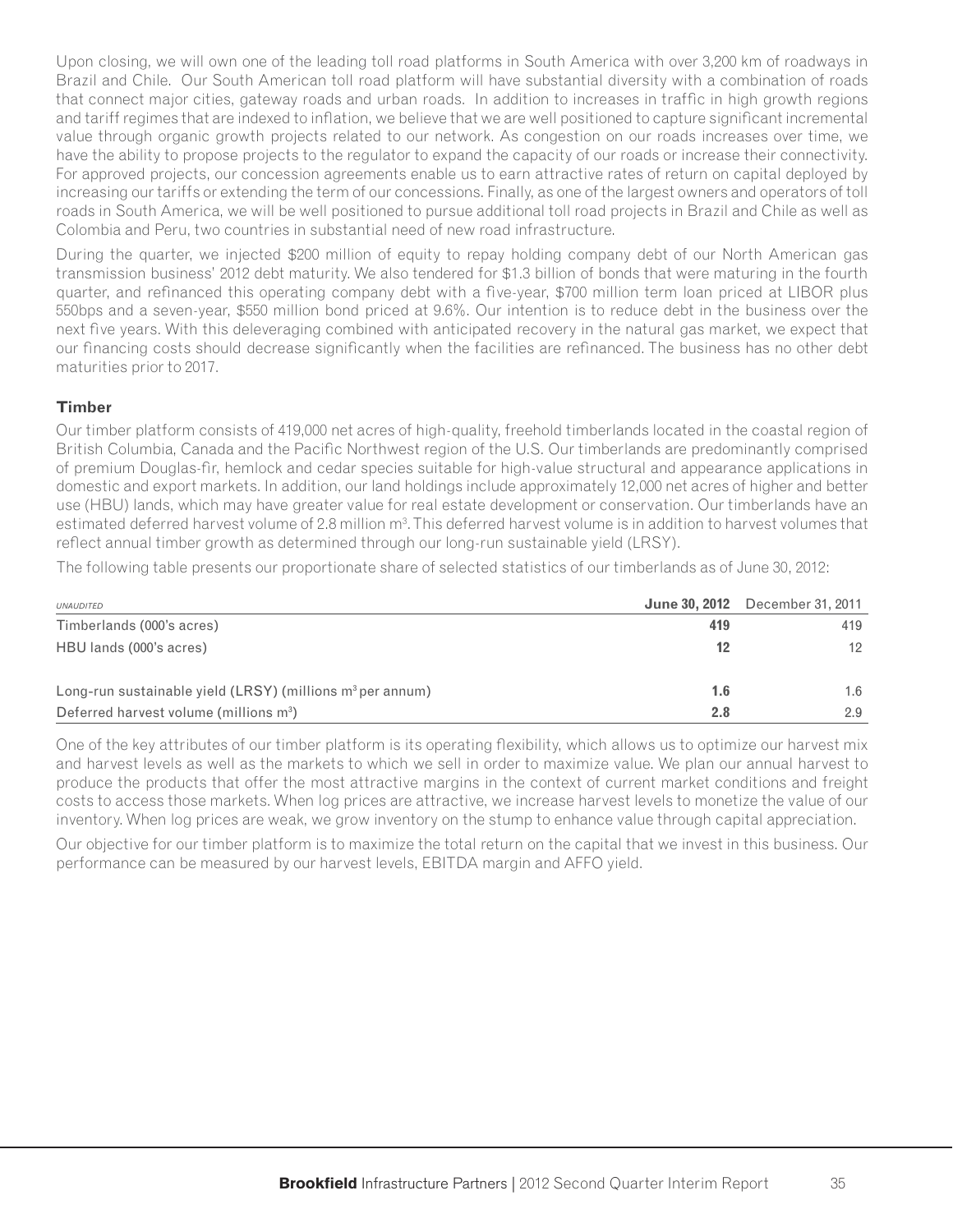### *Results of Operations*

The following table summarizes our proportionate share of harvest, sales and realized price by species for our timber operations:

|                     |                                           | Three months ended June 30, 2012 |    |                                                                 |    | Three months ended June 30, 2011 |     |                                           |                                                     |     |    |               |         |
|---------------------|-------------------------------------------|----------------------------------|----|-----------------------------------------------------------------|----|----------------------------------|-----|-------------------------------------------|-----------------------------------------------------|-----|----|---------------|---------|
| <b>UNAUDITED</b>    | <b>Harvest</b><br>(000's m <sup>3</sup> ) | <b>Sales</b>                     |    | Revenue<br>$(000's m3)$ Revenue/m <sup>3</sup><br>(\$ millions) |    |                                  |     | <b>Harvest</b><br>(000's m <sup>3</sup> ) | <b>Sales</b><br>$(000's m3)$ Revenue/m <sup>3</sup> |     |    | (\$ millions) | Revenue |
| Douglas-fir         | 240                                       | 262                              | \$ | 88                                                              | \$ | 23                               | 260 | 287                                       | \$                                                  | 101 | \$ | 29            |         |
| Whitewood           | 92                                        | 106                              |    | 75                                                              |    | 8                                | 116 | 116                                       |                                                     | 95  |    | 11            |         |
| Other species       | 86                                        | 84                               |    | 71                                                              |    | 6                                | 79  | 82                                        |                                                     | 73  |    | 6             |         |
|                     | 418                                       | 452                              | \$ | 82                                                              | \$ | 37                               | 455 | 485                                       | \$                                                  | 95  | \$ | 46            |         |
| HBU and other sales |                                           |                                  |    |                                                                 |    |                                  |     |                                           |                                                     |     |    |               |         |
| Total               |                                           |                                  |    |                                                                 | \$ | 37                               |     |                                           |                                                     |     |    | 47            |         |

|                     |                                           | Six months ended June 30, 2012                                                  | Six months ended June 30, 2011 |                                           |                                                     |     |     |    |                          |    |    |
|---------------------|-------------------------------------------|---------------------------------------------------------------------------------|--------------------------------|-------------------------------------------|-----------------------------------------------------|-----|-----|----|--------------------------|----|----|
| <b>UNAUDITED</b>    | <b>Harvest</b><br>(000's m <sup>3</sup> ) | <b>Sales</b><br>Revenue<br>$(000's m3)$ Revenue/m <sup>3</sup><br>(\$ millions) |                                | <b>Harvest</b><br>(000's m <sup>3</sup> ) | <b>Sales</b><br>$(000's m3)$ Revenue/m <sup>3</sup> |     |     |    | Revenue<br>(\$ millions) |    |    |
| Douglas-fir         | 484                                       | 493                                                                             | \$                             | 89                                        | \$<br>44                                            | 521 | 534 | \$ | 99                       | \$ | 53 |
| Whitewood           | 162                                       | 207                                                                             |                                | 77                                        | 16                                                  | 186 | 195 |    | 92                       |    | 18 |
| Other species       | 166                                       | 170                                                                             |                                | 71                                        | $12 \,$                                             | 144 | 150 |    | 73                       |    | 11 |
|                     | 812                                       | 870                                                                             | \$                             | 83                                        | \$<br>72                                            | 851 | 879 | \$ | 93                       | \$ | 82 |
| HBU and other sales |                                           |                                                                                 |                                |                                           |                                                     |     |     |    |                          |    |    |
| Total               |                                           |                                                                                 |                                |                                           | \$<br>72                                            |     |     |    |                          | \$ | 83 |

During the quarter, indicative prices for Douglas-fir and whitewood in the U.S. market were approximately 9% and 11%, respectively, lower than the prior year, as a result of weaker demand from China and South Korea. The Japanese Douglas-fir market remained relatively strong with average prices 3% less than the previous year. Although prices for whitewood sold to China and Korea were lower than the exceptionally strong second quarter of 2011, these markets still offered a 15% premium over the U.S. market. During the quarter, prices for Douglas-fir sold to China were equivalent to those in the U.S. market.

In the second quarter, we harvested at levels that were slightly below the second quarter of 2011 as we adjusted our harvest to reflect market demand. Compared to the previous year, sales volumes of Douglas-fir and whitewood decreased 9%, while other sales volumes increased by 2% as a result of a strong cedar market. With relative fundamentals improving in the domestic market, the proportion of our timber exported to off-shore markets declined to 36% from 53% in the prior year.

The following table presents our proportionate share of select key metrics of our timber platform:

|                                             | Three months ended June 30 |      |      | Six months ended June 30 |      |      |      |       |  |
|---------------------------------------------|----------------------------|------|------|--------------------------|------|------|------|-------|--|
| MILLIONS, UNAUDITED, UNLESS OTHERWISE NOTED |                            | 2012 |      | 2011                     |      | 2012 | 2012 |       |  |
| Harvest $(000's m3)$                        | 418                        |      | 455  |                          |      | 812  |      | 851   |  |
| Harvest as % of LRSY                        |                            | 106% | 115% |                          | 103% |      | 107% |       |  |
| EBITDA margin <sup>1</sup>                  |                            | 35%  | 43%  |                          |      | 35%  | 45%  |       |  |
| Funds from operation (FFO)                  | \$                         | 6    | \$   | 13                       | \$   | 12   | \$   | 23    |  |
| Maintenance capital                         |                            | (1)  |      | (1)                      |      | (1)  |      | (2)   |  |
| Adjusted funds from operations (AFFO)       | \$                         | 5    | \$   | 12                       |      | 11   | \$   | 21    |  |
| $AFFO$ yield <sup>2</sup>                   |                            | 4%   |      | 10%                      |      | 5%   |      | $9\%$ |  |

*1 EBITDA divided by revenue, excluding HBU and other revenue.*

*2 AFFO divided by average time weighted invested capital.*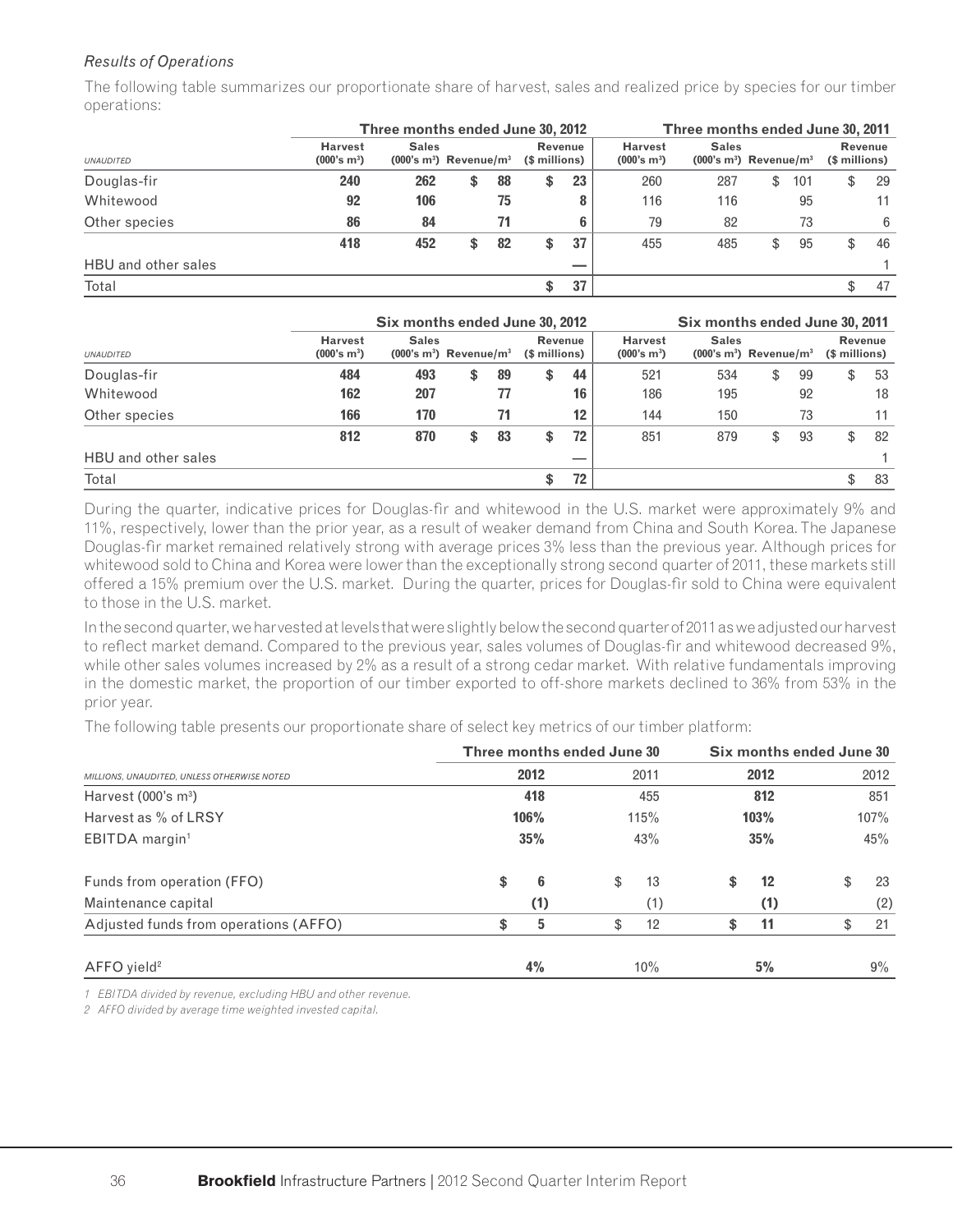The following table presents our timber platform's proportionate share of financial results.

|                                |    | Three months ended June 30 |          | Six months ended June 30 |    |      |  |  |  |
|--------------------------------|----|----------------------------|----------|--------------------------|----|------|--|--|--|
| MILLIONS, UNAUDITED            |    | 2012                       | 2011     | 2012                     |    | 2011 |  |  |  |
| Revenue                        |    | 37                         | \$<br>47 | \$<br>72                 | \$ | 83   |  |  |  |
| Cost attributed to revenues    |    | (24)                       | (27)     | (47)                     |    | (46) |  |  |  |
| EBITDA                         |    | 13                         | 20       | 25                       |    | 37   |  |  |  |
| Other income                   |    |                            |          |                          |    |      |  |  |  |
| Interest expense               |    | (7)                        | (7)      | (14)                     |    | (14) |  |  |  |
| Funds from operations (FFO)    |    | 6                          | 13       | 12                       |    | 23   |  |  |  |
| Fair value adjustments         |    | (3)                        | (6)      | (3)                      |    | (8)  |  |  |  |
| Deferred taxes and other items |    | (1)                        |          | (17)                     |    | (2)  |  |  |  |
| Net income                     | \$ |                            | \$       | \$<br>(8)                | \$ | 13   |  |  |  |

For the three months ended June 30, 2012, our timber operations' EBITDA and FFO totaled \$13 million and \$6 million, respectively, compared with \$20 million and \$13 million, respectively, in the three months ended June 30, 2011. This decline in performance primarily reflects weaker pricing in both the domestic and export markets and our decision to reduce harvest levels to preserve the value of our inventory. Compared with prior year, revenues declined by 21% as our average realized price decreased by 14% and sales volumes decreased by 7%. Per unit harvest and delivery costs were unchanged from the same period in 2011. For the quarter, our EBITDA margin declined to 35% versus 43% in the prior year.

### *Outlook*

Domestically, the U.S. housing market appears to be gradually gaining momentum with annualized home starts of 739,000 for the second quarter, a 28% increase over the prior year. We expect the housing sector to recover gradually to trend levels by 2014-2015. Our timber segment's operating results should meaningfully improve following the inevitable recovery in U.S. new home construction. Once pricing demonstrates sustained strength, we will elevate our harvest levels by approximately 20% over our LRSY or 0.3 million  $m<sup>3</sup>$  per annum.

Despite this cyclically low demand from the domestic housing sector, prices for timber in the Pacific Northwest region are showing relative strength as off-shore demand adds market tension for some products. In the export markets, Japanese log prices are expected to remain strong throughout the remainder of the year with housing starts increasing modestly from 2011 levels and sawmills indicating stable production. Demand in China and Korea is expected to remain below that experienced in 2011. However, inventory levels in China have normalized, and demand has been stable, leading us to believe that there may be modest improvement through the remainder of the year.

Over the medium to long-term, we expect that our timber operations will be positively impacted by a number of fundamental factors affecting the supply and demand of timber in the markets that we serve:

- The mountain pine beetle infestation, which is having a significant impact on the supply of timber from the interior of British Columbia, Alberta and the U.S. inland region;
- Ongoing demand from Asian markets;
- The rapidly expanding bio-fuel industry; and
- Continuing withdrawals of timberlands for conservation and alternate uses.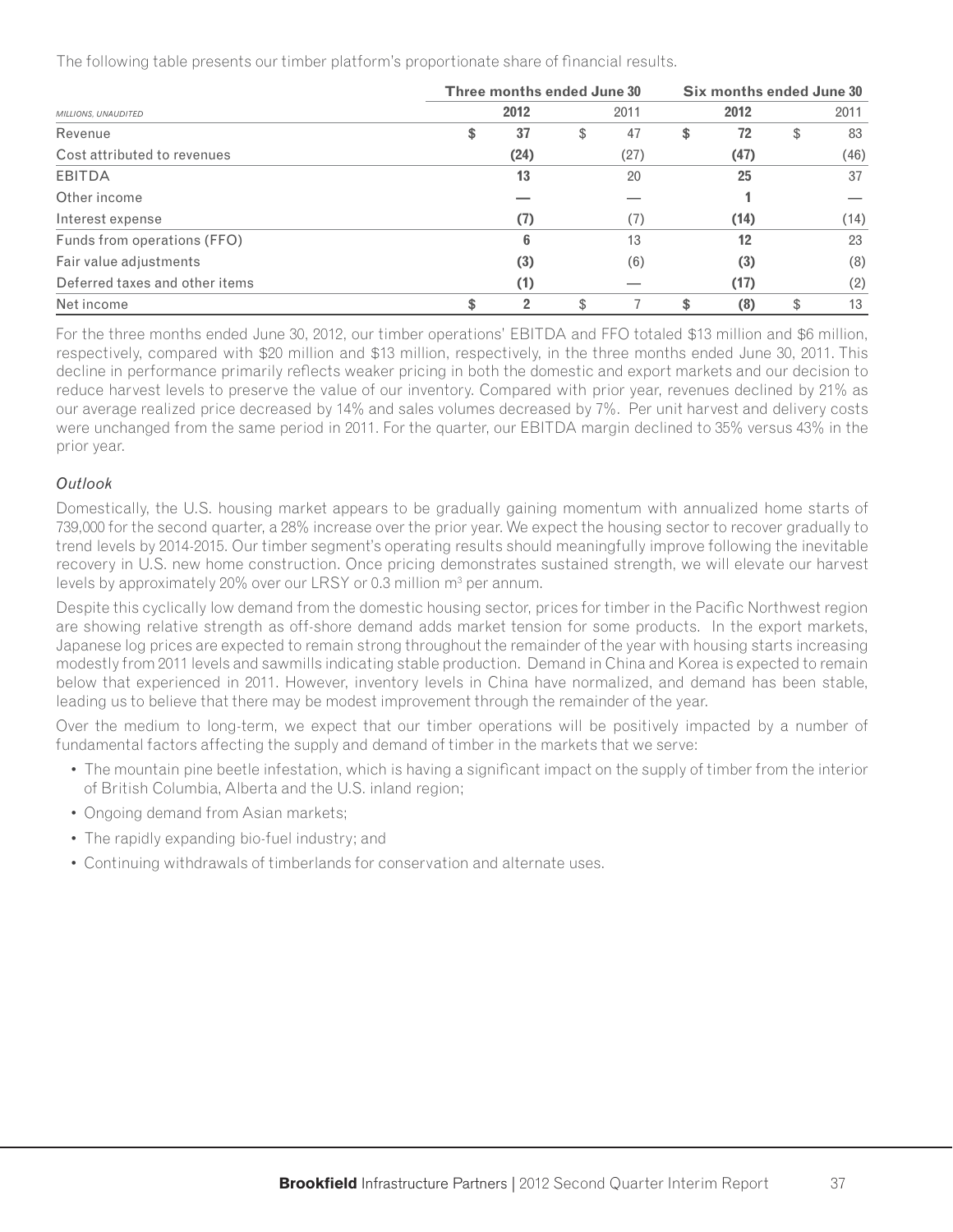### **CORPORATE AND OTHER**

The following table presents the components of Corporate and Other, on a proportionate basis, for the three and six months periods ended June 30, 2012 and 2011:

|                                  | Three months ended June 30 |           | Six months ended June 30 |      |    |      |  |
|----------------------------------|----------------------------|-----------|--------------------------|------|----|------|--|
| MILLIONS, UNAUDITED              | 2012                       | 2011      |                          | 2012 |    |      |  |
| General and administrative costs | \$<br>(2)                  | \$<br>(2) | \$                       | (4)  | \$ | (5)  |  |
| Base management fee              | (20)                       | (13)      |                          | (38) |    | (24) |  |
| Other income                     | 3                          |           |                          | 3    |    | 6    |  |
| Financing costs                  | (7)                        | (6)       |                          | (12) |    | (11) |  |
| Funds from operations (FFO)      | (26)                       | (16)      |                          | (51) |    | (34) |  |
| Deferred taxes and other         |                            |           |                          | (7)  |    | (1)  |  |
| Corporate and other              | (24)                       | (14)      |                          | (58) |    | (35) |  |

General and administrative costs were consistent with comparative period. We anticipate that our general and administrative costs, excluding the base management fee, will be in the range of \$9 million to \$11 million per year.

Pursuant to our Master Services Agreement, we pay an annual base management fee to Brookfield equal to 1.25% of our market value, plus recourse debt, net of cash. For the three months ending June 30, 2012, this fee increased over the prior year due to the \$660 million equity issuance in October 2011 and the increased trading price of our partnership units.

Financing costs include interest expense, standby fees on our committed credit facility, dividends paid on our preferred shares less interest earned on cash balances. Financing costs for the current quarter were consistent with the prior year period, primarily due to a comparable amount of average corporate borrowings.

### **CAPITAL RESOURCES AND LIQUIDITY**

The nature of our asset base and the quality of our associated cash flows enable us to maintain a stable and low cost capitalization. We attempt to maintain sufficient financial liquidity at all times so that we are able to participate in attractive opportunities as they arise, better withstand sudden adverse changes in economic circumstances and maintain a relatively high distribution of our FFO to unitholders. Our principal sources of liquidity are cash flows from our operations, undrawn credit facilities and access to public and private capital markets. We also structure the ownership of our assets to enhance our ability to monetize them to provide additional liquidity, if necessary.

Our group-wide liquidity was approximately \$0.9 billion at June 30, 2012, down from \$1.5 billion at December 31, 2011, and was comprised of the following:

| MILLIONS, UNAUDITED                                           | As of June 30, 2012 |       | As of December 31, 2011 |       |  |  |
|---------------------------------------------------------------|---------------------|-------|-------------------------|-------|--|--|
| Uncommitted corporate cash                                    | \$                  |       | \$                      | 79    |  |  |
| Committed corporate credit facility                           |                     | 700   |                         | 700   |  |  |
| Draws under corporate credit facility                         |                     | (377) |                         |       |  |  |
| Commitments under corporate credit facility                   |                     | (49)  |                         | (51)  |  |  |
| Financial assets                                              |                     | 86    |                         |       |  |  |
| Proportionate cash retained in businesses                     |                     | 178   |                         | 127   |  |  |
| Proportionate availability under subsidiary credit facilities |                     | 403   |                         | 691   |  |  |
| Group-wide liquidity                                          | \$                  | 942   | \$                      | 1.546 |  |  |

Our \$700 million committed revolving credit facility is available for investments and acquisitions, as well as general corporate purposes. In light of our investment grade credit rating, we renegotiated the terms of our corporate credit facility, reducing our borrowing cost by approximately 200bps to 150bps over LIBOR, reducing our standby fees by 60bps to 30bps and extending its term to 2016. At June 30, 2012, the outstanding balance under this facility increased to \$377 million, primarily as a result of the equity injection into our North American gas transmission business to repay its holding company debt, as well as investments in financial assets.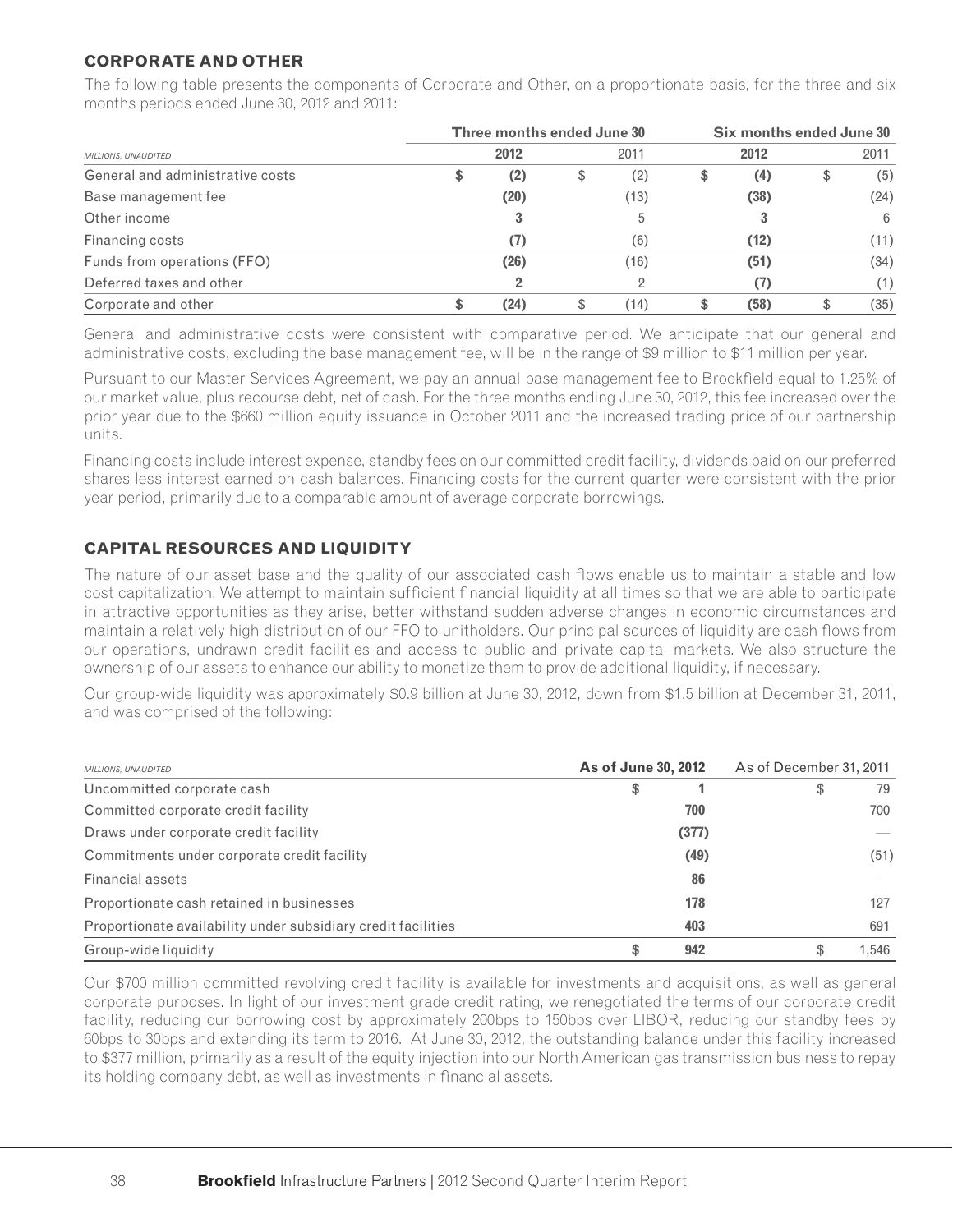We are planning to raise corporate debt of approximately \$350 million in the second half of the year to fund the equity injection into our North American gas transmission business, as well as an upcoming \$120 million corporate bond maturity.

Our equity strategy is to issue equity in conjunction with future acquisitions and large scale capital projects. Subsequent to period end, we raised net proceeds of approximately \$500 million, which included the exercise of the over-allotment option, through the issuance of 15.6 million units at \$33.25 per unit. The offering was completed under our shelf registrations in the U.S. and Canada and a concurrent private placement. As part of the offering, Brookfield acquired 4.4 million redeemable partnership units at the offering price net of commission in order to maintain its approximate 30% stake. The proceeds from this issuance will be used to partially fund our equity investments in our Chilean toll road, OHL Brasil and Inexus.

We finance our assets principally at the operating company level with debt which generally has long-term maturities, few restrictive covenants and no recourse to either Brookfield Infrastructure or our other operations. At the operating company level, we endeavour to maintain prudent levels of debt. We also strive to ladder our principal repayments over a number of years. On a proportionate basis as of June 30, 2012, scheduled principal repayments for our borrowings over the next five years are as follows:

|                                              | <b>Average Term</b> |                          |               |                                   |                                  |      |           |               |               |              |
|----------------------------------------------|---------------------|--------------------------|---------------|-----------------------------------|----------------------------------|------|-----------|---------------|---------------|--------------|
| MILLIONS, UNAUDITED                          | (years)             | 2012                     |               | 2013                              | 2014                             | 2015 | 2016      |               | <b>Beyond</b> | <b>Total</b> |
| Recourse borrowings                          |                     |                          |               |                                   |                                  |      |           |               |               |              |
| Net corporate borrowings <sup>3</sup>        | 4                   | \$                       | $\mathcal{L}$ |                                   | \$                               | \$   | \$<br>291 | $\mathcal{L}$ |               | \$<br>291    |
| Subsidiary corporate borrowings              | 1                   | 118                      |               |                                   |                                  |      |           |               |               | 118          |
| Total recourse borrowings                    | 3                   | 118                      |               | $\overbrace{\phantom{123221111}}$ |                                  |      | 291       |               |               | 409          |
| Non-recourse borrowings <sup>1,2</sup>       |                     |                          |               |                                   |                                  |      |           |               |               |              |
| Utilities                                    | 7                   |                          | 3             | 622                               | 125                              | 86   | 366       |               | 1,393         | 2,595        |
| Transport and energy                         | 5                   | 74                       |               | 163                               | 802                              | 21   | 103       |               | 1,130         | 2,293        |
| Timber                                       | 6                   | $\overline{\phantom{0}}$ |               | 136                               | $\overbrace{\phantom{12322111}}$ | 130  |           |               | 209           | 475          |
| Total non-recourse borrowings <sup>1,2</sup> | 7                   | 77                       |               | 921                               | 927                              | 237  | 469       |               | 2,732         | 5,363        |
| Total borrowings                             | 7                   | 195                      |               | 921                               | 927                              | 237  | 760       |               | 2,732         | 5,772        |
| Cash retained in businesses                  |                     |                          |               |                                   |                                  |      |           |               |               |              |
| <b>Utilities</b>                             |                     |                          |               |                                   |                                  |      |           |               |               | \$<br>35     |
| Transport and energy                         |                     |                          |               |                                   |                                  |      |           |               |               | 133          |
| Timber                                       |                     |                          |               |                                   |                                  |      |           |               |               | 10           |
| Corporate                                    |                     |                          |               |                                   |                                  |      |           |               |               | 1            |
| Total cash retained                          |                     |                          |               |                                   |                                  |      |           |               |               | \$<br>179    |
| Net debt                                     |                     |                          |               |                                   |                                  |      |           |               |               |              |
| <b>Utilities</b>                             |                     |                          |               |                                   |                                  |      |           |               |               | \$<br>2,560  |
| Transport and energy                         |                     |                          |               |                                   |                                  |      |           |               |               | 2,160        |
| Timber                                       |                     |                          |               |                                   |                                  |      |           |               |               | 465          |
| Corporate                                    |                     |                          |               |                                   |                                  |      |           |               |               | 408          |
| Total net debt                               |                     |                          |               |                                   |                                  |      |           |               |               | \$5,593      |

1 Represents non-recourse debt to Brookfield Infrastructure as the holders have recourse only to the underlying operations.

*2 Non-recourse project debt from our social infrastructure operations has been excluded from the above tables as this is long-term debt which is fully amortized during the term of our concession contracts.*

3 Net of financial assets.

The proportionate average cash interest rate for the utilities, transport and energy, and timber segments year-to-date was 6.1%, 7.3% and 5.9%, respectively (2011: 6.1%, 7.5% and 5.9%, respectively).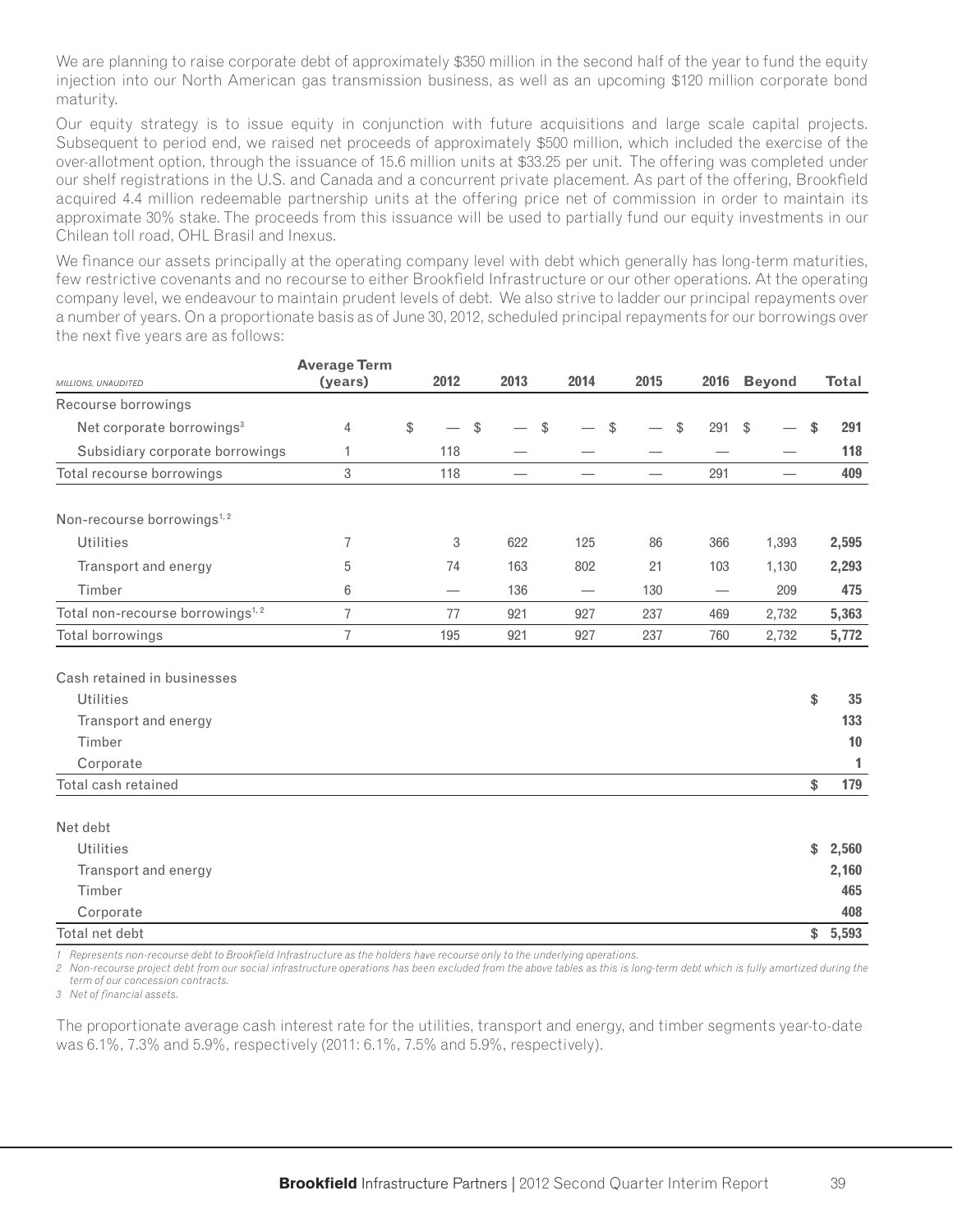Our debt has an average term of seven years. On a proportionate consolidated basis, our net debt-to-capitalization ratio as of June 30, 2012 was 58%. Proportionate debt can be reconciled to consolidated debt as follows:

|                                                                     |    | As of   |                                        |          |  |  |  |  |  |
|---------------------------------------------------------------------|----|---------|----------------------------------------|----------|--|--|--|--|--|
| MILLIONS, UNAUDITED                                                 |    |         | <b>June 30, 2012</b> December 31, 2011 |          |  |  |  |  |  |
| Consolidated debt                                                   | \$ | 5,726   | \$                                     | 4,885    |  |  |  |  |  |
| Less: borrowings attributable to non-controlling interest           |    | (1,978) |                                        | (1, 812) |  |  |  |  |  |
| Premium on debt and cross currency swaps                            |    | 137     |                                        | 148      |  |  |  |  |  |
| Add proportionate share of borrowings of investments in associates: |    |         |                                        |          |  |  |  |  |  |
| Utilities                                                           |    | 739     |                                        | 703      |  |  |  |  |  |
| Transport and energy                                                |    | 1,234   |                                        | 1,379    |  |  |  |  |  |
| <b>Financial assets</b>                                             |    | (86)    |                                        |          |  |  |  |  |  |
| Proportionate debt                                                  | \$ | 5,772   | \$                                     | 5,303    |  |  |  |  |  |

### **FOREIGN CURRENCY HEDGING STRATEGY**

To the extent that we believe it is economic to do so, our strategy is to hedge a portion of our equity investments and/or cash flows exposed to foreign currencies. The following key principles form the basis of our foreign currency hedging strategy:

- We leverage any natural hedges that may exist within our operations
- We utilize local currency debt financing to the extent possible
- We may utilize derivative contracts to the extent that natural hedges are insufficient

The following table presents our hedged position in foreign currencies as of June 30, 2012:

|                                          | <b>Net Investment Hedges</b> |            |   |            |   |            |   |            |   |            |    |            |   |            |
|------------------------------------------|------------------------------|------------|---|------------|---|------------|---|------------|---|------------|----|------------|---|------------|
| MILLIONS, UNAUDITED                      | <b>USD</b>                   | <b>AUD</b> |   | <b>NZD</b> |   | <b>CLP</b> |   | <b>CAD</b> |   | <b>GBP</b> |    | <b>EUR</b> |   | <b>COP</b> |
| Net equity investment - US\$             | 1,134<br>\$                  | 1,844<br>S | S | 268        | S | 158        | S | 155        | S | 316        | S. | 138        | S | 57         |
| <b>FX</b> contracts – US\$               | 438                          | (106)      |   | (28)       |   |            |   |            |   | (237)      |    | (67)       |   |            |
| Net unhedged - US\$                      | 1.572                        | 1,738      |   | 240        |   | 158        |   | 155        |   | 79         |    | 71         |   | 57         |
| Net equity investment – natural currency | 1,134                        | 1,801      |   | 335        |   | 79,319     |   | 157        |   | 201        |    | 109        |   | 101,621    |
| FX contracts – natural currency          | 438                          | (104)      |   | (35)       |   |            |   | __         |   | (150)      |    | (53)       |   |            |
| % of equity investment hedged            | N/A                          | $6\%$      |   | 10%        |   |            |   | ___        |   | 75%        |    | 49%        |   |            |
| Unhedged position in natural currency    | N/A                          | 1.697      |   | 300        |   | 79.319     |   | 157        |   | 51         |    | 56         |   | 101.621    |

At June 30, 2012, we had hedges in place equal to approximately 15% of our net equity investment in foreign currencies. In the three months ended June 30, 2012, we recorded gains of \$7 million in comprehensive income relating to these contracts, which were more than offset by foreign currency translation losses of \$61 million recorded during the period.

We have also implemented a FFO hedging program by entering into foreign exchange contracts to lock in approximately 70% of our forecasted FFO denominated in AUD, GBP, EUR and NZD for the next four quarters. As these forward contracts settle, we intend to roll over the contracts so that we will continue to have approximately 70% of the next twelve months of estimated FFO hedged. We will periodically re-evaluate this strategy.

For the three months ended June 30, 2012, 6%, 45% and 25% of our FFO was generated in USD, AUD and GBP, respectively, with the remaining 24% generated in other currencies. As a result of our FFO hedging program, 49%, 15% and 20% of our FFO was effectively generated in USD, AUD and GBP, respectively, with the remaining 16% generated in other currencies. For the period, a 10% change in the average exchange rate of our foreign currencies would have resulted in approximately a \$6 million, or 5%, change in FFO. Without the implementation of our FFO hedging program, the sensitivity to the same movement in the average exchange rate would have resulted in an approximate \$10 million, or 9%, variance in FFO.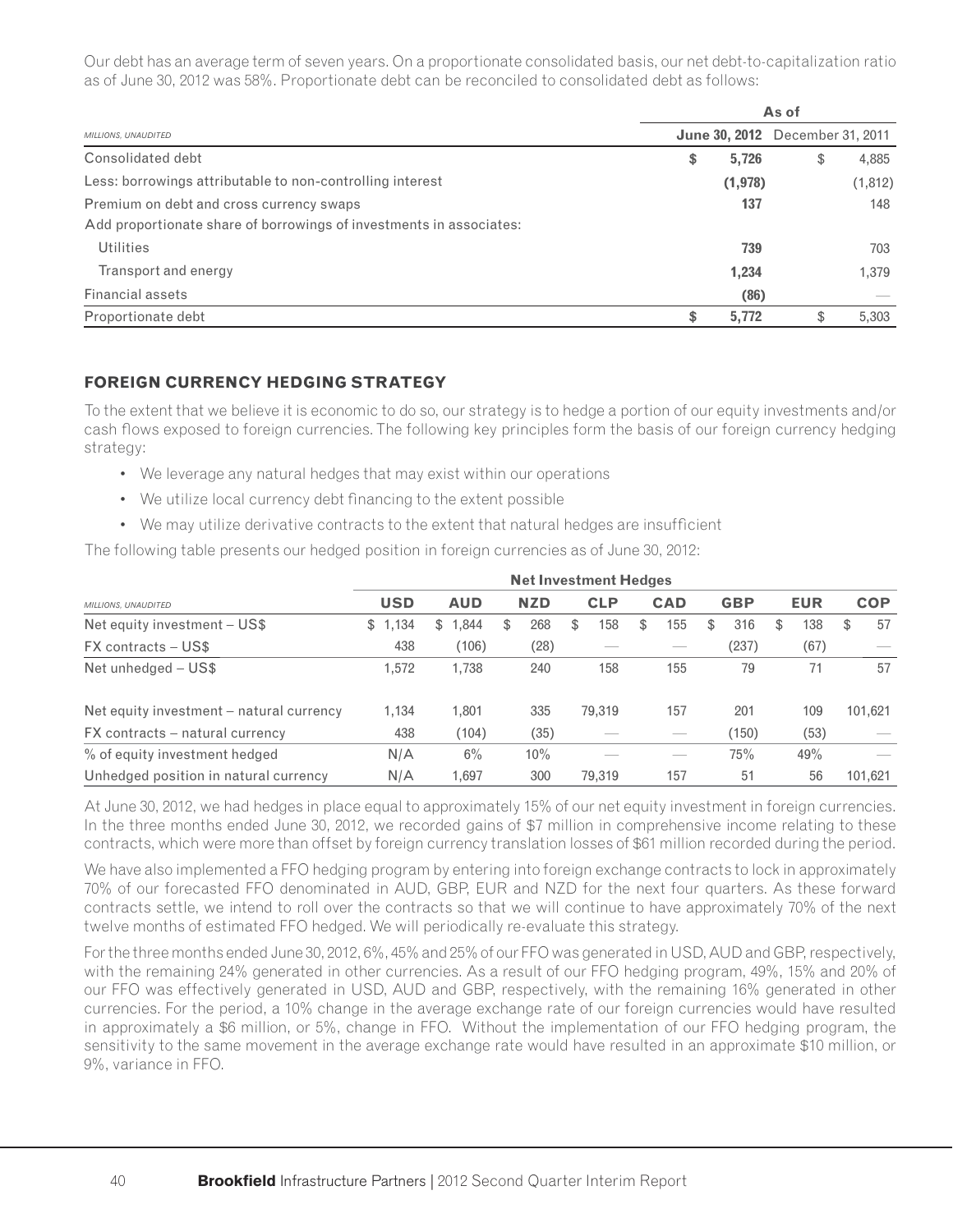#### **CAPITAL REINVESTMENT**

Our financing plan is to fund our recurring growth capital expenditures with cash flow generated by our operations, as well as debt financing that is sized to maintain our credit profile. To fund large scale development projects and acquisitions, we will evaluate a variety of capital sources including proceeds from selling non-core assets, equity and debt financing. We will seek to raise additional equity if we believe that we can earn returns on these investments in excess of the cost of the incremental equity. During the quarter we generated \$13 million of cash available for reinvestment, which partially funded our growth capital expenditures. The remainder of our investments were primarily funded by credit facilities.

The following table highlights the sources and uses of cash during the year:

|                                                         | Three months ended June 30 |       |           |           | Six months ended June 30 |       |  |  |  |
|---------------------------------------------------------|----------------------------|-------|-----------|-----------|--------------------------|-------|--|--|--|
| MILLIONS, UNAUDITED                                     |                            | 2012  | 2011      | 2012      |                          | 2011  |  |  |  |
| Funds from operations (FFO)                             | \$                         | 111   | \$<br>102 | \$<br>219 | \$                       | 200   |  |  |  |
| Less maintenance capital                                |                            | (25)  | (20)      | (40)      |                          | (47)  |  |  |  |
| Funds available for distribution (AFFO)                 |                            | 86    | 82        | 179       |                          | 153   |  |  |  |
| Distributions paid                                      |                            | (73)  | (49)      | (146)     |                          | (98)  |  |  |  |
| Funds available for reinvestment                        |                            | 13    | 33        | 33        |                          | 55    |  |  |  |
| Growth capital expenditures and new investments         |                            | (188) | (153)     | (404)     |                          | (231) |  |  |  |
| Asset level debt funding of growth capital expenditures |                            | 145   | 10        | 275       |                          | 68    |  |  |  |
| Debt paydowns                                           |                            | (203) | (12)      | (216)     |                          | (15)  |  |  |  |
| Purchase of financial assets, net                       |                            | (80)  |           | (80)      |                          |       |  |  |  |
| Draws on corporate credit facility                      |                            | 345   | 114       | 377       |                          | 199   |  |  |  |
| Changes in working capital and other                    |                            | (26)  | (19)      | (12)      |                          | (21)  |  |  |  |
| Change in proportionate cash retained in business       |                            | 6     | (27)      | (27)      |                          | 55    |  |  |  |
| Opening, proportionate cash retained in business        |                            | 173   | 280       | 206       |                          | 198   |  |  |  |
| Closing, proportionate cash retained in business        | \$                         | 179   | \$<br>253 | \$<br>179 | \$                       | 253   |  |  |  |

The following table presents the components of growth and maintenance capital expenditures by operating platform:

|                                        | <b>Three months ended</b> |    | June 30 | Six months ended<br>June 30 |      |    |      |
|----------------------------------------|---------------------------|----|---------|-----------------------------|------|----|------|
| MILLIONS, UNAUDITED                    | 2012                      |    | 2011    |                             | 2012 |    | 2011 |
| Growth capital expenditures by segment |                           |    |         |                             |      |    |      |
| <b>Utilities</b>                       | \$<br>41                  | S. | 50      | S                           | 77   | \$ | -77  |
| Transport and energy                   | 131                       |    | 103     |                             | 256  |    | 154  |
| Timber                                 |                           |    |         |                             |      |    |      |
|                                        | 172                       | Ъ  | 153     | S                           | 333  | S. | 231  |

|                                             | <b>Estimated</b><br>Quarterly<br><b>Sustaining Capital</b><br><b>Expenditure</b> |     |   | <b>Actual Capital Expenditure</b>    |              |    |                             |    |    |                   |    |                |
|---------------------------------------------|----------------------------------------------------------------------------------|-----|---|--------------------------------------|--------------|----|-----------------------------|----|----|-------------------|----|----------------|
|                                             |                                                                                  |     |   | <b>Three months ended</b><br>June 30 |              |    | Six months ended<br>June 30 |    |    |                   |    |                |
|                                             |                                                                                  | Low |   | High                                 | 2012<br>2011 |    | 2012                        |    |    | 2011              |    |                |
| Maintenance capital expenditures by segment |                                                                                  |     |   |                                      |              |    |                             |    |    |                   |    |                |
| <b>Utilities</b>                            | \$                                                                               | 6   | S |                                      | \$           | 6  | \$                          | 8  | \$ | $12 \overline{ }$ | \$ | 14             |
| Transport and energy                        |                                                                                  | 15  |   | 18                                   |              | 18 |                             | 11 |    | 27                |    | 31             |
| Timber                                      |                                                                                  |     |   |                                      |              |    |                             |    |    |                   |    | $\overline{2}$ |
|                                             | \$                                                                               | 22  |   | 26                                   | \$           | 25 | \$                          | 20 | \$ | 40                | \$ | 47             |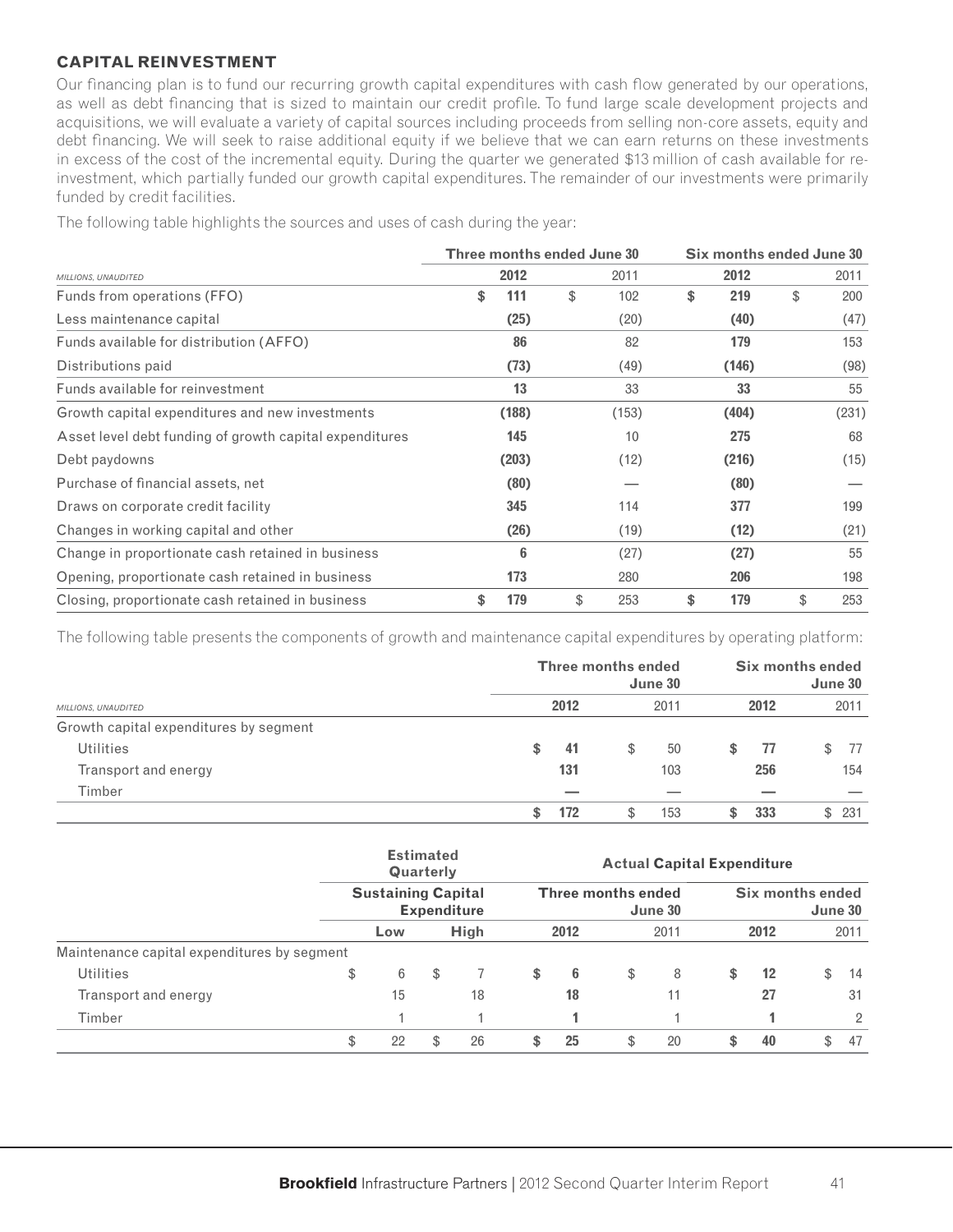### **PARTNERSHIP CAPITAL**

The total number of partnership units outstanding was comprised of the following:

|                             |       | As of                                  |  |  |  |
|-----------------------------|-------|----------------------------------------|--|--|--|
| MILLIONS, PARTNERSHIP UNITS |       | <b>June 30, 2012</b> December 31, 2011 |  |  |  |
| Limited partnership units   | 184.0 | 184.0                                  |  |  |  |
| General partnership units   | 1.1   |                                        |  |  |  |
| Total                       | 185.1 | 185.1                                  |  |  |  |

Subsequent to the equity issuance which was announced on July 30, partnership units outstanding following closing of the over-allotment (expected to occur on August 10), will be comprised of the following:

| MILLIONS, PARTNERSHIP UNITS |       |
|-----------------------------|-------|
| Limited partnership units   | 199.7 |
| General partnership units   |       |
| Total                       | 200.8 |

The general partner is entitled to incentive distribution rights which are based on the amount by which quarterly distributions on the limited partnership units exceed specified target levels. To the extent distributions on limited partnership units exceed \$0.305 per quarter, the incentive distribution rights entitle the general partner to 15% of incremental distributions above this threshold to \$0.33 per unit. To the extent that distributions on limited partnership units exceed \$0.33 per unit, the incentive distribution rights entitle the general partner to 25% of incremental distributions above this threshold. During the quarter, an incentive distribution of \$4 million was paid to the general partner (2011: less than \$ 1 million).

### **RECONCILIATION OF NON-IFRS FINANCIAL MEASURES**

To measure performance, amongst other measures, we focus on FFO. We define FFO as net income excluding the impact of depreciation and amortization, deferred taxes and other items as shown in the reconciliation below. For our social infrastructure operations we also subtract debt amortization from FFO as these are finite life concessions and debt must be fully amortized during the concession term. FFO is a measure of operating performance that is not calculated in accordance with, and does not have any standardized meaning prescribed by IFRS. FFO is therefore unlikely to be comparable to similar measures presented by other issuers. FFO has limitations as an analytical tool:

- FFO does not include depreciation and amortization expense; because we own capital assets with finite lives, depreciation and amortization expense recognizes the fact that we must maintain or replace our asset base in order to preserve our revenue generating capability;
- FFO does not include deferred income taxes, which may become payable if we own our assets for a long period of time;
- FFO does not include any non-cash fair value adjustments or mark-to-market adjustments recorded to net income; and
- FFO does not include performance fees accrued relating to our Canadian timber operations, which must be paid in cash and represents a fee we expect to accrue in the future.

Because of these limitations, FFO should not be considered as the sole measure of our performance and should not be considered in isolation from, or as a substitute for, analysis of our results as reported under IFRS. However, FFO is a key measure that we use to evaluate the performance of our operations and forms the basis for our Partnership's distribution policy.

When viewed with our IFRS results, we believe that FFO provides a more complete understanding of factors and trends affecting our underlying operations. FFO allows us to evaluate our businesses on the basis of cash return on invested capital by removing the effect of non-cash and other items. We add back depreciation and amortization to remove the implication that our assets decline in value over time since we believe that the value of most of our assets will typically increase over time provided we make all necessary maintenance expenditures.

We add back deferred income taxes because we do not believe this item reflects the present value of the actual cash tax obligations we will be required to pay, particularly if our operations are held for a long period of time. We add back fair value adjustments and mark-to-market adjustments recorded in net income as these are non-cash in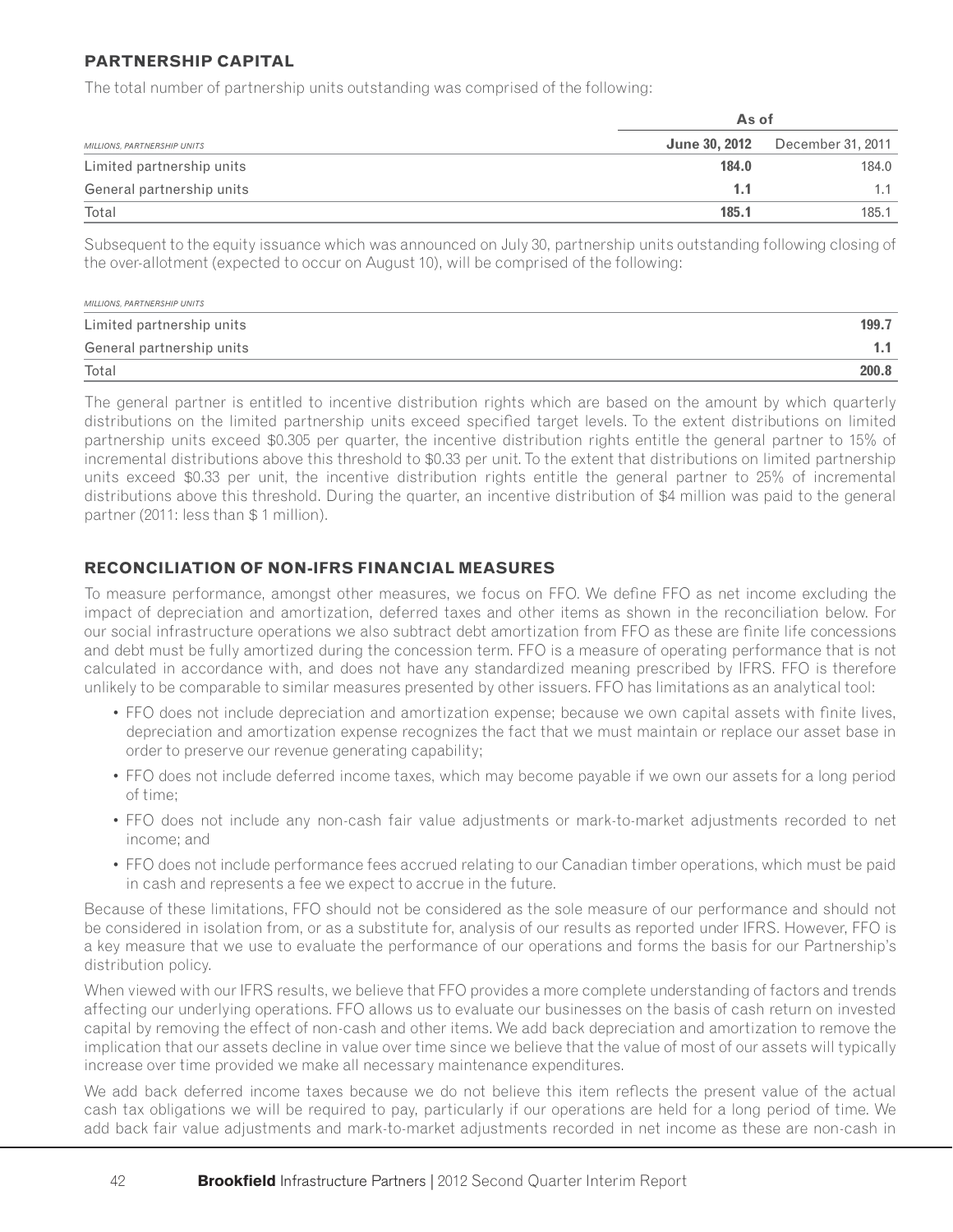nature and indicate a point in time approximation of value on long-term items. Finally, we add back a performance fee payable to Brookfield by Island Timberlands. This performance fee was calculated based upon a percentage of the increased appraised value of the renewable resources and HBU land assets held by our Canadian timber operations over a threshold level. We believe it is appropriate to measure our performance excluding the impact of this accrual as we expect that over time the financial impact of this fee will be more than offset by increased income associated with the increased appraised value of these assets, a benefit which is not reflected in the period in which the related fee accrues. In addition, as a result of our fee-netting mechanism, which is designed to eliminate any duplication of fees, any performance fees will reduce future incentive distributions that may otherwise be made to Brookfield by the Partnership. As this credit is reflected as a reduction in distributions to Brookfield, it would not be reflected in FFO without adding back the performance fee.

The following table reconciles FFO to the most directly comparable IFRS measure, which is net income. We urge you to review the IFRS financial measures within the MD&A and to not rely on any single financial measure to evaluate the Partnership.

|                                   | Three months ended June 30 |      |      |     | Six months ended June 30 |      |      |     |  |
|-----------------------------------|----------------------------|------|------|-----|--------------------------|------|------|-----|--|
| MILLIONS, UNAUDITED               | 2012                       |      | 2011 |     | 2012                     |      | 2011 |     |  |
| Net income                        | \$                         | (26) | \$   | 26  | \$                       | (12) | \$   | 71  |  |
| Add back or deduct the following: |                            |      |      |     |                          |      |      |     |  |
| Depreciation and amortization     |                            | 70   |      | 53  |                          | 140  |      | 101 |  |
| Fair value adjustments            |                            | 3    |      | 6   |                          |      |      | 8   |  |
| Deferred taxes and other items    |                            | 64   |      | 17  |                          | 88   |      | 20  |  |
| Funds from operations             | \$                         | 111  |      | 102 | S                        | 219  | \$   | 200 |  |

The difference between net income and FFO is primarily attributable to depreciation and amortization expense. Additionally, net income for the three months ended June 30, 2012, was negatively impacted by certain non-recurring, non-cash charges, totaling approximately \$40 million. These charges are primarily attributable to the recent refinancing completed at our North American gas transmission business and an impairment charge relating to a restructuring at one of our European ports.

In addition, we focus on adjusted funds from operations or AFFO, which is defined as FFO less maintenance capital expenditures. Management uses AFFO as a measure of long-term sustainable cash flow.

In order to assess our performance as stewards of capital, we track our AFFO yield, which is a proxy for our returns on invested capital. Invested capital is meant to track the initial investment that we make in a business plus all cash flow that we re-invest in the business. We define invested capital as partnership capital adding back the following items: non-cash income statement items net of maintenance capital expenditures as well as other comprehensive income, as shown in the reconciliation below. Invested capital is a measure that is not calculated in accordance with, and does not have any standardized meaning prescribed by IFRS. Invested capital is therefore unlikely to be comparable to similar measures presented by other issuers. Invested capital has limitations as a tool to measure returns on capital invested as follows:

- Invested capital does not fully deduct depreciation expense;
- Invested capital does not include non-cash income statement items; and
- Invested capital does not include accumulated other comprehensive income.

Because of these limitations of invested capital and limitations of FFO previously discussed, AFFO yield should not be considered as the sole measure of our performance and should not be considered in isolation from, or as a substitute for, analysis of our results as reported under IFRS. We compensate for these limitations by relying on our IFRS results and using AFFO yield only supplementally. However, invested capital is a key measure that we use to evaluate the performance of our operations.

When viewed in conjunction with our IFRS results, we believe that AFFO yield provides a more complete understanding of our investment in each of our businesses. AFFO yield allows us to evaluate our businesses on the basis of cash return on net capital deployed by removing the effect of non-cash impacts on our capital base. We add back maintenance capital expenditures in order to capture the difference between depreciation and our sustaining capital investment which must be reinvested in our business. Minority interest is excluded as this represents capital invested by other shareholders. Non-cash income statement items are not included as these balances do not represent cash returned or reinvested in our assets. The impact of other comprehensive income is not included as these are unrealized adjustments to partnership capital, such as fair value adjustments or non-cash gains or losses on foreign exchange.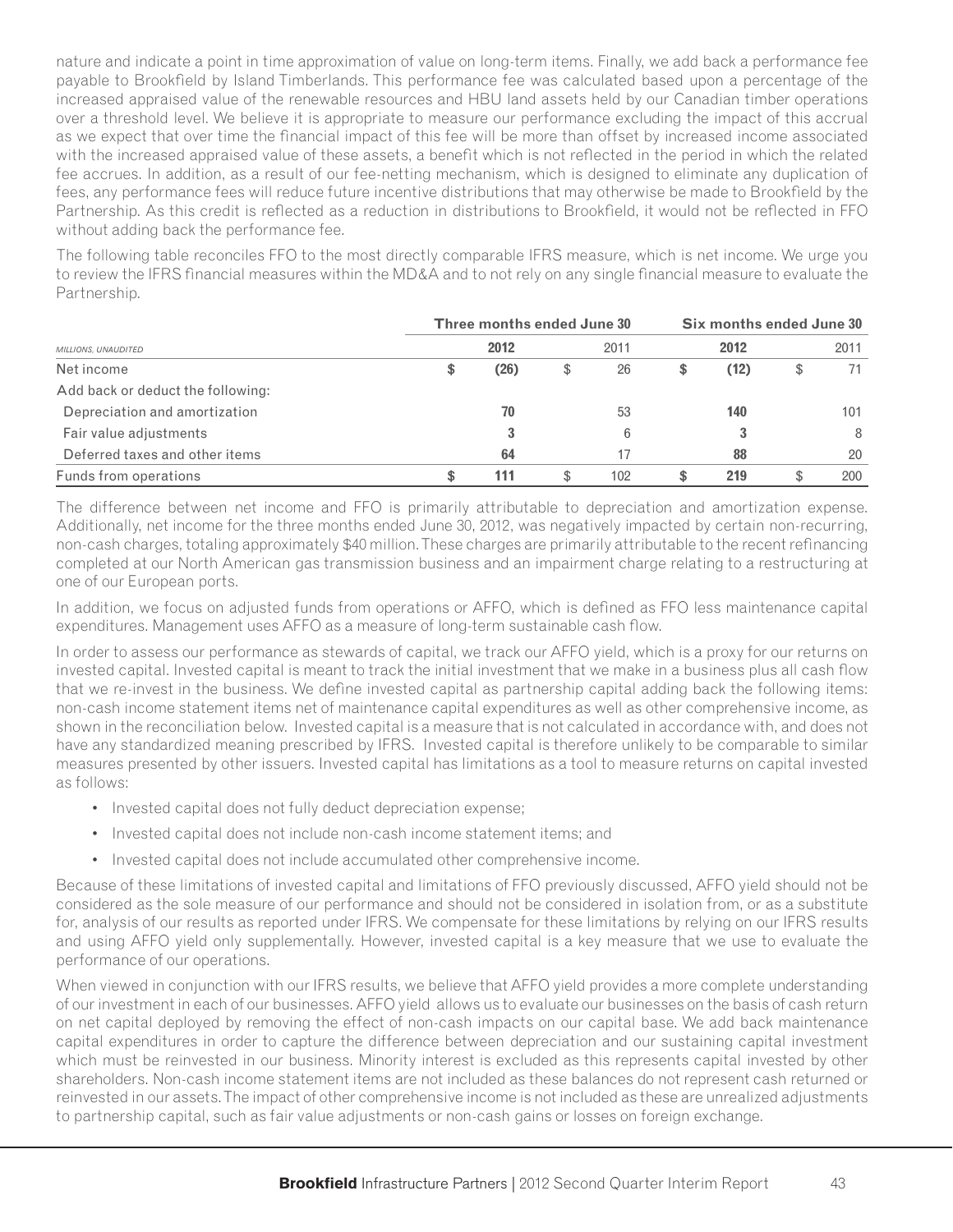The following table reconciles invested capital to the most directly comparable IFRS measure, which is partnership capital:

|                                        | As of   |                                        |  |  |  |  |
|----------------------------------------|---------|----------------------------------------|--|--|--|--|
| <b>MILLIONS, UNAUDITED</b>             |         | <b>June 30, 2012</b> December 31, 2011 |  |  |  |  |
| Partnership capital                    | \$4,070 | \$4,206                                |  |  |  |  |
| Cumulative differences                 | (190)   | (304)                                  |  |  |  |  |
| Maintenance capital expenditures       | (40)    | (92)                                   |  |  |  |  |
| Non-cash income statement items        | 231     | 205                                    |  |  |  |  |
| Accumulated other comprehensive income | (408)   | (388)                                  |  |  |  |  |
| Other adjustments                      |         |                                        |  |  |  |  |
| Invested capital                       | \$3,663 | \$3,628                                |  |  |  |  |

Our invested capital by segment is as follows:

|                             | As of   |                                        |  |  |  |  |
|-----------------------------|---------|----------------------------------------|--|--|--|--|
| <b>MILLIONS, UNAUDITED</b>  |         | <b>June 30, 2012</b> December 31, 2011 |  |  |  |  |
| Invested capital by segment |         |                                        |  |  |  |  |
| <b>Utilities</b>            | \$1,524 | \$1,400                                |  |  |  |  |
| Transport and energy        | 1,985   | 1,693                                  |  |  |  |  |
| Timber                      | 470     | 468                                    |  |  |  |  |
| Corporate and other         | (316)   | 67                                     |  |  |  |  |
| Total invested capital      | \$3,663 | \$3,628                                |  |  |  |  |

We also use EBITDA as a measure of performance. We define EBITDA as FFO excluding the impact of interest expense, cash taxes and other income (expenses). EBITDA is expressed as gross margin in our consolidated statements of operating results.

The following table reconciles our consolidated revenues less direct costs to our proportionate EBITDA for the following periods:

|                                                                    | <b>Three months ended</b><br>June 30 |       |    | Six months ended<br>June 30 |    |       |  |
|--------------------------------------------------------------------|--------------------------------------|-------|----|-----------------------------|----|-------|--|
| MILLIONS, UNAUDITED                                                | 2012                                 | 2011  |    | 2012                        |    | 2011  |  |
| As per Brookfield Infrastructure consolidated financial statements |                                      |       |    |                             |    |       |  |
| Revenues                                                           | 493                                  | 428   | \$ | 944                         | \$ | 818   |  |
| Direct operating costs                                             | (271)                                | (235) |    | (511)                       |    | (437) |  |
| General and administrative expenses                                | (22)                                 | (15)  |    | (42)                        |    | (28)  |  |
| Revenues less direct costs                                         | 200                                  | 178   |    | 391                         |    | 353   |  |
| Less: Non-controlling interest associated with the above           | (76)                                 | (64)  |    | (145)                       |    | (124) |  |
|                                                                    | 124                                  | 114   |    | 246                         |    | 229   |  |
| Add: Proportionate share of EBITDA of investments in associates    | 77                                   | 71    |    | 154                         |    | 141   |  |
| <b>Total proportionate EBITDA</b>                                  | 201                                  | 185   | \$ | 400                         | \$ | 370   |  |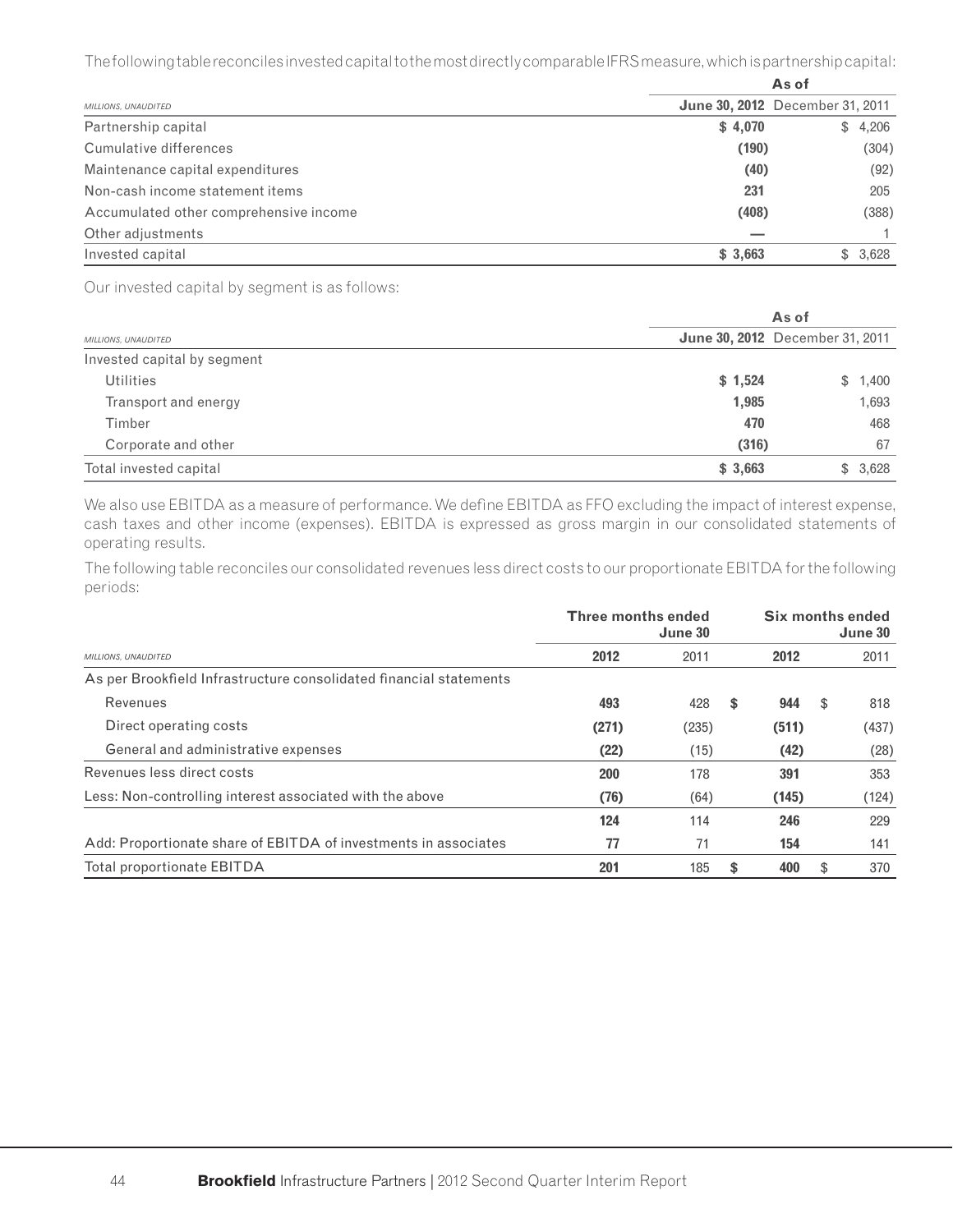### **CAUTIONARY STATEMENT REGARDING FORWARD-LOOKING STATEMENTS**

This MD&A contains forward-looking information within the meaning of Canadian provincial securities laws and "forward-looking statements" within the meaning of certain securities laws including Section 27A of the U.S. Securities Act of 1933, as amended, Section 21E of the U.S. Securities Exchange Act of 1934, as amended, "safe harbor" provisions of the United States Private Securities Litigation Reform Act of 1995 and in any applicable Canadian securities regulations. We may make such statements in this report, in other filings with Canadian regulators or the SEC or in other communications. The words "tend", "seek", "target", "foresee", "believe," "expect," "could", "aim to," "intend," "objective", "outlook", "endeavour", "estimate", "likely", "continue", "plan", "positioned to", derivatives thereof and other expressions of similar import, or the negative variations thereof, and similar expressions of future or conditional verbs such as "will", "may", "should," which are predictions of or indicate future events, trends or prospects and which do not relate to historical matters, identify forward-looking statements. Forward-looking statements in this MD&A include among others, statements with respect to our assets tending to appreciate in value over time, growth in our assets and operations, increases in FFO per unit and resulting capital appreciation, returns on capital and on equity, increasing demand for commodities and global movement of goods, expected capital expenditures, the impact of planned capital projects by customers of our railroad business on the performance and growth of that business, various factors bearing on the timber industry including the impact of the Mountain Pine Beetle invasion, increasing Asian demand and other factors, the extent of our corporate, general and administrative expenses, ability to participate in the global market recovery, our ability to close acquisitions (including acquisitions referred to in this MD&A), our capacity to take advantage of opportunities in the marketplace, the future prospects of the assets that Brookfield Infrastructure operates or will operate, partnering with institutional investors, ability to identify, acquire and integrate new acquisition opportunities, long-term target return on our assets, sustainability of distribution levels, distribution growth and payout ratios, operating results and margins for our business and each operation, future prospects for the markets for our products, Brookfield Infrastructure's plans for growth through internal growth and capital investments, ability to achieve stated objectives, ability to drive operating efficiencies, return on capital expectations for the business contract prices and regulated rates for our operations, expected timing and outcome with respect to increasing sales in timber business, value of higher and better use timber lands, our expected future maintenance and capital expenditures, ability to deploy capital in accretive investments, impact on the business resulting from our view of future economic conditions, our ability to maintain sufficient financial liquidity, our ability to draw down funds under our bank credit facilities, our ability to secure financing through the issuance of equity or debt expansions of existing operations, financing plan for operating companies, foreign currency management activities and other statements with respect to our beliefs, outlooks, plans, expectations and intentions. Although we believe that the Partnership's anticipated future results, performance or achievements expressed or implied by the forward-looking statements and information are based upon reasonable assumptions and expectations, the reader should not place undue reliance on forward-looking statements and information because they involve known and unknown risks, uncertainties and other factors which may cause the actual results, performance or achievements of the Partnership to differ materially from anticipated future results, performance or achievement expressed or implied by such forward-looking statements and information.

Factors that could cause actual results to differ materially from those contemplated or implied by forward-looking statements include: general economic and financial conditions in the countries in which we do business generally which may impact market demand, foreign currency risk, the high level of government regulation affecting our businesses, the outcome and timing of various regulatory, legal and contractual issues, global credit and financial markets, the competitive business environment in the industries in which we operate, the competitive market for acquisitions and other growth opportunities, availability of equity and debt financing, the completion of various large capital projects by mining customers of our railroad business which themselves rely on access to capital and continued favourable commodity prices, our ability to complete large capital expansion projects on time and within budget, ability to negotiate favourable take-or-pay contractual terms, traffic volumes on our toll roads, acts of God, weather events, or similar events outside of our control, and other risks and factors detailed from time to time in documents filed by Brookfield Infrastructure with the securities regulators in Canada and the United States, including Brookfield Infrastructure's most recent Annual Report on Form 20-F under the heading "Risk Factors".

We caution that the foregoing list of important factors that may affect future results is not exhaustive. When relying on our forward-looking statements to make decisions with respect to Brookfield Infrastructure, investors and others should carefully consider the foregoing factors and other uncertainties and potential events. Except as required by law, the Partnership undertakes no obligation to publicly update or revise any forward-looking statements or information, whether written or oral, that may be as a result of new information, future events or otherwise.